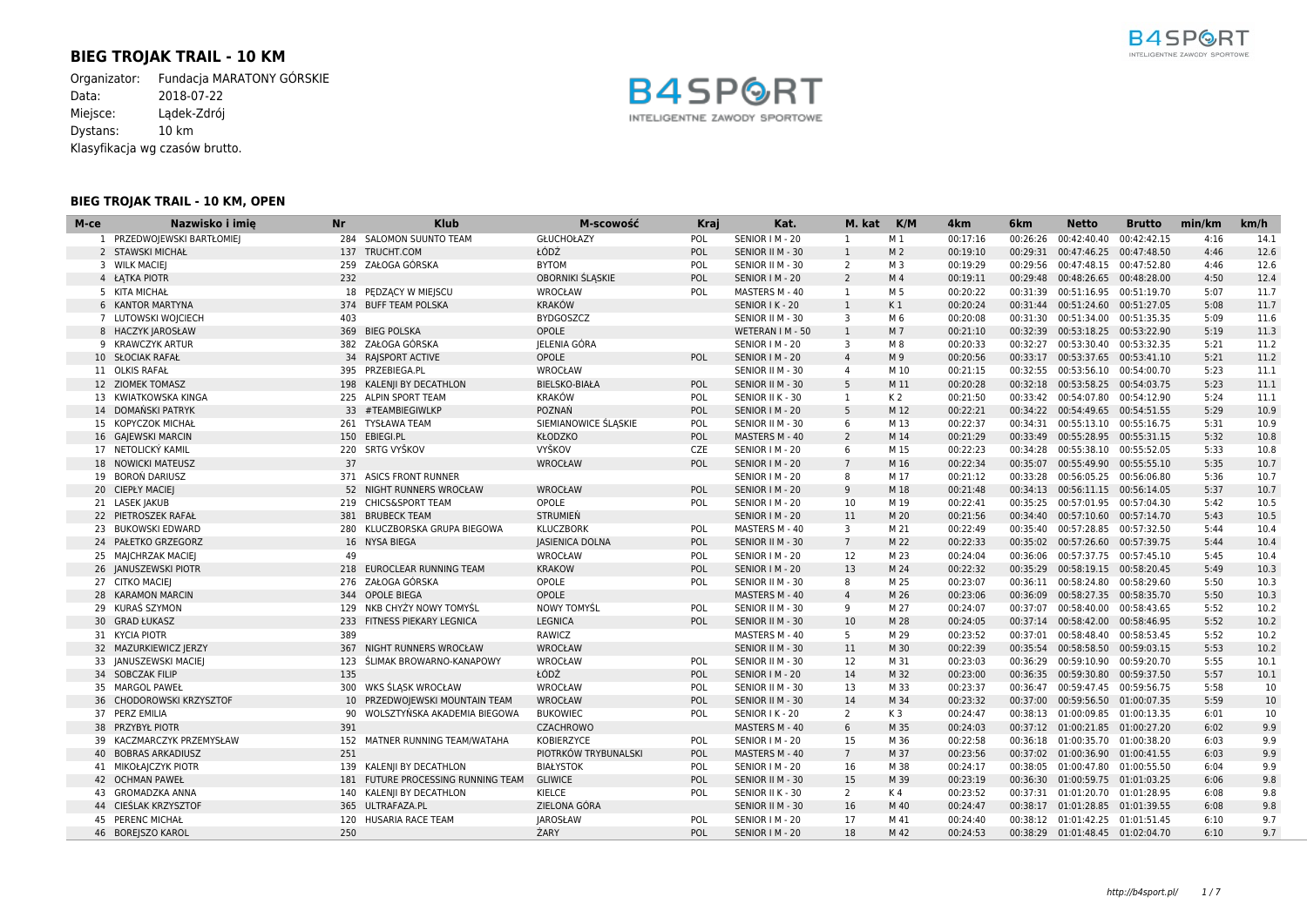| М-се | Nazwisko i imie           | <b>Nr</b> | <b>Klub</b>                   | M-scowość              | Kraj       | Kat.             | M. kat         | K/M            | 4 <sub>km</sub> | 6km      | <b>Netto</b>                       | <b>Brutto</b> | min/km | km/h |
|------|---------------------------|-----------|-------------------------------|------------------------|------------|------------------|----------------|----------------|-----------------|----------|------------------------------------|---------------|--------|------|
|      | 47 MALIK AGNIESZKA        | 414       |                               |                        |            | MASTERS K - 40   | 1              | K <sub>5</sub> | 00:24:53        | 00:38:17 | 01:02:03.60                        | 01:02:13.25   | 6:12   | 9.7  |
|      | 48 ŁOMNICKA BARBARA       | 375       |                               |                        |            | SENIOR II K - 30 | $\overline{3}$ | K <sub>6</sub> | 00:24:56        | 00:38:40 | 01:02:32.10 01:02:37.30            |               | 6:15   | 9.6  |
| 49   | <b>CHRZANOWSKI PAWEŁ</b>  | 216       |                               | LADEK-ZDRÓJ            | POL        | SENIOR II M - 30 | 17             | M 43           | 00:25:50        | 00:39:58 | 01:02:46.60                        | 01:02:49.65   | 6:16   | 9.6  |
|      | 50 WUJDA MIROSŁAW         | 68        | <b>ERNI RULEZ</b>             | <b>DEBNO</b>           | POL        | MASTERS M - 40   | 8              | M 44           | 00:22:48        | 00:36:58 | 01:03:13.95 01:03:20.50            |               | 6:19   | 9.5  |
|      | 51 KURIATA PAWEŁ          | 306       |                               | <b>WROCŁAW</b>         | POL        | SENIOR   M - 20  | 19             | M 45           | 00:24:30        |          | 00:38:44 01:03:17.90 01:03:40.35   |               | 6:19   | 9.5  |
|      | 52 KRUPIŃSKI ZBIGNIEW     | 383       | <b>KOŁO BIEGA</b>             | <b>KOŁO</b>            |            | SENIOR II M - 30 | 18             | M 46           | 00:24:43        |          | 00:38:41  01:03:37.70  01:03:41.05 |               | 6:21   | 9.4  |
| 53   | KOZANECKI PRZEMYSŁAW      |           | 130 CONSTRAVIA                | POZNAŃ                 | POL        | SENIOR   M - 20  | 20             | M 47           | 00:25:31        |          | 00:39:50 01:03:31.40               | 01:03:41.40   | 6:21   | 9.4  |
|      | 54 WIADERNA NINA          |           | 388 SBRT POWIŚLE              | WARSZAWA               |            | SENIOR II K - 30 | $\overline{4}$ | K 7            | 00:25:55        |          | 00:40:28 01:03:38.90 01:03:43.25   |               | 6:21   | 9.4  |
| 55   | NOWACKI MATEUSZ           | 196       |                               | <b>WROCLAW</b>         | POL        | SENIOR II M - 30 | 19             | M 48           | 00:24:30        |          | 00:38:39 01:03:40.80 01:03:54.65   |               | 6:22   | 9.4  |
| 56   | <b>BURA TOMASZ</b>        | 101       |                               | <b>NIECHLÓW</b>        | POL        | SENIOR II M - 30 | 20             | M 49           | 00:25:57        |          | 00:40:16 01:03:43.55 01:04:03.95   |               | 6:22   | 9.4  |
|      | 57 GŁOMBIOWSKA ZUZANNA    | 61        | BIGYELLOWFOOT ADVENTURE TEAM  | <b>GDYNIA</b>          | POL        | SENIOR I K - 20  | 3              | K8             | 00:25:45        |          | 00:39:53 01:04:06.60               | 01:04:09.10   | 6:24   | 9.4  |
| 58   | <b>BANKIEWICZ SZYMON</b>  | 341       |                               | WARSZAWA               |            | SENIOR I M - 20  | 21             | M 50           | 00:25:11        |          | 00:39:29  01:03:43.15  01:04:18.35 |               | 6:22   | 9.4  |
| 59   | <b>KOLECKI DAMIAN</b>     | 317       | KOLECTEAM ZBASZYNEK           | ZBASZYNEK              | POL        | MASTERS M - 40   | 9              | M 51           | 00:24:17        |          | 00:38:42 01:04:15.80               | 01:04:23.05   | 6:25   | 9.3  |
|      | 60 KOLECKA SYLWIA         | 316       | KOLECTEAM ZBASZYNEK           | ZBASZYNEK              | POL        | MASTERS K - 40   | $\overline{2}$ | K 9            | 00:24:17        |          | 00:38:44  01:04:15.85  01:04:23.25 |               | 6:25   | 9.3  |
|      | 61 KOSTROWICKI JAKUB      | 224       |                               | SIERADZ                | POL        | SENIOR II M - 30 | 21             | M 52           | 00:25:24        |          | 00:39:40  01:04:06.95  01:04:39.05 |               | 6:24   | 9.4  |
|      | 62 KACZMARCZYK MATEUSZ    | 360       | KURORT LADEK-ZDRÓJ            | LADEK-ZDRÓJ            |            | SENIOR   M - 20  | 22             | M 53           | 00:25:04        |          | 00:39:10 01:04:36.85 01:04:49.75   |               | 6:27   | 9.3  |
| 63   | SZARSKI JACEK             | 264       |                               | WROCŁAW                | POL        | SENIOR   M - 20  | 23             | M 54           | 00:23:13        | 00:37:49 | 01:04:57.25 01:05:03.05            |               | 6:29   | 9.2  |
|      | 64 ŁUCZAK MACIEJ          | 237       | <b>BANDA RYCHA</b>            | <b>MROWINO</b>         | POL        | SENIOR II M - 30 | 22             | M 55           | 00:26:50        |          | 00:41:07 01:04:35.70 01:05:17.45   |               | 6:27   | 9.3  |
|      | 65 GAZDA MICHAŁ           | 128       | CONSTRAVIA                    | POZNAŃ                 | POL        | SENIOR I M - 20  | 24             | M 56           | 00:25:38        |          | 00:40:24 01:05:08.15 01:05:19.45   |               | 6:30   | 9.2  |
|      | 66 HORWAT TOMASZ          | 299       | WKS SLASK WROCŁAW             | WROCŁAW                | POL        | SENIOR II M - 30 | 23             | M 57           | 00:25:54        |          | 00:40:04  01:04:52.90  01:05:22.60 |               | 6:29   | 9.2  |
|      | 67 KWASIZUR AGATA         | 260       | MUAY RUNNING TEAM             | POZNAŃ                 | POL        | SENIOR II K - 30 | 5              | K 10           | 00:26:30        |          | 00:41:17 01:05:20.75 01:05:22.90   |               | 6:32   | 9.2  |
|      | 68 PAZDAN NATALIA         | 143       | <b>KOWARY BIEGAJA</b>         | <b>KOWARY</b>          | POL        | SENIOR II K - 30 | 6              | K11            | 00:25:27        |          | 00:40:19 01:05:36.25 01:05:39.60   |               | 6:33   | 9.1  |
|      | 69 LACHERA KAMILA         |           | 21 W POGONI ZA DUCHEM         | <b>KATOWICE</b>        | POL        | SENIOR II K - 30 | $\overline{7}$ | K 12           | 00:26:19        |          | 00:40:54  01:05:28.25  01:05:42.40 |               | 6:32   | 9.2  |
|      | 70 RYBARSKA MARTA         | 2         | LESZ NO LIMITS RUNNERS        | <b>DOLSK</b>           | POL        | SENIOR I K - 20  | $\overline{4}$ | K13            | 00:26:08        |          | 00:40:57 01:05:44.05 01:05:47.70   |               | 6:34   | 9.1  |
|      | 71 DABEK MIROSŁAW         | 179       |                               | ZIEBICE                | POL        | MASTERS M - 40   | 10             | M 58           | 00:22:49        |          | 00:38:09 01:05:40.80 01:05:54.25   |               | 6:34   | 9.1  |
|      | 72 KUŹMA PRZEMYSŁAW       | 141       | NIEZRZESZONY                  | <b>JANOWICE</b>        | POL        | WETERAN I M - 50 | $\overline{2}$ | M 59           | 00:25:53        |          | 00:40:12  01:05:51.20  01:05:55.55 |               | 6:35   | 9.1  |
|      | 73 MITUŁA PAWEŁ           | 295       | ZIEBICE                       | WROCŁAW                | POL        | SENIOR II M - 30 | 24             | M 60           | 00:26:42        |          | 00:41:02  01:05:42.00  01:05:59.20 |               | 6:34   | 9.1  |
| 74   | PISKUNOWICZ ALEKSANDRA    | 230       |                               | <b>BIALOGARD</b>       | POL        | SENIOR II K - 30 | 8              | K14            | 00:25:23        |          | 00:39:55 01:05:46.65               | 01:06:01.35   | 6:34   | 9.1  |
|      | 75 BARON PRZEMO           | 127       | CONSTRAVIA                    | POZNAŃ                 | POL        | SENIOR II M - 30 | 25             | M 61           | 00:25:41        |          | 00:40:15 01:05:55.75 01:06:07.70   |               | 6:35   | 9.1  |
|      | 76 WITEK JAKUB            | 175       | SPRINT                        | <b>JAWORZE</b>         | <b>POL</b> | SENIOR   M - 20  | 25             | M 62           | 00:25:58        |          | 00:40:57 01:06:56.60 01:07:05.45   |               | 6:41   | 9    |
|      | 77 BOCHAN LESŁAW          | 384       |                               | PIŁA                   |            | MASTERS M - 40   | 11             | M 63           | 00:27:03        |          | 00:41:47 01:06:52.40               | 01:07:06.45   | 6:41   | q    |
|      | 78 JONCZYK ADA            | 293       |                               | LADEK ZDRÓJ            | POL        | SENIOR I K - 20  | 5              | K15            | 00:26:45        |          | 00:41:33 01:07:08.35 01:07:14.95   |               | 6:42   | 8.9  |
|      | 79 PÓŁROLNICZAK PAWEŁ     | 357       | <b>OPOLE PARKRUN</b>          | ŁUBNIAWA               |            | SENIOR II M - 30 | 26             | M 64           | 00:27:16        |          | 00:41:46 01:07:26.55 01:07:32.50   |               | 6:44   | 8.9  |
|      | 80 DROZD PRZEMYSŁAW       | 97        | <b>RAISPORT ACTIVE</b>        | OPOLE                  | <b>POL</b> | MASTERS M - 40   | 12             | M 65           | 00:27:08        |          | 00:41:44 01:07:38.20 01:07:44.40   |               | 6:45   | 8.9  |
| 81   | <b>SAWICKI KONRAD</b>     | 310       |                               | WARSZAWA               | POL        | MASTERS M - 40   | 13             | M 66           | 00:27:24        | 00:42:06 | 01:07:30.05                        | 01:07:47.25   | 6:45   | 8.9  |
|      | 82 HACZYK NATALIA         | 333       | <b>MUAY RUNNING TEAM</b>      | <b>GORKI</b>           |            | MASTERS K - 40   | 3              | K 16           | 00:26:45        |          | 00:41:16 01:07:58.40 01:08:05.75   |               | 6:47   | 8.8  |
|      | 83 STRZELCZYK WIKTOR      | 125       | HUSARIA RACE TEAM             | KOLBUSZOWA             | POL        | SENIOR II M - 30 | 27             | M 67           | 00:27:23        |          | 00:42:27 01:07:56.55 01:08:06.45   |               | 6:47   | 8.8  |
| 84   | <b>CYKLOWSKI WOJCIECH</b> | 379       | <b>KM PSP OPOLE</b>           | <b>TUŁOWIEC</b>        |            | SENIOR   M - 20  | 26             | M 68           | 00:27:28        |          | 00:42:29 01:08:11.30 01:08:19.95   |               | 6:49   | 8.8  |
| 85   | SERWATKA WOJCIECH         | 368       |                               | KAMIENIEC WROCŁAWSKI   |            | MASTERS M - 40   | 14             | M 69           | 00:27:48        |          | 00:42:39 01:07:53.30               | 01:08:35.20   | 6:47   | 8.8  |
|      | 86 KUCHARSKA ALEKSANDRA   | 178       | <b>DREAM RUN</b>              | WARSZAWA               | POL        | SENIOR II K - 30 | 9              | K17            | 00:27:37        |          | 00:42:32 01:08:26.90 01:08:35.30   |               | 6:50   | 8.8  |
|      | 87 REJCHAL MICHAŁ         | 347       |                               | WARSZAWA               |            | SENIOR II M - 30 | 28             | M 70           | 00:27:21        |          | 00:42:04 01:08:08.65 01:08:36.25   |               | 6:48   | 8.8  |
| 88   | CHORZEPA ADAM             | 286       |                               | SZCZYTNA               | POL        | WETERAN I M - 50 | 3              | M 71           | 00:26:51        |          | 00:41:36 01:08:38.80               | 01:08:42.15   | 6:51   | 8.7  |
| 89   | CIEŚLAK JAKUB             | 370       |                               | <b>RZEPIN</b>          |            | SENIOR II M - 30 | 29             | M 72           | 00:27:04        |          | 00:41:42 01:08:33.95 01:08:45.85   |               | 6:51   | 8.8  |
| 90   | <b>KUZIEL MARCIN</b>      | 153       | BLACK RUNNING STRONIE ŚLĄSKIE | <b>STRONIE SLASKIE</b> | <b>POL</b> | SENIOR II M - 30 | 30             | M 73           | 00:26:45        |          | 00:41:29  01:08:11.45  01:08:48.45 |               | 6:49   | 8.8  |
|      | 91 SZPILAREWICZ BASIA     | 188       | ABY DO METY                   | ZIEBICE                | POL        | MASTERS K - 40   | $\overline{4}$ | K18            | 00:27:59        | 00:42:48 | 01:08:38.55 01:08:50.45            |               | 6:51   | 8.7  |
| 92   | PISZCZAŁKA TOMASZ         | 418       | ABY DO METY                   | <b>TRZEBNICA</b>       |            | SENIOR II M - 30 | 31             | M 74           | 00:27:58        |          | 00:42:47 01:08:43.90               | 01:08:56.25   | 6:52   | 8.7  |
|      | 93 GAŁEK ALEKSANDER       |           | 359 PRAGMATIQ.PL              | POZNAŃ                 |            | SENIOR II M - 30 | 32             | M 75           | 00:28:44        |          | 00:43:38  01:08:57.20  01:09:07.75 |               | 6:53   | 8.7  |
| 94   | PASTUSZAK MIROSŁAW        |           | 352 RUN ŁDZ                   | ŁÓDŹ                   |            | WETERAN I M - 50 | $\overline{4}$ | M 76           | 00:28:15        |          | 00:43:18 01:09:09.55 01:09:19.95   |               | 6:54   | 8.7  |
| 95   | <b>SPYCHAJ MAREK</b>      | 62        |                               | KROTOSZYN              | POL        | MASTERS M - 40   | 15             | M 77           | 00:27:22        | 00:42:40 | 01:08:52.85 01:09:27.40            |               | 6:53   | 8.7  |
| 96   | RAKOCZY JERZY             | 329       |                               | LADEK ZDRÓJ            |            | MASTERS M - 40   | 16             | M 78           | 00:27:27        |          | 00:42:49 01:09:35.75 01:09:38.90   |               | 6:57   | 8.6  |
| 97   | <b>TOMECKA ALEKSANDRA</b> |           | 271 ZAŁOGA GÓRSKA             | <b>KRAKÓW</b>          | POL        | SENIOR II K - 30 | 10             | K 19           | 00:27:45        |          | 00:42:55 01:09:49.85 01:09:55.40   |               | 6:59   | 8.6  |
| 98   | <b>KLIN ROBERT</b>        | 63        | <b>WATAHA</b>                 | <b>BRZEG</b>           | POL        | MASTERS M - 40   | 17             | M 79           | 00:26:16        |          | 00:41:35 01:09:37.95 01:10:06.30   |               | 6:57   | 8.6  |
| 99   | JÓŹWIECKI KACPER          | 364       | MUAY RUNNING TEAM             | POZNAŃ                 |            | SENIOR I M - 20  | 27             | M 80           | 00:28:54        |          | 00:44:27 01:10:21.60               | 01:10:36.65   | 7:02   | 8.5  |
| 100  | GRABIŃSKA GIZELA          | 269       | ZAŁOGA GÓRSKA                 | WARSZAWA-WESOŁA        | POL        | MASTERS K - 40   | 5              | K 20           | 00:27:50        |          | 00:43:18  01:10:37.55  01:10:42.95 |               | 7:03   | 8.5  |
|      | 101 KORYCINSKA IZABELA    | 23        |                               | <b>KRAKÓW</b>          | POL        | SENIOR II K - 30 | 11             | K 21           | 00:28:56        |          | 00:44:59 01:10:32.90 01:10:48.35   |               | 7:03   | 8.5  |
|      | 102 WOJBACH MARCIN        | 402       |                               | <b>STRONIE ŚLASKIE</b> |            | SENIOR II M - 30 | 33             | M 81           | 00:28:20        |          | 00:43:33  01:11:00.65  01:11:10.95 |               | 7:06   | 8.5  |
|      | 103 NIETRZEBA ROBERT      | 118       |                               | <b>IWINY</b>           | POL        | MASTERS M - 40   | 18             | M 82           | 00:28:59        |          | 00:45:30 01:10:56.50 01:11:22.20   |               | 7:05   | 8.5  |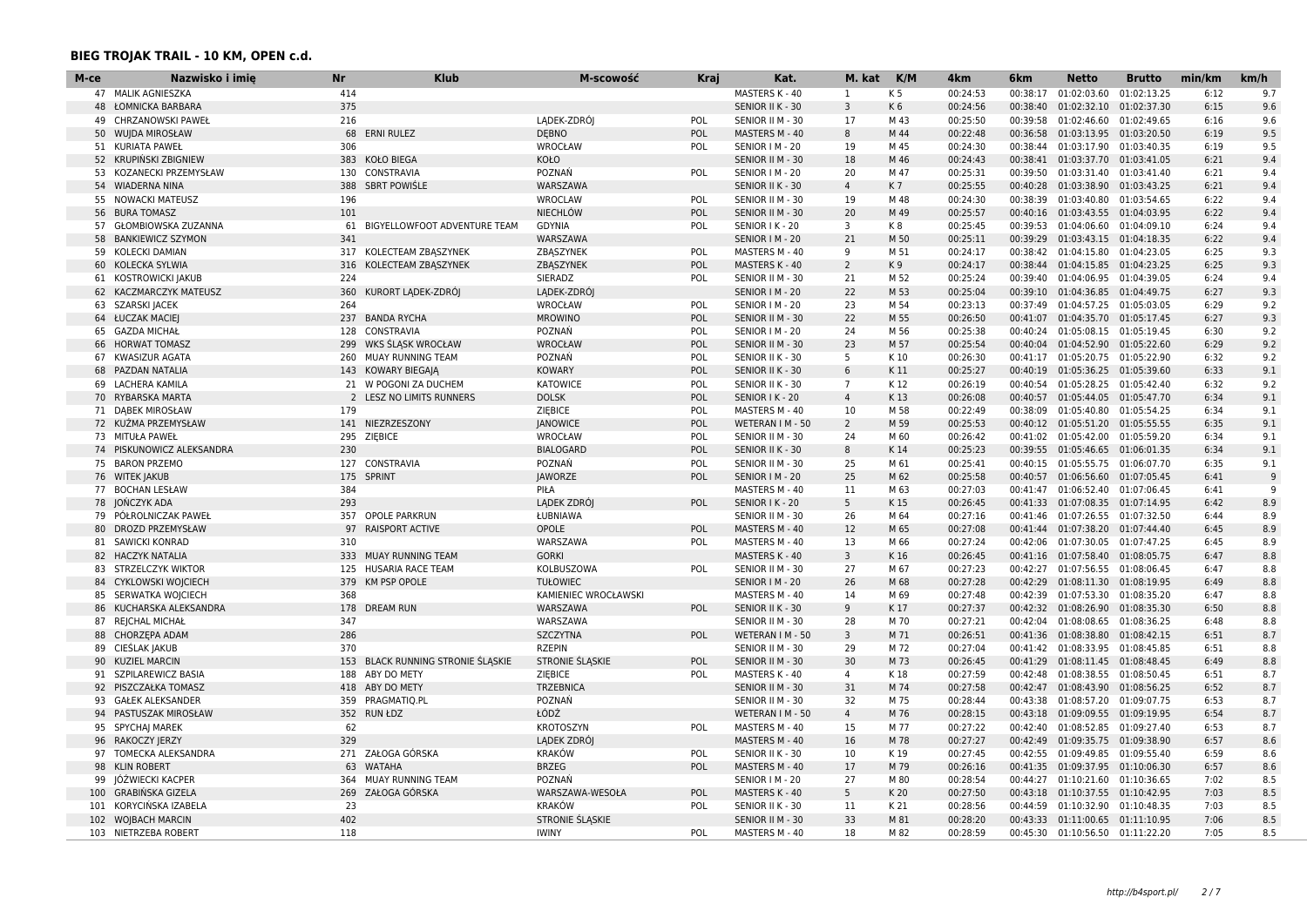| M-ce | Nazwisko i imie                | Nr              | <b>Klub</b>                   | M-scowość              | <b>Kraj</b> | Kat.             | M. kat          | K/M   | 4km      | 6 <sub>km</sub> | <b>Netto</b>                       | <b>Brutto</b> | min/km | km/h         |
|------|--------------------------------|-----------------|-------------------------------|------------------------|-------------|------------------|-----------------|-------|----------|-----------------|------------------------------------|---------------|--------|--------------|
| 104  | LEWANDOWSKA PATRYCJA           |                 | 111 TEAM KURORT LADEK-ZDRÓJ   | OŁDRZYCHOWICE KŁODZKIE | POL         | SENIOR II K - 30 | 12              | K 22  | 00:28:34 | 00:44:35        | 01:11:18.70                        | 01:11:32.00   | 7:07   | 8.4          |
|      | 105 PIOTROWSKA MAGDALENA       | 103             | KLUB BIEGACZA JURUND SZCZYTNO | ŚWIĘTAJNO              | POL         | SENIOR II K - 30 | 13              | K 23  | 00:27:56 | 00:44:44        | 01:11:31.50 01:11:34.25            |               | 7:09   | 8.4          |
| 106  | SPIEWAK RADOSŁAW               | 392             |                               | ZIELONA GÓRA           |             | SENIOR II M - 30 | 34              | M 83  | 00:28:08 | 00:44:32        | 01:11:54.50                        | 01:12:11.00   | 7:11   | 8.3          |
|      | 107 DŁUGOSZ MAREK              |                 | 292 KB GEOTERMIA UNIEJÓW      | <b>WARTKOWICE</b>      | POL         | WETERAN I M - 50 | 5               | M 84  | 00:28:23 |                 | 00:44:27 01:12:05.25 01:12:11.70   |               | 7:12   | 8.3          |
|      | 108 RYBARSKI PIOTR             | 1               |                               | <b>DOLSK</b>           | <b>POL</b>  | SENIOR II M - 30 | 35              | M 85  | 00:29:00 |                 | 00:45:16 01:11:59.55 01:12:17.60   |               | 7:11   | 8.3          |
| 109  | STEFANOWSKI MARIUSZ            | 82              |                               | OPOLE                  | POL         | MASTERS M - 40   | 19              | M 86  | 00:28:11 |                 | 00:43:37 01:12:18.50 01:12:30.20   |               | 7:13   | 8.3          |
|      | 110 KULESZA PAWEŁ              | 70              |                               | <b>KIELCE</b>          | POL         | SENIOR   M - 20  | 28              | M 87  | 00:28:33 | 00:45:38        | 01:12:15.00 01:12:37.55            |               | 7:13   | 8.3          |
|      | 111 STACHNIK ŁUKASZ            | 281             |                               | <b>KRAKÓW</b>          | POL         | SENIOR II M - 30 | 36              | M 88  | 00:30:08 |                 | 00:46:08 01:12:11.75 01:12:55.30   |               | 7:13   | 8.3          |
|      | 112 ZAJĄC MARCIN               | 119             |                               | JÓZEFOSŁAW             | POL         | SENIOR II M - 30 | 37              | M 89  | 00:30:10 |                 | 00:46:05 01:12:19.70 01:13:05.10   |               | 7:14   | 8.3          |
|      | 113 ROLIŃSKI RADOSŁAW          | 202             |                               | OLEŚNICA               | POL         | MASTERS M - 40   | 20              | M 90  | 00:28:09 | 00:43:48        | 01:12:51.60                        | 01:13:06.30   | 7:17   | 8.2          |
|      | 114 GALA KAMILA                |                 | 274 ZAŁOGA GÓRSKA             | WARSZAWA               | POL         | SENIOR II K - 30 | 14              | K 24  | 00:28:04 |                 | 00:44:43 01:12:59.30 01:13:08.95   |               | 7:17   | 8.2          |
|      | 115 NEUMANN JACEK              | 211             | <b>CENTRUM ŁAKOWA1</b>        | <b>RADKÓW</b>          | POL         | WETERAN I M - 50 | 6               | M 91  | 00:28:58 |                 | 00:44:56 01:12:55.75 01:13:09.60   |               | 7:17   | 8.2          |
|      | 116 RYBA PIOTR                 | 54              |                               | <b>KROTOSZYN</b>       | POL         | MASTERS M - 40   | 21              | M 92  | 00:28:01 |                 | 00:44:41 01:12:38.25 01:13:13.55   |               | 7:15   | 8.3          |
| 117  | <b>GACEK MARIUSZ</b>           | 72              |                               | WARSZAWA               | POL         | SENIOR   M - 20  | 29              | M 93  | 00:30:35 |                 | 00:47:12 01:13:45.30               | 01:14:08.60   | 7:22   | 8.1          |
|      | 118   ASICKI KRZYSZTOF         | 168             |                               | <b>TYCHY</b>           | POL         | SENIOR II M - 30 | 38              | M 94  | 00:28:59 |                 | 00:45:14 01:14:03.40 01:14:09.85   |               | 7:24   | 8.1          |
|      | 119 JASICKA EWA                | 165             |                               | <b>TYCHY</b>           | POL         | SENIOR II K - 30 | 15              | K 25  | 00:28:57 |                 | 00:45:14  01:14:02.85  01:14:10.00 |               | 7:24   | 8.1          |
|      | 120 SZTYLKA DARIUSZ            | 298             | WKS ŚLASK WROCŁAW             | <b>WROCŁAW</b>         | POL         | MASTERS M - 40   | 22              | M 95  | 00:28:01 |                 | 00:44:16 01:14:02.80 01:14:31.45   |               | 7:24   | 8.1          |
|      | 121 LANG WOJTEK                | 206             | <b>WROCLAW MARATHON TEAM</b>  | WROCŁAW                | POL         | SENIOR II M - 30 | 39              | M 96  | 00:28:32 |                 | 00:45:12 01:14:34.65 01:14:43.50   |               | 7:27   | $\mathsf{R}$ |
|      | 122 CHOLEWA JOANNA             | 17              |                               | <b>WROCŁAW</b>         | POL         | SENIOR I K - 20  | 6               | K 26  | 00:28:30 |                 | 00:45:11 01:14:34.55 01:14:43.75   |               | 7:27   | 8            |
|      | 123 FRYSIAK PATRYK             | 283             |                               | <b>GNIEZNO</b>         | POL         | SENIOR   M - 20  | 30              | M 97  | 00:30:20 |                 | 00:46:45 01:14:23.45 01:14:49.45   |               | 7:26   | 8.1          |
|      | 124 KULAKOWSKI TOMASZ          | 156             |                               | WARSAW                 | POL         | MASTERS M - 40   | 23              | M 98  | 00:29:20 |                 | 00:45:40 01:15:26.10               | 01:15:34.75   | 7:32   | 8            |
|      | 125 BIELECKA IWONA             | 29              | PRO-RUN WROCŁAW               | <b>WROCLAW</b>         | POL         | SENIOR II K - 30 | 16              | K 27  | 00:28:38 |                 | 00:44:56 01:15:06.55 01:15:37.25   |               | 7:30   |              |
|      | 126 SZKÓDLIŃSKI BARTOSZ        | 76              | NARAMOWICE BIEGAJA            | POZNAŃ                 | POL         | SENIOR II M - 30 | 40              | M 99  | 00:29:24 | 00:46:04        | 01:15:21.85 01:15:38.05            |               | 7:32   | 8            |
|      | 127 KOT TOMASZ                 | 217             |                               | WARSZAWA               | POL         | SENIOR II M - 30 | 41              | M 100 | 00:30:04 |                 | 00:46:56 01:15:45.70 01:15:51.50   |               | 7:34   | 7.9          |
|      | 128 MROZIŃSKI ALBERT           | 241             |                               | ALEKSNADRÓW ŁÓDZKI     | <b>POL</b>  | MASTERS M - 40   | 24              | M 101 | 00:29:07 |                 | 00:46:10 01:15:25.90 01:15:56.70   |               | 7:32   | $\mathbf{R}$ |
|      | 129 BUČKO ALICIA               | 146             | TATAALI TEAM / VEGE RUNNERS   | JELENIA GÓRA           | POL         | SENIOR I K - 20  | $7\overline{ }$ | K 28  | 00:30:00 |                 | 00:46:46 01:16:04.80 01:16:14.60   |               | 7:36   | 7.9          |
|      | 130 PLINIEWICZ JOANNA          | 229             |                               | STRONIE SLASKIE        | POL         | SENIOR II K - 30 | 17              | K 29  | 00:30:07 |                 | 00:47:13 01:16:09.50 01:16:15.20   |               | 7:37   | 7.9          |
|      | 131 WŁODKOWSKA BEATA           | 84              |                               | POZNAN                 | POL         | SENIOR II K - 30 | 18              | K 30  | 00:29:26 |                 | 00:46:25 01:15:46.20 01:16:20.05   |               | 7:34   | 7.9          |
|      | 132 SOBCZAK MAREK              | 239             | <b>SZCZYTNIKI</b>             | <b>SZCZYTNIKI</b>      | POL         | MASTERS M - 40   | 25              | M 102 | 00:30:40 | 00:47:17        | 01:16:00.80 01:16:20.70            |               | 7:36   | 7.9          |
|      | 133 RYBSKI MARIUSZ             | 246             |                               | <b>SZCZECIN</b>        | POL         | SENIOR II M - 30 | 42              | M 103 | 00:30:00 |                 | 00:47:08 01:16:02.90 01:16:22.50   |               | 7:36   | 7.9          |
|      | 134 CIESLAK MAGDALENA          | 177             | ZDROWE !                      | <b>RZEPIN</b>          | POL         | SENIOR II K - 30 | 19              | K 31  | 00:29:04 | 00:45:38        | 01:16:19.20 01:16:30.90            |               | 7:37   | 7.9          |
| 135  | <b>MAZIAREK MICHAŁ</b>         | 166             |                               | NIEMODLIN              | POL         | SENIOR II M - 30 | 43              | M 104 | 00:28:43 | 00:44:56        | 01:16:01.70                        | 01:16:33.50   | 7:36   | 7.9          |
|      | 136 EJSMOND MATEUSZ            | 399             |                               | <b>GDAŃSK</b>          |             | SENIOR II M - 30 | 44              | M 105 | 00:29:44 | 00:46:27        | 01:15:55.00 01:16:34.65            |               | 7:35   | 7.9          |
|      | 137 PIECHWIAK ALEKSANDRA       | 398             |                               | <b>GDANSK</b>          |             | SENIOR I K - 20  | 8               | K 32  | 00:29:44 |                 | 00:46:27 01:15:55.60 01:16:35.05   |               | 7:35   | 7.9          |
|      | 138 OLEJNICZAK PAULINA         | 176             |                               | ŁÓDŹ                   | POL         | SENIOR I K - 20  | q               | K 33  | 00:29:55 | 00:46:48        | 01:16:12.70 01:16:37.05            |               | 7:37   | 7.9          |
|      | 139 URBANEK ARTUR              | 277             |                               | ODRZYKOŃ               | POL         | SENIOR   M - 20  | 31              | M 106 | 00:29:16 |                 | 00:45:49  01:16:31.50  01:16:52.00 |               | 7:39   | 7.8          |
|      | 140 ŚWITA TOMASZ               | 30              | PRO RUN WROCŁAW               | BIELANY WROCŁAWSKIE    | POL         | SENIOR II M - 30 | 45              | M 107 | 00:28:58 |                 | 00:45:47 01:16:19.90 01:16:52.30   |               | 7:38   | 7.9          |
|      | 141 LUBAŃSKA ALICIA            | 243             | <b>DOBIEGNE! BUKOWICE</b>     | <b>BUKOWICE</b>        | POL         | WETERAN K - 50   | $\mathbf{1}$    | K 34  | 00:29:11 |                 | 00:45:50 01:16:53.05 01:16:56.00   |               | 7:41   | 7.8          |
| 142  | WARSZCZYŃSKA ROMANA            | 107             | LUB WYBIERZ Z LISTY           | SIEROSŁAW              | POL         | MASTERS K - 40   | 6               | K 35  | 00:28:39 |                 | 00:45:32 01:16:43.60               | 01:17:01.95   | 7:40   | 7.8          |
| 143  | PASŁOWSKA-CHODOROWSKA JUSTYNA  | 394             | PRZEBIEGA.PL                  | <b>WROCŁAW</b>         |             | SENIOR II K - 30 | 20              | K 36  | 00:30:56 |                 | 00:48:17 01:16:46.90 01:17:02.70   |               | 7:40   | 7.8          |
|      | 144 GEROWSKA ALEKSANDRA        | 288             | STOWARZYSZENIE PRZYJACIÓŁ     | GOSTYŃ                 | POL         | MASTERS K - 40   | $7^{\circ}$     | K 37  | 00:30:51 |                 | 00:47:36 01:17:00.95 01:17:19.90   |               | 7:42   | 7.8          |
|      |                                |                 | ZWIERZAT NOE                  |                        |             |                  |                 |       |          |                 |                                    |               |        |              |
| 145  | <b>TADROWSKI TOMASZ</b>        | 92              |                               | <b>INOWROCŁAW</b>      | POL         | MASTERS M - 40   | 26              | M 108 | 00:31:39 | 00:48:44        | 01:16:44.00                        | 01:17:20.70   | 7:40   | 7.8          |
|      | 146 KORNAŚ MARCIN              |                 | 6 ZABKOWICKA GRUPA BIEGOWA    | ZABKOWICE ŚLĄSKIE      | POL         | MASTERS M - 40   | 27              | M 109 | 00:29:54 |                 | 00:47:14 01:17:17.45 01:17:28.85   |               | 7:43   | 7.8          |
|      |                                |                 | <b>FRANKENSTEIN</b>           |                        |             |                  |                 |       |          |                 |                                    |               |        |              |
|      | 147 MICHALEC MARZENA           | 356             | KOBIETAWBIEGU                 | WAŁBRZYCH              |             | SENIOR II K - 30 | 21              | K38   | 00:30:21 |                 | 00:47:11 01:17:02.20 01:17:31.55   |               | 7:42   | 7.8          |
| 148  | WARSZCZYŃSKI RAFAŁ             | 108             | LUB WYBIERZ Z LISTY           | SIEROSŁAW              | POL         | WETERAN I M - 50 | $\overline{7}$  | M 110 | 00:28:58 |                 | 00:45:42 01:17:32.25 01:17:49.75   |               | 7:45   | 7.7          |
| 149  | WIŚNIEWSKA MARLENA             | 336             | MUAY RUNNING TEAM             | POZNAŃ                 |             | SENIOR II K - 30 | 22              | K 39  | 00:32:59 |                 | 00:49:56 01:18:03.90               | 01:18:06.15   | 7:48   | 7.7          |
|      | 150 FRACKOWIAK MARIA           | 170             | CONSTRAVIA                    | POZNAŃ                 | POL         | SENIOR I K - 20  | 10              | K40   | 00:31:14 |                 | 00:48:56 01:17:43.05 01:18:06.90   |               | 7:46   | 7.7          |
|      | 151 WIDŁAK JULIA               | 69              |                               | WARSZAWA               | POL         | SENIOR I K - 20  | 11              | K41   | 00:31:23 |                 | 00:48:48 01:17:59.70               | 01:18:23.40   | 7:48   | 7.7          |
|      | 152 HANOUSKOVÁ ESTER           | 91              |                               | <b>KORYČANY</b>        | POL         | SENIOR II K - 30 | 23              | K42   | 00:30:52 | 00:48:33        | 01:18:12.95 01:18:34.75            |               | 7:49   | 7.7          |
|      | 153 WYSTRYCHOWSKA MARZENA      | $7\overline{ }$ | BFAGENCIA.PL                  | WARSZAWA               | POL         | MASTERS K - 40   | 8               | K43   | 00:29:30 |                 | 00:46:32 01:17:55.75 01:18:40.90   |               | 7:47   | 7.7          |
|      | 154 SZCZEPANIAK ADAM           |                 | 73 TEPE DZIDY                 | <b>BUGUSZÓW-GORCE</b>  | POL         | WETERAN I M - 50 | 8               | M 111 | 00:30:10 | 00:47:18        | 01:18:21.65 01:18:43.70            |               | 7:50   | 7.7          |
|      | 155 SZAWARA-ZIÓŁKOWSKA EWELINA | 282             | KB HARCOWNIK JELCZ-LASKOWICE  | JELCZ-LASKOWICE        | POL         | SENIOR II K - 30 | 24              | K44   | 00:31:01 |                 | 00:48:48 01:18:39.05 01:18:47.75   |               | 7:51   | 7.6          |
|      | 156 BUSS JAKUB                 | 25              | KUDOWSCY MIŁOŚNICE BIEGANIA   | KUDOWA ZDRÓJ           | POL         | MASTERS M - 40   | 28              | M 112 | 00:31:22 |                 | 00:48:58 01:18:11.75 01:18:57.65   |               | 7:49   | 7.7          |
|      | 157 KOWALSKA MAŁGORZATA        | 285             | KB HARCOWNIK JELCZ-LASKOWICE  | JELCZ-LASKOWICE        | POL         | MASTERS K - 40   | 9               | K45   | 00:31:01 |                 | 00:48:50 01:18:49.90 01:18:57.75   |               | 7:53   | 7.6          |
|      | 158 BABICA PAULINA             | 144             |                               | POZNAŃ                 | POL         | SENIOR II K - 30 | 25              | K46   | 00:30:33 |                 | 00:48:31 01:18:42.75 01:18:57.90   |               | 7:52   | 7.6          |
|      |                                |                 |                               |                        |             |                  |                 |       |          |                 |                                    |               |        |              |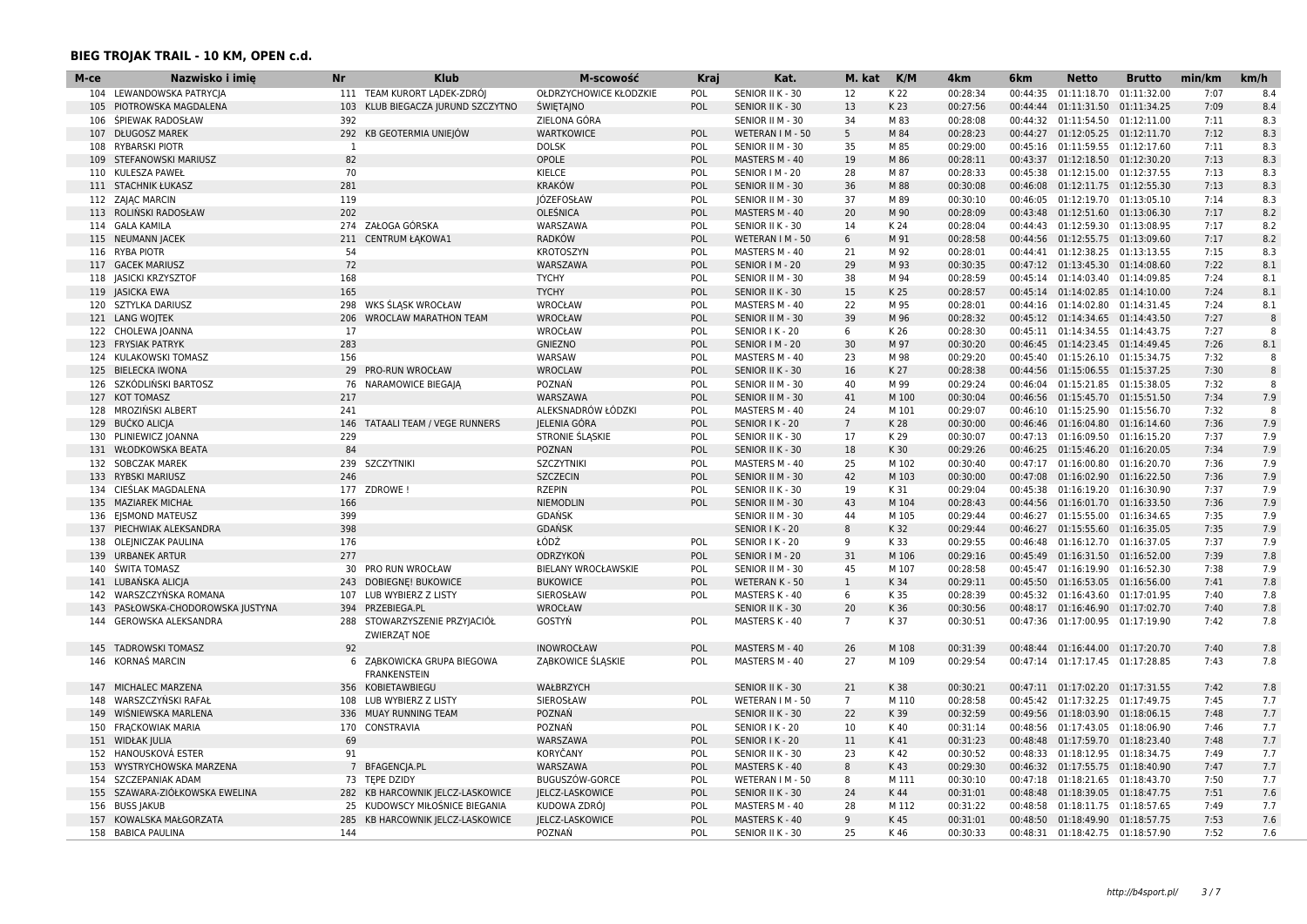| 7.7<br>159 GAŁUSZKA WOJCIECH<br>244<br><b>KETTERING</b><br>GBR<br>SENIOR II M - 30<br>46<br>M 113<br>00:30:41<br>00:48:02<br>01:18:18.45 01:18:58.20<br>7:49<br>KWIECIEŃ SARA<br>245<br><b>KETTERING</b><br>12<br>K47<br>00:30:41<br>00:48:02  01:18:19.45  01:18:58.35<br>7:50<br>7.7<br>160<br><b>GBR</b><br>SENIOR I K - 20<br><b>BEDNAREK SYLWIA</b><br>ZAŁOGA GÓRSKA<br><b>KRAKÓW</b><br>K48<br>00:30:19<br>00:47:18 01:18:58.05 01:19:04.65<br>7.6<br>270<br>POL<br>SENIOR II K - 30<br>26<br>7:53<br>161<br>162 RAPCZUK TOMASZ<br>242<br><b>CHOCIANÓW</b><br>POL<br>9<br>M 114<br>00:28:56<br>00:46:27 01:19:13.45 01:19:20.60<br>7:55<br>7.6<br>WETERAN I M - 50<br>27<br>7.6<br>163 ZAJĄC KRYSTYNA<br>WAŁBRZYCH<br>$\mathbf{1}$<br>K49<br>00:30:02<br>00:47:21  01:19:01.55  01:19:25.55<br>7:54<br>POL<br>WETERAN II K - 60<br>78<br>7:56<br><b>GARCZYK MARZENA</b><br>KOZIEGŁOWY<br>POL<br>27<br>K 50<br>00:30:32<br>00:47:27 01:19:22.15 01:19:27.25<br>7.6<br>164<br>SENIOR II K - 30<br>NIEDZIELA WOJCIECH<br>207<br>CZELADŹ<br>32<br>M 115<br>00:31:05<br>00:48:46<br>01:19:00.25 01:19:27.25<br>7:54<br>7.6<br>165<br><b>POL</b><br>SENIOR   M - 20<br>$\mathbf{q}$<br><b>LEGNICA</b><br>K 51<br>7:54<br>7.6<br><b>MARCINIAK ANNA</b><br>POL<br>MASTERS K - 40<br>10<br>00:31:04<br>00:48:19 01:19:09.05 01:19:40.75<br>166<br>167 PTASZYŃSKA JOANNA<br>98<br>WROCŁAW<br>2<br>K 52<br>00:32:10<br>00:49:18 01:19:27.60 01:19:49.70<br>7:56<br>7.6<br>POL<br>WETERAN K - 50<br>MROZIŃSKA RENATA<br>240<br>ALEKSNADRÓW ŁÓDZKI<br>POL<br>MASTERS K - 40<br>11<br>K 53<br>00:30:22<br>00:47:29 01:19:19.35 01:19:49.95<br>7:55<br>7.6<br>168<br>169 BALICKI JACEK<br>56<br><b>BIEGACZ NOWOSOLNA</b><br>ŁÓDŹ<br>10<br>M 116<br>00:32:35<br>00:50:04  01:20:02.00  01:20:06.10<br>8:00<br>7.5<br>POL<br>WETERAN I M - 50<br>PIASECKA MARTA<br>31<br>WARSZAWA<br>POL<br>K 54<br>00:31:28<br>7:58<br>7.5<br>SENIOR II K - 30<br>28<br>00:48:57 01:19:46.10 01:20:07.50<br>170<br>320 ZUMBA<br>LADEK ZDRÓJ<br>8:02<br>7.5<br>171 HOREIDA SARA<br>POL<br>13<br>K 55<br>00:27:54<br>00:45:21  01:20:24.00  01:20:27.85<br>SENIOR I K - 20<br>272 ZAŁOGA GÓRSKA<br><b>GOŚCINO</b><br>7.5<br>POL<br>14<br>K 56<br>00:31:53<br>00:49:30 01:20:16.65 01:20:29.50<br>8:01<br>172<br>ULIKOWSKA MARTYNA<br>SENIOR I K - 20<br>7.5<br>173 CZARNY MARZENA<br>24 IAWORZNOŁBC<br><b>JAWORZNO</b><br>POL<br>SENIOR II K - 30<br>29<br>K 57<br>00:33:01<br>00:51:03 01:20:13.80 01:20:31.75<br>8:01<br>7.5<br>174 KOPACKA ELIZA<br>32<br>FOLLOWME - ZMIENIAMYFINANSE.PL<br>WAŁBRZYCH<br>POL<br>SENIOR II K - 30<br>30<br>K 58<br>00:31:18<br>00:49:24  01:20:24.70  01:20:41.90<br>8:02<br>7.5<br>175 LULA MAGDALENA<br>PWPW S.A.<br>WARSZAWA<br>31<br>K 59<br>00:32:10<br>8:01<br>149<br>POL<br>SENIOR II K - 30<br>00:49:40<br>01:20:12.20 01:20:52.35<br>M 117<br>00:30:25<br>8:02<br>7.5<br>176 HETEL MICHAŁ<br>301 WKS SLASK WROCŁAW<br>WROCŁAW<br>POL<br>SENIOR   M - 20<br>33<br>00:48:24  01:20:24.10  01:20:52.65<br>12<br>K 60<br>00:32:14<br>00:50:00 01:20:45.80 01:21:06.00<br>7.4<br>177 NIEMAS ANNA<br>64 OYAMA KARATE BRZESZCZE<br><b>BŁAŻEJOWICE</b><br>POL<br>MASTERS K - 40<br>8:04<br>NAZWA DRUŻYNY<br>34<br>M 118<br>00:32:48<br>8:06<br>7.4<br>178 WITOS RAFAŁ<br>226<br><b>BIAŁYSTOK</b><br>POL<br>SENIOR   M - 20<br>00:50:54  01:21:05.15  01:21:13.20<br>KM UMK TORUŃ<br>7.4<br>179 MAJCHRZAK DARIUSZ<br>401<br><b>TORUN</b><br>WETERAN I M - 50<br>11<br>M 119<br>00:29:41<br>00:46:30 01:20:40.90 01:21:14.65<br>8:04<br>ŁÓDŹ<br>400<br>MASTERS M - 40<br>29<br>00:48:36 01:21:17.30 01:21:26.60<br>8:07<br>7.4<br><b>BUSZKA ŁUKASZ</b><br>M 120<br>00:31:13<br>180<br>00:32:16<br>7.4<br>181 PLEWA KATARZYNA<br>85<br>NORDIC16<br>WROCŁAW<br><b>POL</b><br>SENIOR II K - 30<br>32<br>K 61<br>00:50:12 01:21:27.05 01:21:37.50<br>8:08<br>7.4<br>182 STASZEWSKI DARIUSZ<br>36<br>TOMASZÓW MAZOWIECKI<br>POL<br>SENIOR II M - 30<br>47<br>M 121<br>00:33:11<br>00:50:57 01:21:25.30 01:21:51.30<br>8:08<br>7.3<br><b>TAMBOR JAN</b><br>406<br><b>KŁODZKO</b><br>WETERAN II M - 60<br>M 122<br>00:32:08<br>00:49:53 01:21:49.80 01:21:52.05<br>8:11<br>183<br>1<br><b>FRACZEK IWONA</b><br>142 NOA<br><b>WROCŁAW</b><br>POL<br>SENIOR II K - 30<br>33<br>K 62<br>00:31:36<br>00:49:23 01:21:36.85 01:21:56.15<br>8:09<br>7.4<br>184<br>185 SIUDAK ANNA<br>204<br><b>TULCE</b><br>34<br>K 63<br>00:31:38<br>00:49:54  01:21:43.65  01:21:58.70<br>8:10<br>7.3<br>POL<br>SENIOR II K - 30<br>393<br>186 CIEŚLAK ŁUKASZ<br>OŚNO LUBUSKIE<br>48<br>M 123<br>00:31:02<br>00:49:18  01:22:01.75  01:22:11.55<br>8:12<br>7.3<br>SENIOR II M - 30<br>7.3<br>WOŁCZEK MAŁGORZATA<br>338<br><b>SULECHOW</b><br>35<br>K 64<br>00:49:35 01:22:11.75 01:22:23.05<br>8:13<br>187<br>BIEGAM WSPIERAM MOTYWUJE<br>SENIOR II K - 30<br>00:31:27<br>159<br>7.3<br>NIESTROJ ŁUKASZ<br>RACIBÓRZ<br>POL<br>49<br>M 124<br>00:32:26<br>00:50:51  01:21:57.60  01:22:29.10<br>8:11<br>188<br>SENIOR II M - 30<br>7.3<br>8:11<br>189 DRYMEL JOANNA<br>132 DRUMLE2IPIES<br>ŚWIETA KATARZYNA<br>POL<br>SENIOR II K - 30<br>36<br>K 65<br>00:31:38<br>00:49:38<br>01:21:59.10 01:22:35.35<br>190 ZASADA MAGDALENA<br><b>FAT &amp; FURIOUS</b><br>JELENIA GÓRA 14<br>POL<br>37<br>K 66<br>00:33:31<br>00:52:48  01:22:33.20  01:22:48.55<br>8:15<br>7.3<br>81<br>SENIOR II K - 30<br>WROCŁAW<br>K 67<br>00:32:37<br>00:50:54  01:22:35.95  01:22:51.25<br>8:15<br>7.3<br>191 PASŁOWSKA OLGA<br>396<br>PRZEBIEGA.PL<br>SENIOR II K - 30<br>38<br>7.3<br>192 BISOWSKA KATARZYNA<br>184 KOZY W UCHU<br>KOBYŁKA<br>POL<br>MASTERS K - 40<br>13<br>K 68<br>00:33:00<br>00:51:18  01:22:23.40  01:22:53.15<br>8:14<br>POZNAŃ<br>7.2<br>JAŻWIECKI MARCIN<br>291<br>MUAY RUNNING TEAM<br>POL<br>30<br>M 125<br>00:31:50<br>00:49:56 01:22:52.80 01:23:07.65<br>8:17<br>193<br>MASTERS M - 40<br>199<br>15<br>K 69<br>00:32:03<br>8:18<br>7.2<br>194 BRZOZOWSKA KATARZYNA<br>WARSZAWA<br>POL<br>00:51:04  01:23:08.10  01:23:16.50<br>SENIOR I K - 20<br>00:32:51<br>7.2<br>195 RODZIEWICZ MARTA<br>164<br>WARSZAWA<br>16<br>K 70<br>00:51:05<br>01:23:08.85 01:23:16.50<br>8:18<br>POL<br>SENIOR I K - 20<br>31<br>8:18<br>7.2<br>196 WIACEK MARCIN<br>289<br>SUDECKA ZYLETA<br>GŁUSZYCA<br>POL<br>MASTERS M - 40<br>M 126<br>00:30:42<br>00:49:19 01:23:05.55 01:23:30.95<br>ŚMIGIEL<br>7.2<br>197 POHL ANNA<br>322 SPEED FEET 16<br>SENIOR I K - 20<br>17<br>K 71<br>00:31:58<br>00:50:59<br>01:23:17.85 01:23:37.50<br>8:19<br>ŁÓDŹ<br>198 OLEKSIEWICZ BEATA<br>222 SZAKALE BAŁUT ŁÓDŹ<br><b>POL</b><br>SENIOR II K - 30<br>39<br>K 72<br>00:33:15<br>00:51:40  01:23:12.75  01:23:45.25<br>8:19<br>7.2<br>MIKOŁÓW<br>199 DZIUBA AGNIESZKA<br>349<br>SENIOR II K - 30<br>40<br>K 73<br>00:32:38<br>00:51:06 01:23:41.45 01:23:49.50<br>8:22<br>7.2<br>351<br><b>JURCZYK WOJCIECH</b><br>LADEK ZDRÓJ<br>SENIOR II M - 30<br>50<br>M 127<br>00:35:27<br>00:53:30  01:23:20.70  01:24:02.95<br>8:20<br>7.2<br>200<br>SMOLEC<br>K 74<br>00:32:29<br>7.2<br>201 PRES MAGDALENA<br>203<br>#WPISZCOKOLWIEK<br>POL<br>SENIOR I K - 20<br>18<br>00:51:13  01:23:45.60  01:24:09.75<br>8:22<br>RUNNING ACADEMY<br>WROCŁAW<br>POL<br>41<br>K 75<br>00:32:28<br>8:24<br>7.1<br><b>OGRODNIK ANNA</b><br>163<br>SENIOR II K - 30<br>00:51:11 01:24:03.55 01:24:22.60<br>202<br>215<br>ŚREM<br>42<br>K76<br>8:26<br>7.1<br>203 LANGE HANNA<br>POL<br>SENIOR II K - 30<br>00:32:37<br>00:50:50  01:24:22.00  01:24:38.90<br><b>ŚREM</b><br>214<br>K 77<br>00:32:38<br>8:26<br>7.1<br>204<br><b>GÓRNA ALDONA</b><br>POL<br>MASTERS K - 40<br>14<br>00:50:50  01:24:22.75  01:24:39.00<br>7.1<br>205 DUBIEL AGATA<br>126 WILD DOGS TEAM/SUDECKI KLUB<br><b>JELENIA GÓRA</b><br>POL<br>43<br>K 78<br>00:33:36<br>00:52:37 01:24:32.80 01:24:45.95<br>8:27<br>SENIOR II K - 30<br>WYSOKOGÓRSKI<br>206 GŁÓWKA BARBARA<br>158<br>K79<br>00:33:35<br>8:26<br>WROCŁAW<br><b>POL</b><br>SENIOR I K - 20<br>19<br>00:52:59<br>01:24:21.15 01:24:46.55<br>7.1<br>GŁÓWKA MACIEJ<br>157<br><b>BE BETTER</b><br>WROCŁAW<br>M 128<br>00:33:36<br>8:26<br>7.1<br>207<br>POL<br>SENIOR II M - 30<br>51<br>00:52:57 01:24:21.85 01:24:47.05<br><b>CHADE MARIANNA</b><br>318<br><b>WROCŁAW</b><br>POL<br>SENIOR II K - 30<br>44<br>K80<br>00:32:52<br>8:30<br>7.1<br>208<br>00:51:28  01:25:02.70  01:25:15.15<br>209 WILK MATEUSZ<br><b>RAMBO III</b><br><b>BYTOM</b><br>52<br>M 129<br>00:34:29<br>00:52:44 01:24:52.30 01:25:20.65<br>8:29<br>7.1<br>346<br>SENIOR II M - 30<br><b>BYTOM</b><br>7.1<br><b>WILK MARIA</b><br>345<br><b>RAMBO III</b><br>45<br>K 81<br>00:34:30<br>00:52:46 01:24:54.75 01:25:21.20<br>8:29<br>210<br>SENIOR II K - 30<br><b>KRAKÓW</b><br>211 KRZYŻEWSKI ROGER<br>60<br>POL<br>SENIOR II M - 30<br>53<br>M 130<br>00:32:24<br>00:51:50<br>01:25:25.65 01:25:40.05<br>8:32<br>$7\overline{ }$<br>314 CHOJRAK TEAM WROCŁAW<br>212 KUTYCKA-KUREK ELZBIETA<br><b>WROCŁAW</b><br>POL<br>SENIOR II K - 30<br>46<br>K82<br>00:33:22<br>00:52:21  01:25:09.40  01:25:42.80<br>8:30<br>$7\overline{ }$<br>213 STAWSKA ALICJA<br>138<br>ŁÓDŹ<br>47<br>K83<br>00:33:24<br>00:52:20 01:25:32.85 01:25:49.95<br>8:33<br>$\overline{7}$<br>POL<br>SENIOR II K - 30<br>8:31<br>214 GAJDECKI TOMEK<br>372 ACCENTTURE<br>.WARSZAWA<br>SENIOR II M - 30<br>54<br>M 131<br>00:33:31<br>00:52:27  01:25:18.75  01:25:51.80<br>7 | M-ce | Nazwisko i imię | Nr | <b>Klub</b> | M-scowość | Kraj | Kat. | M. kat | K/M | 4km | 6 <sub>km</sub> | <b>Netto</b> | <b>Brutto</b> | min/km | km/h |
|--------------------------------------------------------------------------------------------------------------------------------------------------------------------------------------------------------------------------------------------------------------------------------------------------------------------------------------------------------------------------------------------------------------------------------------------------------------------------------------------------------------------------------------------------------------------------------------------------------------------------------------------------------------------------------------------------------------------------------------------------------------------------------------------------------------------------------------------------------------------------------------------------------------------------------------------------------------------------------------------------------------------------------------------------------------------------------------------------------------------------------------------------------------------------------------------------------------------------------------------------------------------------------------------------------------------------------------------------------------------------------------------------------------------------------------------------------------------------------------------------------------------------------------------------------------------------------------------------------------------------------------------------------------------------------------------------------------------------------------------------------------------------------------------------------------------------------------------------------------------------------------------------------------------------------------------------------------------------------------------------------------------------------------------------------------------------------------------------------------------------------------------------------------------------------------------------------------------------------------------------------------------------------------------------------------------------------------------------------------------------------------------------------------------------------------------------------------------------------------------------------------------------------------------------------------------------------------------------------------------------------------------------------------------------------------------------------------------------------------------------------------------------------------------------------------------------------------------------------------------------------------------------------------------------------------------------------------------------------------------------------------------------------------------------------------------------------------------------------------------------------------------------------------------------------------------------------------------------------------------------------------------------------------------------------------------------------------------------------------------------------------------------------------------------------------------------------------------------------------------------------------------------------------------------------------------------------------------------------------------------------------------------------------------------------------------------------------------------------------------------------------------------------------------------------------------------------------------------------------------------------------------------------------------------------------------------------------------------------------------------------------------------------------------------------------------------------------------------------------------------------------------------------------------------------------------------------------------------------------------------------------------------------------------------------------------------------------------------------------------------------------------------------------------------------------------------------------------------------------------------------------------------------------------------------------------------------------------------------------------------------------------------------------------------------------------------------------------------------------------------------------------------------------------------------------------------------------------------------------------------------------------------------------------------------------------------------------------------------------------------------------------------------------------------------------------------------------------------------------------------------------------------------------------------------------------------------------------------------------------------------------------------------------------------------------------------------------------------------------------------------------------------------------------------------------------------------------------------------------------------------------------------------------------------------------------------------------------------------------------------------------------------------------------------------------------------------------------------------------------------------------------------------------------------------------------------------------------------------------------------------------------------------------------------------------------------------------------------------------------------------------------------------------------------------------------------------------------------------------------------------------------------------------------------------------------------------------------------------------------------------------------------------------------------------------------------------------------------------------------------------------------------------------------------------------------------------------------------------------------------------------------------------------------------------------------------------------------------------------------------------------------------------------------------------------------------------------------------------------------------------------------------------------------------------------------------------------------------------------------------------------------------------------------------------------------------------------------------------------------------------------------------------------------------------------------------------------------------------------------------------------------------------------------------------------------------------------------------------------------------------------------------------------------------------------------------------------------------------------------------------------------------------------------------------------------------------------------------------------------------------------------------------------------------------------------------------------------------------------------------------------------------------------------------------------------------------------------------------------------------------------------------------------------------------------------------------------------------------------------------------------------------------------------------------------------------------------------------------------------------------------------------------------------------------------------------------------------------------------------------------------------------------------------------------------------------------------------------------------------------------------------------------------------------------------------------------------------------------------------------------------------------------------------------------------------------------------------------------------------------------------------------------------------------------------------------------------------------------------------------------------------------------------------------------------------------------------------------------------------------------------------------------------------------------------------------------------------------------------------------------------------------------------------------------------------------------------------------------------------------------------------------------------------------------------------------------------------------------------------------------------------------------------------------------------------------------------------------------------------------------------------------------------------------------------------------------------------------------------------------------------------|------|-----------------|----|-------------|-----------|------|------|--------|-----|-----|-----------------|--------------|---------------|--------|------|
|                                                                                                                                                                                                                                                                                                                                                                                                                                                                                                                                                                                                                                                                                                                                                                                                                                                                                                                                                                                                                                                                                                                                                                                                                                                                                                                                                                                                                                                                                                                                                                                                                                                                                                                                                                                                                                                                                                                                                                                                                                                                                                                                                                                                                                                                                                                                                                                                                                                                                                                                                                                                                                                                                                                                                                                                                                                                                                                                                                                                                                                                                                                                                                                                                                                                                                                                                                                                                                                                                                                                                                                                                                                                                                                                                                                                                                                                                                                                                                                                                                                                                                                                                                                                                                                                                                                                                                                                                                                                                                                                                                                                                                                                                                                                                                                                                                                                                                                                                                                                                                                                                                                                                                                                                                                                                                                                                                                                                                                                                                                                                                                                                                                                                                                                                                                                                                                                                                                                                                                                                                                                                                                                                                                                                                                                                                                                                                                                                                                                                                                                                                                                                                                                                                                                                                                                                                                                                                                                                                                                                                                                                                                                                                                                                                                                                                                                                                                                                                                                                                                                                                                                                                                                                                                                                                                                                                                                                                                                                                                                                                                                                                                                                                                                                                                                                                                                                                                                                                                                                                                                                                                                                                                                                                                                                                                                                                                                                                                                                                                                                                                                                                                                                                                                                                                                                                                                                                                            |      |                 |    |             |           |      |      |        |     |     |                 |              |               |        |      |
|                                                                                                                                                                                                                                                                                                                                                                                                                                                                                                                                                                                                                                                                                                                                                                                                                                                                                                                                                                                                                                                                                                                                                                                                                                                                                                                                                                                                                                                                                                                                                                                                                                                                                                                                                                                                                                                                                                                                                                                                                                                                                                                                                                                                                                                                                                                                                                                                                                                                                                                                                                                                                                                                                                                                                                                                                                                                                                                                                                                                                                                                                                                                                                                                                                                                                                                                                                                                                                                                                                                                                                                                                                                                                                                                                                                                                                                                                                                                                                                                                                                                                                                                                                                                                                                                                                                                                                                                                                                                                                                                                                                                                                                                                                                                                                                                                                                                                                                                                                                                                                                                                                                                                                                                                                                                                                                                                                                                                                                                                                                                                                                                                                                                                                                                                                                                                                                                                                                                                                                                                                                                                                                                                                                                                                                                                                                                                                                                                                                                                                                                                                                                                                                                                                                                                                                                                                                                                                                                                                                                                                                                                                                                                                                                                                                                                                                                                                                                                                                                                                                                                                                                                                                                                                                                                                                                                                                                                                                                                                                                                                                                                                                                                                                                                                                                                                                                                                                                                                                                                                                                                                                                                                                                                                                                                                                                                                                                                                                                                                                                                                                                                                                                                                                                                                                                                                                                                                                            |      |                 |    |             |           |      |      |        |     |     |                 |              |               |        |      |
|                                                                                                                                                                                                                                                                                                                                                                                                                                                                                                                                                                                                                                                                                                                                                                                                                                                                                                                                                                                                                                                                                                                                                                                                                                                                                                                                                                                                                                                                                                                                                                                                                                                                                                                                                                                                                                                                                                                                                                                                                                                                                                                                                                                                                                                                                                                                                                                                                                                                                                                                                                                                                                                                                                                                                                                                                                                                                                                                                                                                                                                                                                                                                                                                                                                                                                                                                                                                                                                                                                                                                                                                                                                                                                                                                                                                                                                                                                                                                                                                                                                                                                                                                                                                                                                                                                                                                                                                                                                                                                                                                                                                                                                                                                                                                                                                                                                                                                                                                                                                                                                                                                                                                                                                                                                                                                                                                                                                                                                                                                                                                                                                                                                                                                                                                                                                                                                                                                                                                                                                                                                                                                                                                                                                                                                                                                                                                                                                                                                                                                                                                                                                                                                                                                                                                                                                                                                                                                                                                                                                                                                                                                                                                                                                                                                                                                                                                                                                                                                                                                                                                                                                                                                                                                                                                                                                                                                                                                                                                                                                                                                                                                                                                                                                                                                                                                                                                                                                                                                                                                                                                                                                                                                                                                                                                                                                                                                                                                                                                                                                                                                                                                                                                                                                                                                                                                                                                                                            |      |                 |    |             |           |      |      |        |     |     |                 |              |               |        |      |
|                                                                                                                                                                                                                                                                                                                                                                                                                                                                                                                                                                                                                                                                                                                                                                                                                                                                                                                                                                                                                                                                                                                                                                                                                                                                                                                                                                                                                                                                                                                                                                                                                                                                                                                                                                                                                                                                                                                                                                                                                                                                                                                                                                                                                                                                                                                                                                                                                                                                                                                                                                                                                                                                                                                                                                                                                                                                                                                                                                                                                                                                                                                                                                                                                                                                                                                                                                                                                                                                                                                                                                                                                                                                                                                                                                                                                                                                                                                                                                                                                                                                                                                                                                                                                                                                                                                                                                                                                                                                                                                                                                                                                                                                                                                                                                                                                                                                                                                                                                                                                                                                                                                                                                                                                                                                                                                                                                                                                                                                                                                                                                                                                                                                                                                                                                                                                                                                                                                                                                                                                                                                                                                                                                                                                                                                                                                                                                                                                                                                                                                                                                                                                                                                                                                                                                                                                                                                                                                                                                                                                                                                                                                                                                                                                                                                                                                                                                                                                                                                                                                                                                                                                                                                                                                                                                                                                                                                                                                                                                                                                                                                                                                                                                                                                                                                                                                                                                                                                                                                                                                                                                                                                                                                                                                                                                                                                                                                                                                                                                                                                                                                                                                                                                                                                                                                                                                                                                                            |      |                 |    |             |           |      |      |        |     |     |                 |              |               |        |      |
|                                                                                                                                                                                                                                                                                                                                                                                                                                                                                                                                                                                                                                                                                                                                                                                                                                                                                                                                                                                                                                                                                                                                                                                                                                                                                                                                                                                                                                                                                                                                                                                                                                                                                                                                                                                                                                                                                                                                                                                                                                                                                                                                                                                                                                                                                                                                                                                                                                                                                                                                                                                                                                                                                                                                                                                                                                                                                                                                                                                                                                                                                                                                                                                                                                                                                                                                                                                                                                                                                                                                                                                                                                                                                                                                                                                                                                                                                                                                                                                                                                                                                                                                                                                                                                                                                                                                                                                                                                                                                                                                                                                                                                                                                                                                                                                                                                                                                                                                                                                                                                                                                                                                                                                                                                                                                                                                                                                                                                                                                                                                                                                                                                                                                                                                                                                                                                                                                                                                                                                                                                                                                                                                                                                                                                                                                                                                                                                                                                                                                                                                                                                                                                                                                                                                                                                                                                                                                                                                                                                                                                                                                                                                                                                                                                                                                                                                                                                                                                                                                                                                                                                                                                                                                                                                                                                                                                                                                                                                                                                                                                                                                                                                                                                                                                                                                                                                                                                                                                                                                                                                                                                                                                                                                                                                                                                                                                                                                                                                                                                                                                                                                                                                                                                                                                                                                                                                                                                            |      |                 |    |             |           |      |      |        |     |     |                 |              |               |        |      |
|                                                                                                                                                                                                                                                                                                                                                                                                                                                                                                                                                                                                                                                                                                                                                                                                                                                                                                                                                                                                                                                                                                                                                                                                                                                                                                                                                                                                                                                                                                                                                                                                                                                                                                                                                                                                                                                                                                                                                                                                                                                                                                                                                                                                                                                                                                                                                                                                                                                                                                                                                                                                                                                                                                                                                                                                                                                                                                                                                                                                                                                                                                                                                                                                                                                                                                                                                                                                                                                                                                                                                                                                                                                                                                                                                                                                                                                                                                                                                                                                                                                                                                                                                                                                                                                                                                                                                                                                                                                                                                                                                                                                                                                                                                                                                                                                                                                                                                                                                                                                                                                                                                                                                                                                                                                                                                                                                                                                                                                                                                                                                                                                                                                                                                                                                                                                                                                                                                                                                                                                                                                                                                                                                                                                                                                                                                                                                                                                                                                                                                                                                                                                                                                                                                                                                                                                                                                                                                                                                                                                                                                                                                                                                                                                                                                                                                                                                                                                                                                                                                                                                                                                                                                                                                                                                                                                                                                                                                                                                                                                                                                                                                                                                                                                                                                                                                                                                                                                                                                                                                                                                                                                                                                                                                                                                                                                                                                                                                                                                                                                                                                                                                                                                                                                                                                                                                                                                                                            |      |                 |    |             |           |      |      |        |     |     |                 |              |               |        |      |
|                                                                                                                                                                                                                                                                                                                                                                                                                                                                                                                                                                                                                                                                                                                                                                                                                                                                                                                                                                                                                                                                                                                                                                                                                                                                                                                                                                                                                                                                                                                                                                                                                                                                                                                                                                                                                                                                                                                                                                                                                                                                                                                                                                                                                                                                                                                                                                                                                                                                                                                                                                                                                                                                                                                                                                                                                                                                                                                                                                                                                                                                                                                                                                                                                                                                                                                                                                                                                                                                                                                                                                                                                                                                                                                                                                                                                                                                                                                                                                                                                                                                                                                                                                                                                                                                                                                                                                                                                                                                                                                                                                                                                                                                                                                                                                                                                                                                                                                                                                                                                                                                                                                                                                                                                                                                                                                                                                                                                                                                                                                                                                                                                                                                                                                                                                                                                                                                                                                                                                                                                                                                                                                                                                                                                                                                                                                                                                                                                                                                                                                                                                                                                                                                                                                                                                                                                                                                                                                                                                                                                                                                                                                                                                                                                                                                                                                                                                                                                                                                                                                                                                                                                                                                                                                                                                                                                                                                                                                                                                                                                                                                                                                                                                                                                                                                                                                                                                                                                                                                                                                                                                                                                                                                                                                                                                                                                                                                                                                                                                                                                                                                                                                                                                                                                                                                                                                                                                                            |      |                 |    |             |           |      |      |        |     |     |                 |              |               |        |      |
|                                                                                                                                                                                                                                                                                                                                                                                                                                                                                                                                                                                                                                                                                                                                                                                                                                                                                                                                                                                                                                                                                                                                                                                                                                                                                                                                                                                                                                                                                                                                                                                                                                                                                                                                                                                                                                                                                                                                                                                                                                                                                                                                                                                                                                                                                                                                                                                                                                                                                                                                                                                                                                                                                                                                                                                                                                                                                                                                                                                                                                                                                                                                                                                                                                                                                                                                                                                                                                                                                                                                                                                                                                                                                                                                                                                                                                                                                                                                                                                                                                                                                                                                                                                                                                                                                                                                                                                                                                                                                                                                                                                                                                                                                                                                                                                                                                                                                                                                                                                                                                                                                                                                                                                                                                                                                                                                                                                                                                                                                                                                                                                                                                                                                                                                                                                                                                                                                                                                                                                                                                                                                                                                                                                                                                                                                                                                                                                                                                                                                                                                                                                                                                                                                                                                                                                                                                                                                                                                                                                                                                                                                                                                                                                                                                                                                                                                                                                                                                                                                                                                                                                                                                                                                                                                                                                                                                                                                                                                                                                                                                                                                                                                                                                                                                                                                                                                                                                                                                                                                                                                                                                                                                                                                                                                                                                                                                                                                                                                                                                                                                                                                                                                                                                                                                                                                                                                                                                            |      |                 |    |             |           |      |      |        |     |     |                 |              |               |        |      |
|                                                                                                                                                                                                                                                                                                                                                                                                                                                                                                                                                                                                                                                                                                                                                                                                                                                                                                                                                                                                                                                                                                                                                                                                                                                                                                                                                                                                                                                                                                                                                                                                                                                                                                                                                                                                                                                                                                                                                                                                                                                                                                                                                                                                                                                                                                                                                                                                                                                                                                                                                                                                                                                                                                                                                                                                                                                                                                                                                                                                                                                                                                                                                                                                                                                                                                                                                                                                                                                                                                                                                                                                                                                                                                                                                                                                                                                                                                                                                                                                                                                                                                                                                                                                                                                                                                                                                                                                                                                                                                                                                                                                                                                                                                                                                                                                                                                                                                                                                                                                                                                                                                                                                                                                                                                                                                                                                                                                                                                                                                                                                                                                                                                                                                                                                                                                                                                                                                                                                                                                                                                                                                                                                                                                                                                                                                                                                                                                                                                                                                                                                                                                                                                                                                                                                                                                                                                                                                                                                                                                                                                                                                                                                                                                                                                                                                                                                                                                                                                                                                                                                                                                                                                                                                                                                                                                                                                                                                                                                                                                                                                                                                                                                                                                                                                                                                                                                                                                                                                                                                                                                                                                                                                                                                                                                                                                                                                                                                                                                                                                                                                                                                                                                                                                                                                                                                                                                                                            |      |                 |    |             |           |      |      |        |     |     |                 |              |               |        |      |
|                                                                                                                                                                                                                                                                                                                                                                                                                                                                                                                                                                                                                                                                                                                                                                                                                                                                                                                                                                                                                                                                                                                                                                                                                                                                                                                                                                                                                                                                                                                                                                                                                                                                                                                                                                                                                                                                                                                                                                                                                                                                                                                                                                                                                                                                                                                                                                                                                                                                                                                                                                                                                                                                                                                                                                                                                                                                                                                                                                                                                                                                                                                                                                                                                                                                                                                                                                                                                                                                                                                                                                                                                                                                                                                                                                                                                                                                                                                                                                                                                                                                                                                                                                                                                                                                                                                                                                                                                                                                                                                                                                                                                                                                                                                                                                                                                                                                                                                                                                                                                                                                                                                                                                                                                                                                                                                                                                                                                                                                                                                                                                                                                                                                                                                                                                                                                                                                                                                                                                                                                                                                                                                                                                                                                                                                                                                                                                                                                                                                                                                                                                                                                                                                                                                                                                                                                                                                                                                                                                                                                                                                                                                                                                                                                                                                                                                                                                                                                                                                                                                                                                                                                                                                                                                                                                                                                                                                                                                                                                                                                                                                                                                                                                                                                                                                                                                                                                                                                                                                                                                                                                                                                                                                                                                                                                                                                                                                                                                                                                                                                                                                                                                                                                                                                                                                                                                                                                                            |      |                 |    |             |           |      |      |        |     |     |                 |              |               |        |      |
|                                                                                                                                                                                                                                                                                                                                                                                                                                                                                                                                                                                                                                                                                                                                                                                                                                                                                                                                                                                                                                                                                                                                                                                                                                                                                                                                                                                                                                                                                                                                                                                                                                                                                                                                                                                                                                                                                                                                                                                                                                                                                                                                                                                                                                                                                                                                                                                                                                                                                                                                                                                                                                                                                                                                                                                                                                                                                                                                                                                                                                                                                                                                                                                                                                                                                                                                                                                                                                                                                                                                                                                                                                                                                                                                                                                                                                                                                                                                                                                                                                                                                                                                                                                                                                                                                                                                                                                                                                                                                                                                                                                                                                                                                                                                                                                                                                                                                                                                                                                                                                                                                                                                                                                                                                                                                                                                                                                                                                                                                                                                                                                                                                                                                                                                                                                                                                                                                                                                                                                                                                                                                                                                                                                                                                                                                                                                                                                                                                                                                                                                                                                                                                                                                                                                                                                                                                                                                                                                                                                                                                                                                                                                                                                                                                                                                                                                                                                                                                                                                                                                                                                                                                                                                                                                                                                                                                                                                                                                                                                                                                                                                                                                                                                                                                                                                                                                                                                                                                                                                                                                                                                                                                                                                                                                                                                                                                                                                                                                                                                                                                                                                                                                                                                                                                                                                                                                                                                            |      |                 |    |             |           |      |      |        |     |     |                 |              |               |        |      |
|                                                                                                                                                                                                                                                                                                                                                                                                                                                                                                                                                                                                                                                                                                                                                                                                                                                                                                                                                                                                                                                                                                                                                                                                                                                                                                                                                                                                                                                                                                                                                                                                                                                                                                                                                                                                                                                                                                                                                                                                                                                                                                                                                                                                                                                                                                                                                                                                                                                                                                                                                                                                                                                                                                                                                                                                                                                                                                                                                                                                                                                                                                                                                                                                                                                                                                                                                                                                                                                                                                                                                                                                                                                                                                                                                                                                                                                                                                                                                                                                                                                                                                                                                                                                                                                                                                                                                                                                                                                                                                                                                                                                                                                                                                                                                                                                                                                                                                                                                                                                                                                                                                                                                                                                                                                                                                                                                                                                                                                                                                                                                                                                                                                                                                                                                                                                                                                                                                                                                                                                                                                                                                                                                                                                                                                                                                                                                                                                                                                                                                                                                                                                                                                                                                                                                                                                                                                                                                                                                                                                                                                                                                                                                                                                                                                                                                                                                                                                                                                                                                                                                                                                                                                                                                                                                                                                                                                                                                                                                                                                                                                                                                                                                                                                                                                                                                                                                                                                                                                                                                                                                                                                                                                                                                                                                                                                                                                                                                                                                                                                                                                                                                                                                                                                                                                                                                                                                                                            |      |                 |    |             |           |      |      |        |     |     |                 |              |               |        |      |
|                                                                                                                                                                                                                                                                                                                                                                                                                                                                                                                                                                                                                                                                                                                                                                                                                                                                                                                                                                                                                                                                                                                                                                                                                                                                                                                                                                                                                                                                                                                                                                                                                                                                                                                                                                                                                                                                                                                                                                                                                                                                                                                                                                                                                                                                                                                                                                                                                                                                                                                                                                                                                                                                                                                                                                                                                                                                                                                                                                                                                                                                                                                                                                                                                                                                                                                                                                                                                                                                                                                                                                                                                                                                                                                                                                                                                                                                                                                                                                                                                                                                                                                                                                                                                                                                                                                                                                                                                                                                                                                                                                                                                                                                                                                                                                                                                                                                                                                                                                                                                                                                                                                                                                                                                                                                                                                                                                                                                                                                                                                                                                                                                                                                                                                                                                                                                                                                                                                                                                                                                                                                                                                                                                                                                                                                                                                                                                                                                                                                                                                                                                                                                                                                                                                                                                                                                                                                                                                                                                                                                                                                                                                                                                                                                                                                                                                                                                                                                                                                                                                                                                                                                                                                                                                                                                                                                                                                                                                                                                                                                                                                                                                                                                                                                                                                                                                                                                                                                                                                                                                                                                                                                                                                                                                                                                                                                                                                                                                                                                                                                                                                                                                                                                                                                                                                                                                                                                                            |      |                 |    |             |           |      |      |        |     |     |                 |              |               |        |      |
|                                                                                                                                                                                                                                                                                                                                                                                                                                                                                                                                                                                                                                                                                                                                                                                                                                                                                                                                                                                                                                                                                                                                                                                                                                                                                                                                                                                                                                                                                                                                                                                                                                                                                                                                                                                                                                                                                                                                                                                                                                                                                                                                                                                                                                                                                                                                                                                                                                                                                                                                                                                                                                                                                                                                                                                                                                                                                                                                                                                                                                                                                                                                                                                                                                                                                                                                                                                                                                                                                                                                                                                                                                                                                                                                                                                                                                                                                                                                                                                                                                                                                                                                                                                                                                                                                                                                                                                                                                                                                                                                                                                                                                                                                                                                                                                                                                                                                                                                                                                                                                                                                                                                                                                                                                                                                                                                                                                                                                                                                                                                                                                                                                                                                                                                                                                                                                                                                                                                                                                                                                                                                                                                                                                                                                                                                                                                                                                                                                                                                                                                                                                                                                                                                                                                                                                                                                                                                                                                                                                                                                                                                                                                                                                                                                                                                                                                                                                                                                                                                                                                                                                                                                                                                                                                                                                                                                                                                                                                                                                                                                                                                                                                                                                                                                                                                                                                                                                                                                                                                                                                                                                                                                                                                                                                                                                                                                                                                                                                                                                                                                                                                                                                                                                                                                                                                                                                                                                            |      |                 |    |             |           |      |      |        |     |     |                 |              |               |        |      |
|                                                                                                                                                                                                                                                                                                                                                                                                                                                                                                                                                                                                                                                                                                                                                                                                                                                                                                                                                                                                                                                                                                                                                                                                                                                                                                                                                                                                                                                                                                                                                                                                                                                                                                                                                                                                                                                                                                                                                                                                                                                                                                                                                                                                                                                                                                                                                                                                                                                                                                                                                                                                                                                                                                                                                                                                                                                                                                                                                                                                                                                                                                                                                                                                                                                                                                                                                                                                                                                                                                                                                                                                                                                                                                                                                                                                                                                                                                                                                                                                                                                                                                                                                                                                                                                                                                                                                                                                                                                                                                                                                                                                                                                                                                                                                                                                                                                                                                                                                                                                                                                                                                                                                                                                                                                                                                                                                                                                                                                                                                                                                                                                                                                                                                                                                                                                                                                                                                                                                                                                                                                                                                                                                                                                                                                                                                                                                                                                                                                                                                                                                                                                                                                                                                                                                                                                                                                                                                                                                                                                                                                                                                                                                                                                                                                                                                                                                                                                                                                                                                                                                                                                                                                                                                                                                                                                                                                                                                                                                                                                                                                                                                                                                                                                                                                                                                                                                                                                                                                                                                                                                                                                                                                                                                                                                                                                                                                                                                                                                                                                                                                                                                                                                                                                                                                                                                                                                                                            |      |                 |    |             |           |      |      |        |     |     |                 |              |               |        |      |
|                                                                                                                                                                                                                                                                                                                                                                                                                                                                                                                                                                                                                                                                                                                                                                                                                                                                                                                                                                                                                                                                                                                                                                                                                                                                                                                                                                                                                                                                                                                                                                                                                                                                                                                                                                                                                                                                                                                                                                                                                                                                                                                                                                                                                                                                                                                                                                                                                                                                                                                                                                                                                                                                                                                                                                                                                                                                                                                                                                                                                                                                                                                                                                                                                                                                                                                                                                                                                                                                                                                                                                                                                                                                                                                                                                                                                                                                                                                                                                                                                                                                                                                                                                                                                                                                                                                                                                                                                                                                                                                                                                                                                                                                                                                                                                                                                                                                                                                                                                                                                                                                                                                                                                                                                                                                                                                                                                                                                                                                                                                                                                                                                                                                                                                                                                                                                                                                                                                                                                                                                                                                                                                                                                                                                                                                                                                                                                                                                                                                                                                                                                                                                                                                                                                                                                                                                                                                                                                                                                                                                                                                                                                                                                                                                                                                                                                                                                                                                                                                                                                                                                                                                                                                                                                                                                                                                                                                                                                                                                                                                                                                                                                                                                                                                                                                                                                                                                                                                                                                                                                                                                                                                                                                                                                                                                                                                                                                                                                                                                                                                                                                                                                                                                                                                                                                                                                                                                                            |      |                 |    |             |           |      |      |        |     |     |                 |              |               |        |      |
|                                                                                                                                                                                                                                                                                                                                                                                                                                                                                                                                                                                                                                                                                                                                                                                                                                                                                                                                                                                                                                                                                                                                                                                                                                                                                                                                                                                                                                                                                                                                                                                                                                                                                                                                                                                                                                                                                                                                                                                                                                                                                                                                                                                                                                                                                                                                                                                                                                                                                                                                                                                                                                                                                                                                                                                                                                                                                                                                                                                                                                                                                                                                                                                                                                                                                                                                                                                                                                                                                                                                                                                                                                                                                                                                                                                                                                                                                                                                                                                                                                                                                                                                                                                                                                                                                                                                                                                                                                                                                                                                                                                                                                                                                                                                                                                                                                                                                                                                                                                                                                                                                                                                                                                                                                                                                                                                                                                                                                                                                                                                                                                                                                                                                                                                                                                                                                                                                                                                                                                                                                                                                                                                                                                                                                                                                                                                                                                                                                                                                                                                                                                                                                                                                                                                                                                                                                                                                                                                                                                                                                                                                                                                                                                                                                                                                                                                                                                                                                                                                                                                                                                                                                                                                                                                                                                                                                                                                                                                                                                                                                                                                                                                                                                                                                                                                                                                                                                                                                                                                                                                                                                                                                                                                                                                                                                                                                                                                                                                                                                                                                                                                                                                                                                                                                                                                                                                                                                            |      |                 |    |             |           |      |      |        |     |     |                 |              |               |        |      |
|                                                                                                                                                                                                                                                                                                                                                                                                                                                                                                                                                                                                                                                                                                                                                                                                                                                                                                                                                                                                                                                                                                                                                                                                                                                                                                                                                                                                                                                                                                                                                                                                                                                                                                                                                                                                                                                                                                                                                                                                                                                                                                                                                                                                                                                                                                                                                                                                                                                                                                                                                                                                                                                                                                                                                                                                                                                                                                                                                                                                                                                                                                                                                                                                                                                                                                                                                                                                                                                                                                                                                                                                                                                                                                                                                                                                                                                                                                                                                                                                                                                                                                                                                                                                                                                                                                                                                                                                                                                                                                                                                                                                                                                                                                                                                                                                                                                                                                                                                                                                                                                                                                                                                                                                                                                                                                                                                                                                                                                                                                                                                                                                                                                                                                                                                                                                                                                                                                                                                                                                                                                                                                                                                                                                                                                                                                                                                                                                                                                                                                                                                                                                                                                                                                                                                                                                                                                                                                                                                                                                                                                                                                                                                                                                                                                                                                                                                                                                                                                                                                                                                                                                                                                                                                                                                                                                                                                                                                                                                                                                                                                                                                                                                                                                                                                                                                                                                                                                                                                                                                                                                                                                                                                                                                                                                                                                                                                                                                                                                                                                                                                                                                                                                                                                                                                                                                                                                                                            |      |                 |    |             |           |      |      |        |     |     |                 |              |               |        |      |
|                                                                                                                                                                                                                                                                                                                                                                                                                                                                                                                                                                                                                                                                                                                                                                                                                                                                                                                                                                                                                                                                                                                                                                                                                                                                                                                                                                                                                                                                                                                                                                                                                                                                                                                                                                                                                                                                                                                                                                                                                                                                                                                                                                                                                                                                                                                                                                                                                                                                                                                                                                                                                                                                                                                                                                                                                                                                                                                                                                                                                                                                                                                                                                                                                                                                                                                                                                                                                                                                                                                                                                                                                                                                                                                                                                                                                                                                                                                                                                                                                                                                                                                                                                                                                                                                                                                                                                                                                                                                                                                                                                                                                                                                                                                                                                                                                                                                                                                                                                                                                                                                                                                                                                                                                                                                                                                                                                                                                                                                                                                                                                                                                                                                                                                                                                                                                                                                                                                                                                                                                                                                                                                                                                                                                                                                                                                                                                                                                                                                                                                                                                                                                                                                                                                                                                                                                                                                                                                                                                                                                                                                                                                                                                                                                                                                                                                                                                                                                                                                                                                                                                                                                                                                                                                                                                                                                                                                                                                                                                                                                                                                                                                                                                                                                                                                                                                                                                                                                                                                                                                                                                                                                                                                                                                                                                                                                                                                                                                                                                                                                                                                                                                                                                                                                                                                                                                                                                                            |      |                 |    |             |           |      |      |        |     |     |                 |              |               |        |      |
|                                                                                                                                                                                                                                                                                                                                                                                                                                                                                                                                                                                                                                                                                                                                                                                                                                                                                                                                                                                                                                                                                                                                                                                                                                                                                                                                                                                                                                                                                                                                                                                                                                                                                                                                                                                                                                                                                                                                                                                                                                                                                                                                                                                                                                                                                                                                                                                                                                                                                                                                                                                                                                                                                                                                                                                                                                                                                                                                                                                                                                                                                                                                                                                                                                                                                                                                                                                                                                                                                                                                                                                                                                                                                                                                                                                                                                                                                                                                                                                                                                                                                                                                                                                                                                                                                                                                                                                                                                                                                                                                                                                                                                                                                                                                                                                                                                                                                                                                                                                                                                                                                                                                                                                                                                                                                                                                                                                                                                                                                                                                                                                                                                                                                                                                                                                                                                                                                                                                                                                                                                                                                                                                                                                                                                                                                                                                                                                                                                                                                                                                                                                                                                                                                                                                                                                                                                                                                                                                                                                                                                                                                                                                                                                                                                                                                                                                                                                                                                                                                                                                                                                                                                                                                                                                                                                                                                                                                                                                                                                                                                                                                                                                                                                                                                                                                                                                                                                                                                                                                                                                                                                                                                                                                                                                                                                                                                                                                                                                                                                                                                                                                                                                                                                                                                                                                                                                                                                            |      |                 |    |             |           |      |      |        |     |     |                 |              |               |        |      |
|                                                                                                                                                                                                                                                                                                                                                                                                                                                                                                                                                                                                                                                                                                                                                                                                                                                                                                                                                                                                                                                                                                                                                                                                                                                                                                                                                                                                                                                                                                                                                                                                                                                                                                                                                                                                                                                                                                                                                                                                                                                                                                                                                                                                                                                                                                                                                                                                                                                                                                                                                                                                                                                                                                                                                                                                                                                                                                                                                                                                                                                                                                                                                                                                                                                                                                                                                                                                                                                                                                                                                                                                                                                                                                                                                                                                                                                                                                                                                                                                                                                                                                                                                                                                                                                                                                                                                                                                                                                                                                                                                                                                                                                                                                                                                                                                                                                                                                                                                                                                                                                                                                                                                                                                                                                                                                                                                                                                                                                                                                                                                                                                                                                                                                                                                                                                                                                                                                                                                                                                                                                                                                                                                                                                                                                                                                                                                                                                                                                                                                                                                                                                                                                                                                                                                                                                                                                                                                                                                                                                                                                                                                                                                                                                                                                                                                                                                                                                                                                                                                                                                                                                                                                                                                                                                                                                                                                                                                                                                                                                                                                                                                                                                                                                                                                                                                                                                                                                                                                                                                                                                                                                                                                                                                                                                                                                                                                                                                                                                                                                                                                                                                                                                                                                                                                                                                                                                                                            |      |                 |    |             |           |      |      |        |     |     |                 |              |               |        |      |
|                                                                                                                                                                                                                                                                                                                                                                                                                                                                                                                                                                                                                                                                                                                                                                                                                                                                                                                                                                                                                                                                                                                                                                                                                                                                                                                                                                                                                                                                                                                                                                                                                                                                                                                                                                                                                                                                                                                                                                                                                                                                                                                                                                                                                                                                                                                                                                                                                                                                                                                                                                                                                                                                                                                                                                                                                                                                                                                                                                                                                                                                                                                                                                                                                                                                                                                                                                                                                                                                                                                                                                                                                                                                                                                                                                                                                                                                                                                                                                                                                                                                                                                                                                                                                                                                                                                                                                                                                                                                                                                                                                                                                                                                                                                                                                                                                                                                                                                                                                                                                                                                                                                                                                                                                                                                                                                                                                                                                                                                                                                                                                                                                                                                                                                                                                                                                                                                                                                                                                                                                                                                                                                                                                                                                                                                                                                                                                                                                                                                                                                                                                                                                                                                                                                                                                                                                                                                                                                                                                                                                                                                                                                                                                                                                                                                                                                                                                                                                                                                                                                                                                                                                                                                                                                                                                                                                                                                                                                                                                                                                                                                                                                                                                                                                                                                                                                                                                                                                                                                                                                                                                                                                                                                                                                                                                                                                                                                                                                                                                                                                                                                                                                                                                                                                                                                                                                                                                                            |      |                 |    |             |           |      |      |        |     |     |                 |              |               |        |      |
|                                                                                                                                                                                                                                                                                                                                                                                                                                                                                                                                                                                                                                                                                                                                                                                                                                                                                                                                                                                                                                                                                                                                                                                                                                                                                                                                                                                                                                                                                                                                                                                                                                                                                                                                                                                                                                                                                                                                                                                                                                                                                                                                                                                                                                                                                                                                                                                                                                                                                                                                                                                                                                                                                                                                                                                                                                                                                                                                                                                                                                                                                                                                                                                                                                                                                                                                                                                                                                                                                                                                                                                                                                                                                                                                                                                                                                                                                                                                                                                                                                                                                                                                                                                                                                                                                                                                                                                                                                                                                                                                                                                                                                                                                                                                                                                                                                                                                                                                                                                                                                                                                                                                                                                                                                                                                                                                                                                                                                                                                                                                                                                                                                                                                                                                                                                                                                                                                                                                                                                                                                                                                                                                                                                                                                                                                                                                                                                                                                                                                                                                                                                                                                                                                                                                                                                                                                                                                                                                                                                                                                                                                                                                                                                                                                                                                                                                                                                                                                                                                                                                                                                                                                                                                                                                                                                                                                                                                                                                                                                                                                                                                                                                                                                                                                                                                                                                                                                                                                                                                                                                                                                                                                                                                                                                                                                                                                                                                                                                                                                                                                                                                                                                                                                                                                                                                                                                                                                            |      |                 |    |             |           |      |      |        |     |     |                 |              |               |        |      |
|                                                                                                                                                                                                                                                                                                                                                                                                                                                                                                                                                                                                                                                                                                                                                                                                                                                                                                                                                                                                                                                                                                                                                                                                                                                                                                                                                                                                                                                                                                                                                                                                                                                                                                                                                                                                                                                                                                                                                                                                                                                                                                                                                                                                                                                                                                                                                                                                                                                                                                                                                                                                                                                                                                                                                                                                                                                                                                                                                                                                                                                                                                                                                                                                                                                                                                                                                                                                                                                                                                                                                                                                                                                                                                                                                                                                                                                                                                                                                                                                                                                                                                                                                                                                                                                                                                                                                                                                                                                                                                                                                                                                                                                                                                                                                                                                                                                                                                                                                                                                                                                                                                                                                                                                                                                                                                                                                                                                                                                                                                                                                                                                                                                                                                                                                                                                                                                                                                                                                                                                                                                                                                                                                                                                                                                                                                                                                                                                                                                                                                                                                                                                                                                                                                                                                                                                                                                                                                                                                                                                                                                                                                                                                                                                                                                                                                                                                                                                                                                                                                                                                                                                                                                                                                                                                                                                                                                                                                                                                                                                                                                                                                                                                                                                                                                                                                                                                                                                                                                                                                                                                                                                                                                                                                                                                                                                                                                                                                                                                                                                                                                                                                                                                                                                                                                                                                                                                                                            |      |                 |    |             |           |      |      |        |     |     |                 |              |               |        |      |
|                                                                                                                                                                                                                                                                                                                                                                                                                                                                                                                                                                                                                                                                                                                                                                                                                                                                                                                                                                                                                                                                                                                                                                                                                                                                                                                                                                                                                                                                                                                                                                                                                                                                                                                                                                                                                                                                                                                                                                                                                                                                                                                                                                                                                                                                                                                                                                                                                                                                                                                                                                                                                                                                                                                                                                                                                                                                                                                                                                                                                                                                                                                                                                                                                                                                                                                                                                                                                                                                                                                                                                                                                                                                                                                                                                                                                                                                                                                                                                                                                                                                                                                                                                                                                                                                                                                                                                                                                                                                                                                                                                                                                                                                                                                                                                                                                                                                                                                                                                                                                                                                                                                                                                                                                                                                                                                                                                                                                                                                                                                                                                                                                                                                                                                                                                                                                                                                                                                                                                                                                                                                                                                                                                                                                                                                                                                                                                                                                                                                                                                                                                                                                                                                                                                                                                                                                                                                                                                                                                                                                                                                                                                                                                                                                                                                                                                                                                                                                                                                                                                                                                                                                                                                                                                                                                                                                                                                                                                                                                                                                                                                                                                                                                                                                                                                                                                                                                                                                                                                                                                                                                                                                                                                                                                                                                                                                                                                                                                                                                                                                                                                                                                                                                                                                                                                                                                                                                                            |      |                 |    |             |           |      |      |        |     |     |                 |              |               |        |      |
|                                                                                                                                                                                                                                                                                                                                                                                                                                                                                                                                                                                                                                                                                                                                                                                                                                                                                                                                                                                                                                                                                                                                                                                                                                                                                                                                                                                                                                                                                                                                                                                                                                                                                                                                                                                                                                                                                                                                                                                                                                                                                                                                                                                                                                                                                                                                                                                                                                                                                                                                                                                                                                                                                                                                                                                                                                                                                                                                                                                                                                                                                                                                                                                                                                                                                                                                                                                                                                                                                                                                                                                                                                                                                                                                                                                                                                                                                                                                                                                                                                                                                                                                                                                                                                                                                                                                                                                                                                                                                                                                                                                                                                                                                                                                                                                                                                                                                                                                                                                                                                                                                                                                                                                                                                                                                                                                                                                                                                                                                                                                                                                                                                                                                                                                                                                                                                                                                                                                                                                                                                                                                                                                                                                                                                                                                                                                                                                                                                                                                                                                                                                                                                                                                                                                                                                                                                                                                                                                                                                                                                                                                                                                                                                                                                                                                                                                                                                                                                                                                                                                                                                                                                                                                                                                                                                                                                                                                                                                                                                                                                                                                                                                                                                                                                                                                                                                                                                                                                                                                                                                                                                                                                                                                                                                                                                                                                                                                                                                                                                                                                                                                                                                                                                                                                                                                                                                                                                            |      |                 |    |             |           |      |      |        |     |     |                 |              |               |        |      |
|                                                                                                                                                                                                                                                                                                                                                                                                                                                                                                                                                                                                                                                                                                                                                                                                                                                                                                                                                                                                                                                                                                                                                                                                                                                                                                                                                                                                                                                                                                                                                                                                                                                                                                                                                                                                                                                                                                                                                                                                                                                                                                                                                                                                                                                                                                                                                                                                                                                                                                                                                                                                                                                                                                                                                                                                                                                                                                                                                                                                                                                                                                                                                                                                                                                                                                                                                                                                                                                                                                                                                                                                                                                                                                                                                                                                                                                                                                                                                                                                                                                                                                                                                                                                                                                                                                                                                                                                                                                                                                                                                                                                                                                                                                                                                                                                                                                                                                                                                                                                                                                                                                                                                                                                                                                                                                                                                                                                                                                                                                                                                                                                                                                                                                                                                                                                                                                                                                                                                                                                                                                                                                                                                                                                                                                                                                                                                                                                                                                                                                                                                                                                                                                                                                                                                                                                                                                                                                                                                                                                                                                                                                                                                                                                                                                                                                                                                                                                                                                                                                                                                                                                                                                                                                                                                                                                                                                                                                                                                                                                                                                                                                                                                                                                                                                                                                                                                                                                                                                                                                                                                                                                                                                                                                                                                                                                                                                                                                                                                                                                                                                                                                                                                                                                                                                                                                                                                                                            |      |                 |    |             |           |      |      |        |     |     |                 |              |               |        |      |
|                                                                                                                                                                                                                                                                                                                                                                                                                                                                                                                                                                                                                                                                                                                                                                                                                                                                                                                                                                                                                                                                                                                                                                                                                                                                                                                                                                                                                                                                                                                                                                                                                                                                                                                                                                                                                                                                                                                                                                                                                                                                                                                                                                                                                                                                                                                                                                                                                                                                                                                                                                                                                                                                                                                                                                                                                                                                                                                                                                                                                                                                                                                                                                                                                                                                                                                                                                                                                                                                                                                                                                                                                                                                                                                                                                                                                                                                                                                                                                                                                                                                                                                                                                                                                                                                                                                                                                                                                                                                                                                                                                                                                                                                                                                                                                                                                                                                                                                                                                                                                                                                                                                                                                                                                                                                                                                                                                                                                                                                                                                                                                                                                                                                                                                                                                                                                                                                                                                                                                                                                                                                                                                                                                                                                                                                                                                                                                                                                                                                                                                                                                                                                                                                                                                                                                                                                                                                                                                                                                                                                                                                                                                                                                                                                                                                                                                                                                                                                                                                                                                                                                                                                                                                                                                                                                                                                                                                                                                                                                                                                                                                                                                                                                                                                                                                                                                                                                                                                                                                                                                                                                                                                                                                                                                                                                                                                                                                                                                                                                                                                                                                                                                                                                                                                                                                                                                                                                                            |      |                 |    |             |           |      |      |        |     |     |                 |              |               |        |      |
|                                                                                                                                                                                                                                                                                                                                                                                                                                                                                                                                                                                                                                                                                                                                                                                                                                                                                                                                                                                                                                                                                                                                                                                                                                                                                                                                                                                                                                                                                                                                                                                                                                                                                                                                                                                                                                                                                                                                                                                                                                                                                                                                                                                                                                                                                                                                                                                                                                                                                                                                                                                                                                                                                                                                                                                                                                                                                                                                                                                                                                                                                                                                                                                                                                                                                                                                                                                                                                                                                                                                                                                                                                                                                                                                                                                                                                                                                                                                                                                                                                                                                                                                                                                                                                                                                                                                                                                                                                                                                                                                                                                                                                                                                                                                                                                                                                                                                                                                                                                                                                                                                                                                                                                                                                                                                                                                                                                                                                                                                                                                                                                                                                                                                                                                                                                                                                                                                                                                                                                                                                                                                                                                                                                                                                                                                                                                                                                                                                                                                                                                                                                                                                                                                                                                                                                                                                                                                                                                                                                                                                                                                                                                                                                                                                                                                                                                                                                                                                                                                                                                                                                                                                                                                                                                                                                                                                                                                                                                                                                                                                                                                                                                                                                                                                                                                                                                                                                                                                                                                                                                                                                                                                                                                                                                                                                                                                                                                                                                                                                                                                                                                                                                                                                                                                                                                                                                                                                            |      |                 |    |             |           |      |      |        |     |     |                 |              |               |        |      |
|                                                                                                                                                                                                                                                                                                                                                                                                                                                                                                                                                                                                                                                                                                                                                                                                                                                                                                                                                                                                                                                                                                                                                                                                                                                                                                                                                                                                                                                                                                                                                                                                                                                                                                                                                                                                                                                                                                                                                                                                                                                                                                                                                                                                                                                                                                                                                                                                                                                                                                                                                                                                                                                                                                                                                                                                                                                                                                                                                                                                                                                                                                                                                                                                                                                                                                                                                                                                                                                                                                                                                                                                                                                                                                                                                                                                                                                                                                                                                                                                                                                                                                                                                                                                                                                                                                                                                                                                                                                                                                                                                                                                                                                                                                                                                                                                                                                                                                                                                                                                                                                                                                                                                                                                                                                                                                                                                                                                                                                                                                                                                                                                                                                                                                                                                                                                                                                                                                                                                                                                                                                                                                                                                                                                                                                                                                                                                                                                                                                                                                                                                                                                                                                                                                                                                                                                                                                                                                                                                                                                                                                                                                                                                                                                                                                                                                                                                                                                                                                                                                                                                                                                                                                                                                                                                                                                                                                                                                                                                                                                                                                                                                                                                                                                                                                                                                                                                                                                                                                                                                                                                                                                                                                                                                                                                                                                                                                                                                                                                                                                                                                                                                                                                                                                                                                                                                                                                                                            |      |                 |    |             |           |      |      |        |     |     |                 |              |               |        |      |
|                                                                                                                                                                                                                                                                                                                                                                                                                                                                                                                                                                                                                                                                                                                                                                                                                                                                                                                                                                                                                                                                                                                                                                                                                                                                                                                                                                                                                                                                                                                                                                                                                                                                                                                                                                                                                                                                                                                                                                                                                                                                                                                                                                                                                                                                                                                                                                                                                                                                                                                                                                                                                                                                                                                                                                                                                                                                                                                                                                                                                                                                                                                                                                                                                                                                                                                                                                                                                                                                                                                                                                                                                                                                                                                                                                                                                                                                                                                                                                                                                                                                                                                                                                                                                                                                                                                                                                                                                                                                                                                                                                                                                                                                                                                                                                                                                                                                                                                                                                                                                                                                                                                                                                                                                                                                                                                                                                                                                                                                                                                                                                                                                                                                                                                                                                                                                                                                                                                                                                                                                                                                                                                                                                                                                                                                                                                                                                                                                                                                                                                                                                                                                                                                                                                                                                                                                                                                                                                                                                                                                                                                                                                                                                                                                                                                                                                                                                                                                                                                                                                                                                                                                                                                                                                                                                                                                                                                                                                                                                                                                                                                                                                                                                                                                                                                                                                                                                                                                                                                                                                                                                                                                                                                                                                                                                                                                                                                                                                                                                                                                                                                                                                                                                                                                                                                                                                                                                                            |      |                 |    |             |           |      |      |        |     |     |                 |              |               |        |      |
|                                                                                                                                                                                                                                                                                                                                                                                                                                                                                                                                                                                                                                                                                                                                                                                                                                                                                                                                                                                                                                                                                                                                                                                                                                                                                                                                                                                                                                                                                                                                                                                                                                                                                                                                                                                                                                                                                                                                                                                                                                                                                                                                                                                                                                                                                                                                                                                                                                                                                                                                                                                                                                                                                                                                                                                                                                                                                                                                                                                                                                                                                                                                                                                                                                                                                                                                                                                                                                                                                                                                                                                                                                                                                                                                                                                                                                                                                                                                                                                                                                                                                                                                                                                                                                                                                                                                                                                                                                                                                                                                                                                                                                                                                                                                                                                                                                                                                                                                                                                                                                                                                                                                                                                                                                                                                                                                                                                                                                                                                                                                                                                                                                                                                                                                                                                                                                                                                                                                                                                                                                                                                                                                                                                                                                                                                                                                                                                                                                                                                                                                                                                                                                                                                                                                                                                                                                                                                                                                                                                                                                                                                                                                                                                                                                                                                                                                                                                                                                                                                                                                                                                                                                                                                                                                                                                                                                                                                                                                                                                                                                                                                                                                                                                                                                                                                                                                                                                                                                                                                                                                                                                                                                                                                                                                                                                                                                                                                                                                                                                                                                                                                                                                                                                                                                                                                                                                                                                            |      |                 |    |             |           |      |      |        |     |     |                 |              |               |        |      |
|                                                                                                                                                                                                                                                                                                                                                                                                                                                                                                                                                                                                                                                                                                                                                                                                                                                                                                                                                                                                                                                                                                                                                                                                                                                                                                                                                                                                                                                                                                                                                                                                                                                                                                                                                                                                                                                                                                                                                                                                                                                                                                                                                                                                                                                                                                                                                                                                                                                                                                                                                                                                                                                                                                                                                                                                                                                                                                                                                                                                                                                                                                                                                                                                                                                                                                                                                                                                                                                                                                                                                                                                                                                                                                                                                                                                                                                                                                                                                                                                                                                                                                                                                                                                                                                                                                                                                                                                                                                                                                                                                                                                                                                                                                                                                                                                                                                                                                                                                                                                                                                                                                                                                                                                                                                                                                                                                                                                                                                                                                                                                                                                                                                                                                                                                                                                                                                                                                                                                                                                                                                                                                                                                                                                                                                                                                                                                                                                                                                                                                                                                                                                                                                                                                                                                                                                                                                                                                                                                                                                                                                                                                                                                                                                                                                                                                                                                                                                                                                                                                                                                                                                                                                                                                                                                                                                                                                                                                                                                                                                                                                                                                                                                                                                                                                                                                                                                                                                                                                                                                                                                                                                                                                                                                                                                                                                                                                                                                                                                                                                                                                                                                                                                                                                                                                                                                                                                                                            |      |                 |    |             |           |      |      |        |     |     |                 |              |               |        |      |
|                                                                                                                                                                                                                                                                                                                                                                                                                                                                                                                                                                                                                                                                                                                                                                                                                                                                                                                                                                                                                                                                                                                                                                                                                                                                                                                                                                                                                                                                                                                                                                                                                                                                                                                                                                                                                                                                                                                                                                                                                                                                                                                                                                                                                                                                                                                                                                                                                                                                                                                                                                                                                                                                                                                                                                                                                                                                                                                                                                                                                                                                                                                                                                                                                                                                                                                                                                                                                                                                                                                                                                                                                                                                                                                                                                                                                                                                                                                                                                                                                                                                                                                                                                                                                                                                                                                                                                                                                                                                                                                                                                                                                                                                                                                                                                                                                                                                                                                                                                                                                                                                                                                                                                                                                                                                                                                                                                                                                                                                                                                                                                                                                                                                                                                                                                                                                                                                                                                                                                                                                                                                                                                                                                                                                                                                                                                                                                                                                                                                                                                                                                                                                                                                                                                                                                                                                                                                                                                                                                                                                                                                                                                                                                                                                                                                                                                                                                                                                                                                                                                                                                                                                                                                                                                                                                                                                                                                                                                                                                                                                                                                                                                                                                                                                                                                                                                                                                                                                                                                                                                                                                                                                                                                                                                                                                                                                                                                                                                                                                                                                                                                                                                                                                                                                                                                                                                                                                                            |      |                 |    |             |           |      |      |        |     |     |                 |              |               |        |      |
|                                                                                                                                                                                                                                                                                                                                                                                                                                                                                                                                                                                                                                                                                                                                                                                                                                                                                                                                                                                                                                                                                                                                                                                                                                                                                                                                                                                                                                                                                                                                                                                                                                                                                                                                                                                                                                                                                                                                                                                                                                                                                                                                                                                                                                                                                                                                                                                                                                                                                                                                                                                                                                                                                                                                                                                                                                                                                                                                                                                                                                                                                                                                                                                                                                                                                                                                                                                                                                                                                                                                                                                                                                                                                                                                                                                                                                                                                                                                                                                                                                                                                                                                                                                                                                                                                                                                                                                                                                                                                                                                                                                                                                                                                                                                                                                                                                                                                                                                                                                                                                                                                                                                                                                                                                                                                                                                                                                                                                                                                                                                                                                                                                                                                                                                                                                                                                                                                                                                                                                                                                                                                                                                                                                                                                                                                                                                                                                                                                                                                                                                                                                                                                                                                                                                                                                                                                                                                                                                                                                                                                                                                                                                                                                                                                                                                                                                                                                                                                                                                                                                                                                                                                                                                                                                                                                                                                                                                                                                                                                                                                                                                                                                                                                                                                                                                                                                                                                                                                                                                                                                                                                                                                                                                                                                                                                                                                                                                                                                                                                                                                                                                                                                                                                                                                                                                                                                                                                            |      |                 |    |             |           |      |      |        |     |     |                 |              |               |        |      |
|                                                                                                                                                                                                                                                                                                                                                                                                                                                                                                                                                                                                                                                                                                                                                                                                                                                                                                                                                                                                                                                                                                                                                                                                                                                                                                                                                                                                                                                                                                                                                                                                                                                                                                                                                                                                                                                                                                                                                                                                                                                                                                                                                                                                                                                                                                                                                                                                                                                                                                                                                                                                                                                                                                                                                                                                                                                                                                                                                                                                                                                                                                                                                                                                                                                                                                                                                                                                                                                                                                                                                                                                                                                                                                                                                                                                                                                                                                                                                                                                                                                                                                                                                                                                                                                                                                                                                                                                                                                                                                                                                                                                                                                                                                                                                                                                                                                                                                                                                                                                                                                                                                                                                                                                                                                                                                                                                                                                                                                                                                                                                                                                                                                                                                                                                                                                                                                                                                                                                                                                                                                                                                                                                                                                                                                                                                                                                                                                                                                                                                                                                                                                                                                                                                                                                                                                                                                                                                                                                                                                                                                                                                                                                                                                                                                                                                                                                                                                                                                                                                                                                                                                                                                                                                                                                                                                                                                                                                                                                                                                                                                                                                                                                                                                                                                                                                                                                                                                                                                                                                                                                                                                                                                                                                                                                                                                                                                                                                                                                                                                                                                                                                                                                                                                                                                                                                                                                                                            |      |                 |    |             |           |      |      |        |     |     |                 |              |               |        |      |
|                                                                                                                                                                                                                                                                                                                                                                                                                                                                                                                                                                                                                                                                                                                                                                                                                                                                                                                                                                                                                                                                                                                                                                                                                                                                                                                                                                                                                                                                                                                                                                                                                                                                                                                                                                                                                                                                                                                                                                                                                                                                                                                                                                                                                                                                                                                                                                                                                                                                                                                                                                                                                                                                                                                                                                                                                                                                                                                                                                                                                                                                                                                                                                                                                                                                                                                                                                                                                                                                                                                                                                                                                                                                                                                                                                                                                                                                                                                                                                                                                                                                                                                                                                                                                                                                                                                                                                                                                                                                                                                                                                                                                                                                                                                                                                                                                                                                                                                                                                                                                                                                                                                                                                                                                                                                                                                                                                                                                                                                                                                                                                                                                                                                                                                                                                                                                                                                                                                                                                                                                                                                                                                                                                                                                                                                                                                                                                                                                                                                                                                                                                                                                                                                                                                                                                                                                                                                                                                                                                                                                                                                                                                                                                                                                                                                                                                                                                                                                                                                                                                                                                                                                                                                                                                                                                                                                                                                                                                                                                                                                                                                                                                                                                                                                                                                                                                                                                                                                                                                                                                                                                                                                                                                                                                                                                                                                                                                                                                                                                                                                                                                                                                                                                                                                                                                                                                                                                                            |      |                 |    |             |           |      |      |        |     |     |                 |              |               |        |      |
|                                                                                                                                                                                                                                                                                                                                                                                                                                                                                                                                                                                                                                                                                                                                                                                                                                                                                                                                                                                                                                                                                                                                                                                                                                                                                                                                                                                                                                                                                                                                                                                                                                                                                                                                                                                                                                                                                                                                                                                                                                                                                                                                                                                                                                                                                                                                                                                                                                                                                                                                                                                                                                                                                                                                                                                                                                                                                                                                                                                                                                                                                                                                                                                                                                                                                                                                                                                                                                                                                                                                                                                                                                                                                                                                                                                                                                                                                                                                                                                                                                                                                                                                                                                                                                                                                                                                                                                                                                                                                                                                                                                                                                                                                                                                                                                                                                                                                                                                                                                                                                                                                                                                                                                                                                                                                                                                                                                                                                                                                                                                                                                                                                                                                                                                                                                                                                                                                                                                                                                                                                                                                                                                                                                                                                                                                                                                                                                                                                                                                                                                                                                                                                                                                                                                                                                                                                                                                                                                                                                                                                                                                                                                                                                                                                                                                                                                                                                                                                                                                                                                                                                                                                                                                                                                                                                                                                                                                                                                                                                                                                                                                                                                                                                                                                                                                                                                                                                                                                                                                                                                                                                                                                                                                                                                                                                                                                                                                                                                                                                                                                                                                                                                                                                                                                                                                                                                                                                            |      |                 |    |             |           |      |      |        |     |     |                 |              |               |        |      |
|                                                                                                                                                                                                                                                                                                                                                                                                                                                                                                                                                                                                                                                                                                                                                                                                                                                                                                                                                                                                                                                                                                                                                                                                                                                                                                                                                                                                                                                                                                                                                                                                                                                                                                                                                                                                                                                                                                                                                                                                                                                                                                                                                                                                                                                                                                                                                                                                                                                                                                                                                                                                                                                                                                                                                                                                                                                                                                                                                                                                                                                                                                                                                                                                                                                                                                                                                                                                                                                                                                                                                                                                                                                                                                                                                                                                                                                                                                                                                                                                                                                                                                                                                                                                                                                                                                                                                                                                                                                                                                                                                                                                                                                                                                                                                                                                                                                                                                                                                                                                                                                                                                                                                                                                                                                                                                                                                                                                                                                                                                                                                                                                                                                                                                                                                                                                                                                                                                                                                                                                                                                                                                                                                                                                                                                                                                                                                                                                                                                                                                                                                                                                                                                                                                                                                                                                                                                                                                                                                                                                                                                                                                                                                                                                                                                                                                                                                                                                                                                                                                                                                                                                                                                                                                                                                                                                                                                                                                                                                                                                                                                                                                                                                                                                                                                                                                                                                                                                                                                                                                                                                                                                                                                                                                                                                                                                                                                                                                                                                                                                                                                                                                                                                                                                                                                                                                                                                                                            |      |                 |    |             |           |      |      |        |     |     |                 |              |               |        |      |
|                                                                                                                                                                                                                                                                                                                                                                                                                                                                                                                                                                                                                                                                                                                                                                                                                                                                                                                                                                                                                                                                                                                                                                                                                                                                                                                                                                                                                                                                                                                                                                                                                                                                                                                                                                                                                                                                                                                                                                                                                                                                                                                                                                                                                                                                                                                                                                                                                                                                                                                                                                                                                                                                                                                                                                                                                                                                                                                                                                                                                                                                                                                                                                                                                                                                                                                                                                                                                                                                                                                                                                                                                                                                                                                                                                                                                                                                                                                                                                                                                                                                                                                                                                                                                                                                                                                                                                                                                                                                                                                                                                                                                                                                                                                                                                                                                                                                                                                                                                                                                                                                                                                                                                                                                                                                                                                                                                                                                                                                                                                                                                                                                                                                                                                                                                                                                                                                                                                                                                                                                                                                                                                                                                                                                                                                                                                                                                                                                                                                                                                                                                                                                                                                                                                                                                                                                                                                                                                                                                                                                                                                                                                                                                                                                                                                                                                                                                                                                                                                                                                                                                                                                                                                                                                                                                                                                                                                                                                                                                                                                                                                                                                                                                                                                                                                                                                                                                                                                                                                                                                                                                                                                                                                                                                                                                                                                                                                                                                                                                                                                                                                                                                                                                                                                                                                                                                                                                                            |      |                 |    |             |           |      |      |        |     |     |                 |              |               |        |      |
|                                                                                                                                                                                                                                                                                                                                                                                                                                                                                                                                                                                                                                                                                                                                                                                                                                                                                                                                                                                                                                                                                                                                                                                                                                                                                                                                                                                                                                                                                                                                                                                                                                                                                                                                                                                                                                                                                                                                                                                                                                                                                                                                                                                                                                                                                                                                                                                                                                                                                                                                                                                                                                                                                                                                                                                                                                                                                                                                                                                                                                                                                                                                                                                                                                                                                                                                                                                                                                                                                                                                                                                                                                                                                                                                                                                                                                                                                                                                                                                                                                                                                                                                                                                                                                                                                                                                                                                                                                                                                                                                                                                                                                                                                                                                                                                                                                                                                                                                                                                                                                                                                                                                                                                                                                                                                                                                                                                                                                                                                                                                                                                                                                                                                                                                                                                                                                                                                                                                                                                                                                                                                                                                                                                                                                                                                                                                                                                                                                                                                                                                                                                                                                                                                                                                                                                                                                                                                                                                                                                                                                                                                                                                                                                                                                                                                                                                                                                                                                                                                                                                                                                                                                                                                                                                                                                                                                                                                                                                                                                                                                                                                                                                                                                                                                                                                                                                                                                                                                                                                                                                                                                                                                                                                                                                                                                                                                                                                                                                                                                                                                                                                                                                                                                                                                                                                                                                                                                            |      |                 |    |             |           |      |      |        |     |     |                 |              |               |        |      |
|                                                                                                                                                                                                                                                                                                                                                                                                                                                                                                                                                                                                                                                                                                                                                                                                                                                                                                                                                                                                                                                                                                                                                                                                                                                                                                                                                                                                                                                                                                                                                                                                                                                                                                                                                                                                                                                                                                                                                                                                                                                                                                                                                                                                                                                                                                                                                                                                                                                                                                                                                                                                                                                                                                                                                                                                                                                                                                                                                                                                                                                                                                                                                                                                                                                                                                                                                                                                                                                                                                                                                                                                                                                                                                                                                                                                                                                                                                                                                                                                                                                                                                                                                                                                                                                                                                                                                                                                                                                                                                                                                                                                                                                                                                                                                                                                                                                                                                                                                                                                                                                                                                                                                                                                                                                                                                                                                                                                                                                                                                                                                                                                                                                                                                                                                                                                                                                                                                                                                                                                                                                                                                                                                                                                                                                                                                                                                                                                                                                                                                                                                                                                                                                                                                                                                                                                                                                                                                                                                                                                                                                                                                                                                                                                                                                                                                                                                                                                                                                                                                                                                                                                                                                                                                                                                                                                                                                                                                                                                                                                                                                                                                                                                                                                                                                                                                                                                                                                                                                                                                                                                                                                                                                                                                                                                                                                                                                                                                                                                                                                                                                                                                                                                                                                                                                                                                                                                                                            |      |                 |    |             |           |      |      |        |     |     |                 |              |               |        |      |
|                                                                                                                                                                                                                                                                                                                                                                                                                                                                                                                                                                                                                                                                                                                                                                                                                                                                                                                                                                                                                                                                                                                                                                                                                                                                                                                                                                                                                                                                                                                                                                                                                                                                                                                                                                                                                                                                                                                                                                                                                                                                                                                                                                                                                                                                                                                                                                                                                                                                                                                                                                                                                                                                                                                                                                                                                                                                                                                                                                                                                                                                                                                                                                                                                                                                                                                                                                                                                                                                                                                                                                                                                                                                                                                                                                                                                                                                                                                                                                                                                                                                                                                                                                                                                                                                                                                                                                                                                                                                                                                                                                                                                                                                                                                                                                                                                                                                                                                                                                                                                                                                                                                                                                                                                                                                                                                                                                                                                                                                                                                                                                                                                                                                                                                                                                                                                                                                                                                                                                                                                                                                                                                                                                                                                                                                                                                                                                                                                                                                                                                                                                                                                                                                                                                                                                                                                                                                                                                                                                                                                                                                                                                                                                                                                                                                                                                                                                                                                                                                                                                                                                                                                                                                                                                                                                                                                                                                                                                                                                                                                                                                                                                                                                                                                                                                                                                                                                                                                                                                                                                                                                                                                                                                                                                                                                                                                                                                                                                                                                                                                                                                                                                                                                                                                                                                                                                                                                                            |      |                 |    |             |           |      |      |        |     |     |                 |              |               |        |      |
|                                                                                                                                                                                                                                                                                                                                                                                                                                                                                                                                                                                                                                                                                                                                                                                                                                                                                                                                                                                                                                                                                                                                                                                                                                                                                                                                                                                                                                                                                                                                                                                                                                                                                                                                                                                                                                                                                                                                                                                                                                                                                                                                                                                                                                                                                                                                                                                                                                                                                                                                                                                                                                                                                                                                                                                                                                                                                                                                                                                                                                                                                                                                                                                                                                                                                                                                                                                                                                                                                                                                                                                                                                                                                                                                                                                                                                                                                                                                                                                                                                                                                                                                                                                                                                                                                                                                                                                                                                                                                                                                                                                                                                                                                                                                                                                                                                                                                                                                                                                                                                                                                                                                                                                                                                                                                                                                                                                                                                                                                                                                                                                                                                                                                                                                                                                                                                                                                                                                                                                                                                                                                                                                                                                                                                                                                                                                                                                                                                                                                                                                                                                                                                                                                                                                                                                                                                                                                                                                                                                                                                                                                                                                                                                                                                                                                                                                                                                                                                                                                                                                                                                                                                                                                                                                                                                                                                                                                                                                                                                                                                                                                                                                                                                                                                                                                                                                                                                                                                                                                                                                                                                                                                                                                                                                                                                                                                                                                                                                                                                                                                                                                                                                                                                                                                                                                                                                                                                            |      |                 |    |             |           |      |      |        |     |     |                 |              |               |        |      |
|                                                                                                                                                                                                                                                                                                                                                                                                                                                                                                                                                                                                                                                                                                                                                                                                                                                                                                                                                                                                                                                                                                                                                                                                                                                                                                                                                                                                                                                                                                                                                                                                                                                                                                                                                                                                                                                                                                                                                                                                                                                                                                                                                                                                                                                                                                                                                                                                                                                                                                                                                                                                                                                                                                                                                                                                                                                                                                                                                                                                                                                                                                                                                                                                                                                                                                                                                                                                                                                                                                                                                                                                                                                                                                                                                                                                                                                                                                                                                                                                                                                                                                                                                                                                                                                                                                                                                                                                                                                                                                                                                                                                                                                                                                                                                                                                                                                                                                                                                                                                                                                                                                                                                                                                                                                                                                                                                                                                                                                                                                                                                                                                                                                                                                                                                                                                                                                                                                                                                                                                                                                                                                                                                                                                                                                                                                                                                                                                                                                                                                                                                                                                                                                                                                                                                                                                                                                                                                                                                                                                                                                                                                                                                                                                                                                                                                                                                                                                                                                                                                                                                                                                                                                                                                                                                                                                                                                                                                                                                                                                                                                                                                                                                                                                                                                                                                                                                                                                                                                                                                                                                                                                                                                                                                                                                                                                                                                                                                                                                                                                                                                                                                                                                                                                                                                                                                                                                                                            |      |                 |    |             |           |      |      |        |     |     |                 |              |               |        |      |
|                                                                                                                                                                                                                                                                                                                                                                                                                                                                                                                                                                                                                                                                                                                                                                                                                                                                                                                                                                                                                                                                                                                                                                                                                                                                                                                                                                                                                                                                                                                                                                                                                                                                                                                                                                                                                                                                                                                                                                                                                                                                                                                                                                                                                                                                                                                                                                                                                                                                                                                                                                                                                                                                                                                                                                                                                                                                                                                                                                                                                                                                                                                                                                                                                                                                                                                                                                                                                                                                                                                                                                                                                                                                                                                                                                                                                                                                                                                                                                                                                                                                                                                                                                                                                                                                                                                                                                                                                                                                                                                                                                                                                                                                                                                                                                                                                                                                                                                                                                                                                                                                                                                                                                                                                                                                                                                                                                                                                                                                                                                                                                                                                                                                                                                                                                                                                                                                                                                                                                                                                                                                                                                                                                                                                                                                                                                                                                                                                                                                                                                                                                                                                                                                                                                                                                                                                                                                                                                                                                                                                                                                                                                                                                                                                                                                                                                                                                                                                                                                                                                                                                                                                                                                                                                                                                                                                                                                                                                                                                                                                                                                                                                                                                                                                                                                                                                                                                                                                                                                                                                                                                                                                                                                                                                                                                                                                                                                                                                                                                                                                                                                                                                                                                                                                                                                                                                                                                                            |      |                 |    |             |           |      |      |        |     |     |                 |              |               |        |      |
|                                                                                                                                                                                                                                                                                                                                                                                                                                                                                                                                                                                                                                                                                                                                                                                                                                                                                                                                                                                                                                                                                                                                                                                                                                                                                                                                                                                                                                                                                                                                                                                                                                                                                                                                                                                                                                                                                                                                                                                                                                                                                                                                                                                                                                                                                                                                                                                                                                                                                                                                                                                                                                                                                                                                                                                                                                                                                                                                                                                                                                                                                                                                                                                                                                                                                                                                                                                                                                                                                                                                                                                                                                                                                                                                                                                                                                                                                                                                                                                                                                                                                                                                                                                                                                                                                                                                                                                                                                                                                                                                                                                                                                                                                                                                                                                                                                                                                                                                                                                                                                                                                                                                                                                                                                                                                                                                                                                                                                                                                                                                                                                                                                                                                                                                                                                                                                                                                                                                                                                                                                                                                                                                                                                                                                                                                                                                                                                                                                                                                                                                                                                                                                                                                                                                                                                                                                                                                                                                                                                                                                                                                                                                                                                                                                                                                                                                                                                                                                                                                                                                                                                                                                                                                                                                                                                                                                                                                                                                                                                                                                                                                                                                                                                                                                                                                                                                                                                                                                                                                                                                                                                                                                                                                                                                                                                                                                                                                                                                                                                                                                                                                                                                                                                                                                                                                                                                                                                            |      |                 |    |             |           |      |      |        |     |     |                 |              |               |        |      |
|                                                                                                                                                                                                                                                                                                                                                                                                                                                                                                                                                                                                                                                                                                                                                                                                                                                                                                                                                                                                                                                                                                                                                                                                                                                                                                                                                                                                                                                                                                                                                                                                                                                                                                                                                                                                                                                                                                                                                                                                                                                                                                                                                                                                                                                                                                                                                                                                                                                                                                                                                                                                                                                                                                                                                                                                                                                                                                                                                                                                                                                                                                                                                                                                                                                                                                                                                                                                                                                                                                                                                                                                                                                                                                                                                                                                                                                                                                                                                                                                                                                                                                                                                                                                                                                                                                                                                                                                                                                                                                                                                                                                                                                                                                                                                                                                                                                                                                                                                                                                                                                                                                                                                                                                                                                                                                                                                                                                                                                                                                                                                                                                                                                                                                                                                                                                                                                                                                                                                                                                                                                                                                                                                                                                                                                                                                                                                                                                                                                                                                                                                                                                                                                                                                                                                                                                                                                                                                                                                                                                                                                                                                                                                                                                                                                                                                                                                                                                                                                                                                                                                                                                                                                                                                                                                                                                                                                                                                                                                                                                                                                                                                                                                                                                                                                                                                                                                                                                                                                                                                                                                                                                                                                                                                                                                                                                                                                                                                                                                                                                                                                                                                                                                                                                                                                                                                                                                                                            |      |                 |    |             |           |      |      |        |     |     |                 |              |               |        |      |
|                                                                                                                                                                                                                                                                                                                                                                                                                                                                                                                                                                                                                                                                                                                                                                                                                                                                                                                                                                                                                                                                                                                                                                                                                                                                                                                                                                                                                                                                                                                                                                                                                                                                                                                                                                                                                                                                                                                                                                                                                                                                                                                                                                                                                                                                                                                                                                                                                                                                                                                                                                                                                                                                                                                                                                                                                                                                                                                                                                                                                                                                                                                                                                                                                                                                                                                                                                                                                                                                                                                                                                                                                                                                                                                                                                                                                                                                                                                                                                                                                                                                                                                                                                                                                                                                                                                                                                                                                                                                                                                                                                                                                                                                                                                                                                                                                                                                                                                                                                                                                                                                                                                                                                                                                                                                                                                                                                                                                                                                                                                                                                                                                                                                                                                                                                                                                                                                                                                                                                                                                                                                                                                                                                                                                                                                                                                                                                                                                                                                                                                                                                                                                                                                                                                                                                                                                                                                                                                                                                                                                                                                                                                                                                                                                                                                                                                                                                                                                                                                                                                                                                                                                                                                                                                                                                                                                                                                                                                                                                                                                                                                                                                                                                                                                                                                                                                                                                                                                                                                                                                                                                                                                                                                                                                                                                                                                                                                                                                                                                                                                                                                                                                                                                                                                                                                                                                                                                                            |      |                 |    |             |           |      |      |        |     |     |                 |              |               |        |      |
|                                                                                                                                                                                                                                                                                                                                                                                                                                                                                                                                                                                                                                                                                                                                                                                                                                                                                                                                                                                                                                                                                                                                                                                                                                                                                                                                                                                                                                                                                                                                                                                                                                                                                                                                                                                                                                                                                                                                                                                                                                                                                                                                                                                                                                                                                                                                                                                                                                                                                                                                                                                                                                                                                                                                                                                                                                                                                                                                                                                                                                                                                                                                                                                                                                                                                                                                                                                                                                                                                                                                                                                                                                                                                                                                                                                                                                                                                                                                                                                                                                                                                                                                                                                                                                                                                                                                                                                                                                                                                                                                                                                                                                                                                                                                                                                                                                                                                                                                                                                                                                                                                                                                                                                                                                                                                                                                                                                                                                                                                                                                                                                                                                                                                                                                                                                                                                                                                                                                                                                                                                                                                                                                                                                                                                                                                                                                                                                                                                                                                                                                                                                                                                                                                                                                                                                                                                                                                                                                                                                                                                                                                                                                                                                                                                                                                                                                                                                                                                                                                                                                                                                                                                                                                                                                                                                                                                                                                                                                                                                                                                                                                                                                                                                                                                                                                                                                                                                                                                                                                                                                                                                                                                                                                                                                                                                                                                                                                                                                                                                                                                                                                                                                                                                                                                                                                                                                                                                            |      |                 |    |             |           |      |      |        |     |     |                 |              |               |        |      |
|                                                                                                                                                                                                                                                                                                                                                                                                                                                                                                                                                                                                                                                                                                                                                                                                                                                                                                                                                                                                                                                                                                                                                                                                                                                                                                                                                                                                                                                                                                                                                                                                                                                                                                                                                                                                                                                                                                                                                                                                                                                                                                                                                                                                                                                                                                                                                                                                                                                                                                                                                                                                                                                                                                                                                                                                                                                                                                                                                                                                                                                                                                                                                                                                                                                                                                                                                                                                                                                                                                                                                                                                                                                                                                                                                                                                                                                                                                                                                                                                                                                                                                                                                                                                                                                                                                                                                                                                                                                                                                                                                                                                                                                                                                                                                                                                                                                                                                                                                                                                                                                                                                                                                                                                                                                                                                                                                                                                                                                                                                                                                                                                                                                                                                                                                                                                                                                                                                                                                                                                                                                                                                                                                                                                                                                                                                                                                                                                                                                                                                                                                                                                                                                                                                                                                                                                                                                                                                                                                                                                                                                                                                                                                                                                                                                                                                                                                                                                                                                                                                                                                                                                                                                                                                                                                                                                                                                                                                                                                                                                                                                                                                                                                                                                                                                                                                                                                                                                                                                                                                                                                                                                                                                                                                                                                                                                                                                                                                                                                                                                                                                                                                                                                                                                                                                                                                                                                                                            |      |                 |    |             |           |      |      |        |     |     |                 |              |               |        |      |
|                                                                                                                                                                                                                                                                                                                                                                                                                                                                                                                                                                                                                                                                                                                                                                                                                                                                                                                                                                                                                                                                                                                                                                                                                                                                                                                                                                                                                                                                                                                                                                                                                                                                                                                                                                                                                                                                                                                                                                                                                                                                                                                                                                                                                                                                                                                                                                                                                                                                                                                                                                                                                                                                                                                                                                                                                                                                                                                                                                                                                                                                                                                                                                                                                                                                                                                                                                                                                                                                                                                                                                                                                                                                                                                                                                                                                                                                                                                                                                                                                                                                                                                                                                                                                                                                                                                                                                                                                                                                                                                                                                                                                                                                                                                                                                                                                                                                                                                                                                                                                                                                                                                                                                                                                                                                                                                                                                                                                                                                                                                                                                                                                                                                                                                                                                                                                                                                                                                                                                                                                                                                                                                                                                                                                                                                                                                                                                                                                                                                                                                                                                                                                                                                                                                                                                                                                                                                                                                                                                                                                                                                                                                                                                                                                                                                                                                                                                                                                                                                                                                                                                                                                                                                                                                                                                                                                                                                                                                                                                                                                                                                                                                                                                                                                                                                                                                                                                                                                                                                                                                                                                                                                                                                                                                                                                                                                                                                                                                                                                                                                                                                                                                                                                                                                                                                                                                                                                                            |      |                 |    |             |           |      |      |        |     |     |                 |              |               |        |      |
|                                                                                                                                                                                                                                                                                                                                                                                                                                                                                                                                                                                                                                                                                                                                                                                                                                                                                                                                                                                                                                                                                                                                                                                                                                                                                                                                                                                                                                                                                                                                                                                                                                                                                                                                                                                                                                                                                                                                                                                                                                                                                                                                                                                                                                                                                                                                                                                                                                                                                                                                                                                                                                                                                                                                                                                                                                                                                                                                                                                                                                                                                                                                                                                                                                                                                                                                                                                                                                                                                                                                                                                                                                                                                                                                                                                                                                                                                                                                                                                                                                                                                                                                                                                                                                                                                                                                                                                                                                                                                                                                                                                                                                                                                                                                                                                                                                                                                                                                                                                                                                                                                                                                                                                                                                                                                                                                                                                                                                                                                                                                                                                                                                                                                                                                                                                                                                                                                                                                                                                                                                                                                                                                                                                                                                                                                                                                                                                                                                                                                                                                                                                                                                                                                                                                                                                                                                                                                                                                                                                                                                                                                                                                                                                                                                                                                                                                                                                                                                                                                                                                                                                                                                                                                                                                                                                                                                                                                                                                                                                                                                                                                                                                                                                                                                                                                                                                                                                                                                                                                                                                                                                                                                                                                                                                                                                                                                                                                                                                                                                                                                                                                                                                                                                                                                                                                                                                                                                            |      |                 |    |             |           |      |      |        |     |     |                 |              |               |        |      |
|                                                                                                                                                                                                                                                                                                                                                                                                                                                                                                                                                                                                                                                                                                                                                                                                                                                                                                                                                                                                                                                                                                                                                                                                                                                                                                                                                                                                                                                                                                                                                                                                                                                                                                                                                                                                                                                                                                                                                                                                                                                                                                                                                                                                                                                                                                                                                                                                                                                                                                                                                                                                                                                                                                                                                                                                                                                                                                                                                                                                                                                                                                                                                                                                                                                                                                                                                                                                                                                                                                                                                                                                                                                                                                                                                                                                                                                                                                                                                                                                                                                                                                                                                                                                                                                                                                                                                                                                                                                                                                                                                                                                                                                                                                                                                                                                                                                                                                                                                                                                                                                                                                                                                                                                                                                                                                                                                                                                                                                                                                                                                                                                                                                                                                                                                                                                                                                                                                                                                                                                                                                                                                                                                                                                                                                                                                                                                                                                                                                                                                                                                                                                                                                                                                                                                                                                                                                                                                                                                                                                                                                                                                                                                                                                                                                                                                                                                                                                                                                                                                                                                                                                                                                                                                                                                                                                                                                                                                                                                                                                                                                                                                                                                                                                                                                                                                                                                                                                                                                                                                                                                                                                                                                                                                                                                                                                                                                                                                                                                                                                                                                                                                                                                                                                                                                                                                                                                                                            |      |                 |    |             |           |      |      |        |     |     |                 |              |               |        |      |
|                                                                                                                                                                                                                                                                                                                                                                                                                                                                                                                                                                                                                                                                                                                                                                                                                                                                                                                                                                                                                                                                                                                                                                                                                                                                                                                                                                                                                                                                                                                                                                                                                                                                                                                                                                                                                                                                                                                                                                                                                                                                                                                                                                                                                                                                                                                                                                                                                                                                                                                                                                                                                                                                                                                                                                                                                                                                                                                                                                                                                                                                                                                                                                                                                                                                                                                                                                                                                                                                                                                                                                                                                                                                                                                                                                                                                                                                                                                                                                                                                                                                                                                                                                                                                                                                                                                                                                                                                                                                                                                                                                                                                                                                                                                                                                                                                                                                                                                                                                                                                                                                                                                                                                                                                                                                                                                                                                                                                                                                                                                                                                                                                                                                                                                                                                                                                                                                                                                                                                                                                                                                                                                                                                                                                                                                                                                                                                                                                                                                                                                                                                                                                                                                                                                                                                                                                                                                                                                                                                                                                                                                                                                                                                                                                                                                                                                                                                                                                                                                                                                                                                                                                                                                                                                                                                                                                                                                                                                                                                                                                                                                                                                                                                                                                                                                                                                                                                                                                                                                                                                                                                                                                                                                                                                                                                                                                                                                                                                                                                                                                                                                                                                                                                                                                                                                                                                                                                                            |      |                 |    |             |           |      |      |        |     |     |                 |              |               |        |      |
|                                                                                                                                                                                                                                                                                                                                                                                                                                                                                                                                                                                                                                                                                                                                                                                                                                                                                                                                                                                                                                                                                                                                                                                                                                                                                                                                                                                                                                                                                                                                                                                                                                                                                                                                                                                                                                                                                                                                                                                                                                                                                                                                                                                                                                                                                                                                                                                                                                                                                                                                                                                                                                                                                                                                                                                                                                                                                                                                                                                                                                                                                                                                                                                                                                                                                                                                                                                                                                                                                                                                                                                                                                                                                                                                                                                                                                                                                                                                                                                                                                                                                                                                                                                                                                                                                                                                                                                                                                                                                                                                                                                                                                                                                                                                                                                                                                                                                                                                                                                                                                                                                                                                                                                                                                                                                                                                                                                                                                                                                                                                                                                                                                                                                                                                                                                                                                                                                                                                                                                                                                                                                                                                                                                                                                                                                                                                                                                                                                                                                                                                                                                                                                                                                                                                                                                                                                                                                                                                                                                                                                                                                                                                                                                                                                                                                                                                                                                                                                                                                                                                                                                                                                                                                                                                                                                                                                                                                                                                                                                                                                                                                                                                                                                                                                                                                                                                                                                                                                                                                                                                                                                                                                                                                                                                                                                                                                                                                                                                                                                                                                                                                                                                                                                                                                                                                                                                                                                            |      |                 |    |             |           |      |      |        |     |     |                 |              |               |        |      |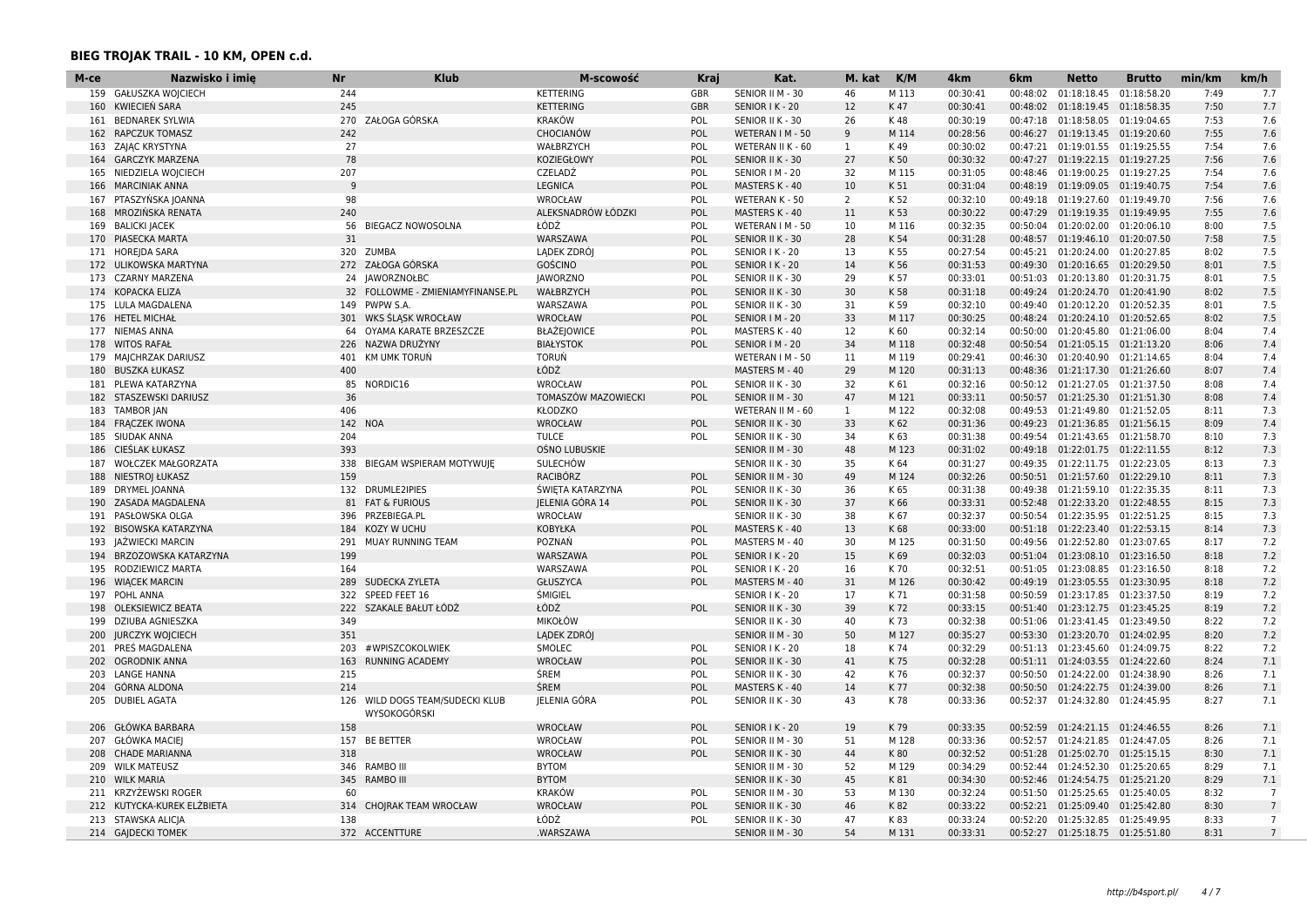| 215 GAIDECKA ADRIANA<br>131 ORANGE<br>WARSZAWA<br>POL<br>SENIOR II K - 30<br>48<br>K 84<br>00:33:30<br>00:52:28<br>01:25:18.45<br>01:25:51.80<br>8:31<br>$7\overline{ }$<br>00:33:23<br>01:25:45.25 01:25:56.45<br><b>JUREWICZ AGATA</b><br>319<br><b>POZNAN</b><br><b>POL</b><br>SENIOR II K - 30<br>49<br>K85<br>00:52:23<br>8:34<br>7<br>216<br><b>TWARDOWSKA KORNELIA</b><br>228<br>ŚWIĄTNIKI GÓRNE<br>POL<br>20<br>00:33:47<br>00:52:54<br>01:25:49.90<br>01:25:58.85<br>$\overline{7}$<br>SENIOR I K - 20<br>K86<br>8:35<br>217<br>53<br><b>BALCERZAK AGNIESZKA</b><br>KONARZEWO<br>POL<br>MASTERS K - 40<br>15<br>K 87<br>00:33:25<br>00:53:14 01:25:29.10 01:26:01.70<br>8:32<br>$\overline{7}$<br>218<br>IMIŃSKI CEZARY<br>122<br>ZGIERZ<br>POL<br>12<br>00:33:50<br>00:53:08<br>$7^{\circ}$<br>WETERAN I M - 50<br>M 132<br>01:25:47.90 01:26:08.60<br>8:34<br>219<br>POL<br>55<br>M 133<br>00:33:17<br>00:51:48 01:25:56.65 01:26:18.25<br>$7\overline{ }$<br>220<br><b>WILCZYNSKI ŁUKASZ</b><br>19 1 POMORSKA BRYGADA LOGISTYCZNA<br><b>BYDGOSZCZ</b><br>SENIOR II M - 30<br>8:35<br><b>OSTROŁEKA</b><br>K 88<br>00:33:47<br>00:53:07<br>TARASZEWSKA PAULINA<br>133<br>PWPW S.A.<br>POL<br>SENIOR I K - 20<br>21<br>01:25:45.60<br>01:26:26.00<br>8:34<br>$\overline{7}$<br>221<br><b>RADOM</b><br>$\overline{2}$<br>222<br><b>GADZINOWSKI IGNACY</b><br>182<br>POL<br>WETERAN II M - 60<br>M 134<br>00:32:28<br>00:51:05<br>01:26:09.60<br>01:26:31.05<br>8:37<br>7<br>RYCHŁOWSKI RYSZARD<br>50<br>32<br>M 135<br>00:32:29<br>00:52:10 01:26:36.55 01:26:46.95<br>6.9<br>223<br>PIŁA<br>POL<br>MASTERS M - 40<br>8:39<br><b>HAJOK MAGDA</b><br>94<br><b>SBRT GLIWICE</b><br><b>GLIWICE</b><br>POL<br>SENIOR II K - 30<br>50<br>K89<br>00:32:25<br>00:52:04<br>01:26:31.00 01:26:47.25<br>8:39<br>6.9<br>224<br>JARZĘBSKA AGNIESZKA<br>TU INTER POLSKA SA<br>WROCŁAW<br>POL<br>22<br>K 90<br>00:34:40<br>00:53:18 01:26:22.30 01:26:48.30<br>8:38<br>6.9<br>225<br>48<br>SENIOR I K - 20<br>ŻARÓW<br>POL<br>00:33:01<br>00:53:20<br>6.9<br><b>NOWAK MACIEI</b><br>189<br>SENIOR II M - 30<br>56<br>M 136<br>01:26:47.80 01:27:10.95<br>8:40<br>226<br>79 FAT & FURIOUS<br>6.9<br>JAGUSZEWSKA AGNIESZKA<br><b>KARPACZ</b><br>POL<br>23<br>K 91<br>00:33:31<br>00:52:47<br>01:27:15.55 01:27:30.85<br>8:43<br>227<br>SENIOR I K - 20<br><b>WROCŁAW</b><br>00:33:11<br>6.9<br>LUCHOWSKA KAROLINA<br>404<br><b>FIZJOTRITERAPIA</b><br>51<br>K 92<br>00:52:23<br>01:27:01.65<br>01:27:33.00<br>8:42<br>228<br>SENIOR II K - 30<br>00:33:29<br>6.9<br>229<br>MRÓZ URSZULA<br>209<br>STRONIE ŚLĄSKIE<br>POL<br><b>WETERAN K - 50</b><br>3<br>K 93<br>00:52:12 01:27:27.10 01:27:34.05<br>8:44<br>6.9<br><b>BOROWIAK HANNA</b><br>104 WOZIMYSIE.PL<br><b>KALISZ</b><br>POL<br>SENIOR II K - 30<br>52<br>K 94<br>00:35:55<br>00:54:33 01:27:24.50 01:27:41.40<br>8:44<br>230<br>DOWNAR-ZAPOLSKA LAURA<br>@MD RUN<br><b>WROCŁAW</b><br>POL<br>24<br>00:34:06<br>00:53:27 01:27:38.75 01:27:45.45<br>8:45<br>6.8<br>231<br>SENIOR I K - 20<br>K 95<br>-4<br>53<br>00:33:01<br>6.9<br>SOKOŁOWSKA JAGODA<br>353<br>SENIOR II K - 30<br>K 96<br>00:52:20 01:27:20.40 01:27:48.85<br>8:44<br>232<br>00:33:46<br>MAJEROWSKI MATEUSZ<br>180<br>WOLSZTYN<br>POL<br>SENIOR II M - 30<br>57<br>M 137<br>00:53:06<br>01:27:26.80 01:27:51.95<br>8:44<br>6.9<br>233<br><b>FIRLEJ EWELINA</b><br><b>GRUNWALD TEAM POZNAŃ</b><br><b>SULECHÓW</b><br>POL<br>25<br>K 97<br>00:33:20<br>8:46<br>6.8<br>234<br>258<br>SENIOR I K - 20<br>00:51:56 01:27:48.50 01:28:13.75<br>POZNAŃ<br>00:33:24<br>6.8<br>ZBOROWSKI NORBERT<br>340<br>GRUNWALD TEAM POZNAŃ<br>SENIOR   M - 20<br>35<br>M 138<br>00:51:56<br>01:27:49.15 01:28:14.35<br>8:46<br>235<br>36<br>M 139<br>00:52:14 01:28:09.00 01:28:24.15<br>8:48<br>6.8<br>236<br>KOPACZYŃSKI MICHAŁ<br>191<br>BYSTRZYCA KŁODZKA<br>POL<br>SENIOR   M - 20<br>00:33:10<br>192<br>00:33:14<br>6.8<br>237<br>SZCZEPANSKI SEBASTIAN<br>BYSTRZYCA KŁODZKA<br>POL<br>SENIOR II M - 30<br>58<br>M 140<br>00:52:17 01:28:11.60 01:28:25.55<br>8:49<br>238<br><b>GASEK KONRAD</b><br>331<br><b>ŚWIDNICA</b><br>MASTERS M - 40<br>33<br>M 141<br>00:33:25<br>00:53:14  01:28:08.90  01:28:52.45<br>8:48<br>6.8<br><b>JASICKI JULIAN</b><br>174<br>STROŃSKA GRUPA ROWEROWA<br>LADEK-ZDRÓJ<br>POL<br>WETERAN II M - 60<br>3<br>M 142<br>00:32:04<br>00:51:34<br>01:29:20.25 01:29:29.10<br>8:56<br>6.7<br>239<br>145<br><b>KRAKÓW</b><br>POL<br>54<br>K 98<br>00:33:23<br>00:53:43 01:29:01.05 01:29:36.55<br>8:54<br>6.7<br>240<br><b>NOWICKA ANNA</b><br>SENIOR II K - 30<br><b>WALA PATRYK</b><br>262 ZAŁOGA GÓRSKA<br>ZABKOWICE ŚLĄSKIE<br>POL<br>37<br>00:33:12<br>00:53:18 01:29:48.60 01:30:03.05<br>8:58<br>241<br>SENIOR   M - 20<br>M 143<br>6.7<br>00:33:47<br><b>SAWALA ANETA</b><br>41<br><b>TRANCE ONLY</b><br>POZNAŃ<br>POL<br>K 99<br>00:54:06 01:29:43.15 01:30:18.50<br>8:58<br>6.7<br>242<br>MASTERS K - 40<br>16<br><b>TRANCE ONLY</b><br>POZNAŃ<br>POL<br>34<br>M 144<br>00:33:51<br>00:54:06<br>8:58<br>6.7<br>243<br>SAWALA SŁAWOMIR<br>43<br>MASTERS M - 40<br>01:29:43.15 01:30:18.65<br>390<br><b>CZACHROWO</b><br>MASTERS K - 40<br>17<br>K 100<br>00:35:01<br>9:01<br>6.6<br>244<br>PRZYBYŁ JOLANTA<br>00:54:44 01:30:19.20 01:30:37.25<br><b>KRAWCZYK MAGDALENA</b><br>252<br>ULAN-MAJORAT<br>POL<br>SENIOR II K - 30<br>55<br>K101<br>00:37:37<br>00:57:50 01:30:55.40 01:31:06.90<br>9:05<br>6.6<br>245<br>212<br><b>RADKÓW</b><br>POL<br>K102<br>00:34:39<br>9:10<br>6.5<br>246<br>NEUMANN BEATA<br><b>CENTRUM ŁAKOWA 1</b><br><b>WETERAN K - 50</b><br>$\overline{4}$<br>00:54:37<br>01:31:44.05 01:32:00.25<br>ŚWIERCZYŃSKA BARBARA<br>86<br>00:35:46<br>6.5<br>247<br>WARSZAWA<br>POL<br>SENIOR I K - 20<br>26<br>K103<br>00:55:42 01:31:38.50 01:32:12.20<br>9:09<br>187<br>6.5<br><b>KACZMAREK KASIA</b><br><b>WROCŁAW</b><br>POL<br>MASTERS K - 40<br>18<br>K104<br>00:34:30<br>00:54:10 01:31:45.05 01:32:18.10<br>9:10<br>248<br>95<br><b>KRAKÓW</b><br>00:33:50<br>STAWSKA NATALIA<br>POL<br>56<br>K105<br>00:53:38<br>01:31:41.95<br>01:32:21.90<br>9:10<br>6.5<br>SENIOR II K - 30<br>249<br>46<br><b>WACHOCK</b><br>POL<br>19<br>K106<br>00:36:29<br>9:20<br>6.4<br>250<br><b>WŁOSKOWICZ KINGA</b><br>MASTERS K - 40<br>00:57:28 01:33:28.75 01:33:34.65<br>6.4<br>KSIAŻKIEWICZ KATARZYNA<br>75<br>ROCKY BALBOA RUNNING CLUB<br><b>BYTOM</b><br>POL<br>57<br>K 107<br>00:36:36<br>00:56:21<br>01:33:29.05 01:33:56.05<br>9:20<br>251<br>SENIOR II K - 30<br>PEDZACE ŻÓŁWIE<br>252<br><b>WIADEREK SŁAWOMIR</b><br>162<br>WARSZAWA<br><b>POL</b><br>WETERAN I M - 50<br>13<br>M 145<br>00:35:48<br>00:57:03<br>01:33:50.50 01:34:25.40<br>9:23<br>6.4<br>253<br><b>WIADEREK PIOTR</b><br>161<br>PEDZĄCE ŻÓŁWIE<br>WARSZAWA<br>POL<br>SENIOR II M - 30<br>59<br>M 146<br>00:35:48<br>00:57:04<br>01:33:51.60<br>01:34:25.55<br>9:23<br>6.4<br>CHWIAŁKOWSKA EWA<br>71<br><b>TORUŃ</b><br>POL<br>WETERAN K - 50<br>5<br>K108<br>00:36:17<br>00:57:05<br>01:34:11.35 01:34:41.05<br>9:25<br>6.4<br>254<br><b>HACZYK GABRIELA</b><br>328<br><b>BIEG OPOLSKI</b><br>OPOLE<br>WETERAN II K - 60<br>$\overline{2}$<br>K109<br>00:35:29<br>00:55:59  01:34:01.50  01:34:42.25<br>9:24<br>6.4<br>255<br>38<br>KOWALEWSKA ANNA<br><b>ŚWIDNICA</b><br>POL<br>SENIOR II K - 30<br>58<br>K110<br>00:35:09<br>00:55:36<br>01:34:19.35 01:34:42.70<br>9:25<br>6.4<br>256<br>KUZIOMKO ANIA<br>290<br><b>LEGNICA</b><br>POL<br>K111<br>00:35:43<br>00:55:34 01:34:19.85<br>9:26<br>6.4<br>257<br>AMA TEAM<br>MASTERS K - 40<br>20<br>01:34:43.30<br>JAŚKOWIAK TOMASZ<br>278<br>POZNAŃ<br>POL<br>M 147<br>00:33:19<br>00:53:20<br>9:25<br>6.4<br>258<br>MASTERS M - 40<br>35<br>01:34:11.30 01:34:50.85<br>PARKRUN ŚWINOUJŚCIE<br>ŚWINOUJŚCIE<br>6<br>9:29<br>6.3<br>259<br>SZAFRAŃSKA JOANNA<br>334<br>WETERAN K - 50<br>K112<br>00:35:33<br>00:57:10 01:34:55.30 01:35:25.35<br>MICHALSKA AGNIESZKA<br>PARKRUN ŚWINOUJŚCIE<br>ŚWINOUJŚCIE<br>$7\overline{ }$<br>K113<br>00:35:52<br>9:29<br>6.3<br>260<br>335<br><b>WETERAN K - 50</b><br>00:57:10 01:34:54.25<br>01:35:25.45<br>RIPPELOVÁ JITKA<br>221 SRTG VYŠKOV<br><b>BOHDALICE</b><br><b>CZE</b><br>SENIOR I K - 20<br>27<br>K114<br>00:37:15<br>00:57:12 01:35:02.85 01:35:27.00<br>9:30<br>6.3<br>261<br>ŚRÓDKA ALEKSANDRA<br>12<br>59<br>K115<br>9:31<br>6.3<br>262<br><b>TRZEBNICA</b><br><b>POL</b><br>SENIOR II K - 30<br>00:36:28<br>00:57:46 01:35:12.90 01:35:40.45<br>PLUTA MICHALINA<br>100<br>LESZNO<br>POL<br>SENIOR II K - 30<br>60<br>K116<br>00:36:18<br>00:57:25<br>01:35:24.75 01:36:01.95<br>9:32<br>6.3<br>263<br><b>NOWAK WOJCIECH</b><br>380<br><b>WROCŁAW</b><br>MASTERS M - 40<br>36<br>M 148<br>00:34:55<br>00:56:22 01:35:59.20 01:36:28.95<br>9:35<br>6.3<br>264<br><b>SAPUREK ANNA</b><br><b>BUKOWSKI KLUB BIEGACZA</b><br>61<br>K117<br>00:36:14<br>00:58:20 01:36:11.75 01:36:30.40<br>9:37<br>6.2<br>265<br>326<br><b>BUK</b><br>SENIOR II K - 30<br>WALENDA KATARZYNA<br><b>BIEGNE POD PRZYMUSEM</b><br>LESZNOWOLA<br>MASTERS K - 40<br>21<br>K118<br>00:37:20<br>00:58:12 01:36:31.75 01:36:42.95<br>9:39<br>6.2<br>266<br>315<br><b>POL</b><br>SPEEDO POLSKA<br>STRONIE SLASKIE<br>K119<br>00:36:15<br>00:57:33<br>6.2<br>267<br>RAPACZ DANUTA<br>327<br>WETERAN II K - 60<br>3<br>01:36:40.40<br>01:36:51.80<br>9:40<br>268<br><b>BAŁYS DARIUSZ</b><br>337<br><b>WK GOPR</b><br><b>STRONIE SLASKIE</b><br>MASTERS M - 40<br>37<br>M 149<br>00:36:38<br>00:57:36<br>01:36:45.55 01:36:52.90<br>9:40<br>6.2<br>CZYŻ ALEKSANDRA<br>39 VEGE RUNNERS<br>ZIELONA GÓRA<br>SENIOR II K - 30<br>62<br>K120<br>00:36:00<br>00:57:26 01:36:28.40 01:36:53.25<br>9:38<br>6.2<br>269<br>POL<br>WRÓBLEWSKA ROKSANA<br>405<br>WAŁBRZYCH<br>28<br>K121<br>00:38:08<br>9:41<br>6.2<br>270<br>SENIOR I K - 20<br>00:59:03  01:36:59.00  01:37:39.55<br>271 KULIK DAMIAN<br>415 M&M&M&M<br>STRASSEN<br>LUX<br>SENIOR II M - 30<br>60<br>M 150<br>00:35:40<br>00:56:47 01:36:56.95 01:37:49.55<br>9:41<br>6.2 | М-се | Nazwisko i imię | Nr | <b>Klub</b> | M-scowość | Kraj | Kat. | M. kat | K/M | 4 <sub>km</sub> | 6 <sub>km</sub> | <b>Netto</b> | <b>Brutto</b> | min/km | km/h |
|------------------------------------------------------------------------------------------------------------------------------------------------------------------------------------------------------------------------------------------------------------------------------------------------------------------------------------------------------------------------------------------------------------------------------------------------------------------------------------------------------------------------------------------------------------------------------------------------------------------------------------------------------------------------------------------------------------------------------------------------------------------------------------------------------------------------------------------------------------------------------------------------------------------------------------------------------------------------------------------------------------------------------------------------------------------------------------------------------------------------------------------------------------------------------------------------------------------------------------------------------------------------------------------------------------------------------------------------------------------------------------------------------------------------------------------------------------------------------------------------------------------------------------------------------------------------------------------------------------------------------------------------------------------------------------------------------------------------------------------------------------------------------------------------------------------------------------------------------------------------------------------------------------------------------------------------------------------------------------------------------------------------------------------------------------------------------------------------------------------------------------------------------------------------------------------------------------------------------------------------------------------------------------------------------------------------------------------------------------------------------------------------------------------------------------------------------------------------------------------------------------------------------------------------------------------------------------------------------------------------------------------------------------------------------------------------------------------------------------------------------------------------------------------------------------------------------------------------------------------------------------------------------------------------------------------------------------------------------------------------------------------------------------------------------------------------------------------------------------------------------------------------------------------------------------------------------------------------------------------------------------------------------------------------------------------------------------------------------------------------------------------------------------------------------------------------------------------------------------------------------------------------------------------------------------------------------------------------------------------------------------------------------------------------------------------------------------------------------------------------------------------------------------------------------------------------------------------------------------------------------------------------------------------------------------------------------------------------------------------------------------------------------------------------------------------------------------------------------------------------------------------------------------------------------------------------------------------------------------------------------------------------------------------------------------------------------------------------------------------------------------------------------------------------------------------------------------------------------------------------------------------------------------------------------------------------------------------------------------------------------------------------------------------------------------------------------------------------------------------------------------------------------------------------------------------------------------------------------------------------------------------------------------------------------------------------------------------------------------------------------------------------------------------------------------------------------------------------------------------------------------------------------------------------------------------------------------------------------------------------------------------------------------------------------------------------------------------------------------------------------------------------------------------------------------------------------------------------------------------------------------------------------------------------------------------------------------------------------------------------------------------------------------------------------------------------------------------------------------------------------------------------------------------------------------------------------------------------------------------------------------------------------------------------------------------------------------------------------------------------------------------------------------------------------------------------------------------------------------------------------------------------------------------------------------------------------------------------------------------------------------------------------------------------------------------------------------------------------------------------------------------------------------------------------------------------------------------------------------------------------------------------------------------------------------------------------------------------------------------------------------------------------------------------------------------------------------------------------------------------------------------------------------------------------------------------------------------------------------------------------------------------------------------------------------------------------------------------------------------------------------------------------------------------------------------------------------------------------------------------------------------------------------------------------------------------------------------------------------------------------------------------------------------------------------------------------------------------------------------------------------------------------------------------------------------------------------------------------------------------------------------------------------------------------------------------------------------------------------------------------------------------------------------------------------------------------------------------------------------------------------------------------------------------------------------------------------------------------------------------------------------------------------------------------------------------------------------------------------------------------------------------------------------------------------------------------------------------------------------------------------------------------------------------------------------------------------------------------------------------------------------------------------------------------------------------------------------------------------------------------------------------------------------------------------------------------------------------------------------------------------------------------------------------------------------------------------------------------------------------------------------------------------------------------------------------------------------------------------------------------------------------------------------------------------------------------------------------------------------------------------------------------------------------------------------------------------------------------------------------------------------------------------------------------------------------------------------------------------------------------------------------------------------------------------------------------------------------------------------------------------------------------------------------------------------------------------------------------------------------------------------------------------------------------------------------------------------------------------------------------------------------------------------------------------------------------------------------------------------------------------------------------------------------------------------------------------------------------------------------------------------------------------------------------------------------------------------------------------------------------------------------------------------------------------------------------------------------------------------------------------------------------|------|-----------------|----|-------------|-----------|------|------|--------|-----|-----------------|-----------------|--------------|---------------|--------|------|
|                                                                                                                                                                                                                                                                                                                                                                                                                                                                                                                                                                                                                                                                                                                                                                                                                                                                                                                                                                                                                                                                                                                                                                                                                                                                                                                                                                                                                                                                                                                                                                                                                                                                                                                                                                                                                                                                                                                                                                                                                                                                                                                                                                                                                                                                                                                                                                                                                                                                                                                                                                                                                                                                                                                                                                                                                                                                                                                                                                                                                                                                                                                                                                                                                                                                                                                                                                                                                                                                                                                                                                                                                                                                                                                                                                                                                                                                                                                                                                                                                                                                                                                                                                                                                                                                                                                                                                                                                                                                                                                                                                                                                                                                                                                                                                                                                                                                                                                                                                                                                                                                                                                                                                                                                                                                                                                                                                                                                                                                                                                                                                                                                                                                                                                                                                                                                                                                                                                                                                                                                                                                                                                                                                                                                                                                                                                                                                                                                                                                                                                                                                                                                                                                                                                                                                                                                                                                                                                                                                                                                                                                                                                                                                                                                                                                                                                                                                                                                                                                                                                                                                                                                                                                                                                                                                                                                                                                                                                                                                                                                                                                                                                                                                                                                                                                                                                                                                                                                                                                                                                                                                                                                                                                                                                                                                                                                                                                                                                                                                                                                                                                                                                                                                                                                                                                                                                                                                                                                                                                                                                                                                                                                                                                                                                                                                                                                                                                                                                                                                                                                              |      |                 |    |             |           |      |      |        |     |                 |                 |              |               |        |      |
|                                                                                                                                                                                                                                                                                                                                                                                                                                                                                                                                                                                                                                                                                                                                                                                                                                                                                                                                                                                                                                                                                                                                                                                                                                                                                                                                                                                                                                                                                                                                                                                                                                                                                                                                                                                                                                                                                                                                                                                                                                                                                                                                                                                                                                                                                                                                                                                                                                                                                                                                                                                                                                                                                                                                                                                                                                                                                                                                                                                                                                                                                                                                                                                                                                                                                                                                                                                                                                                                                                                                                                                                                                                                                                                                                                                                                                                                                                                                                                                                                                                                                                                                                                                                                                                                                                                                                                                                                                                                                                                                                                                                                                                                                                                                                                                                                                                                                                                                                                                                                                                                                                                                                                                                                                                                                                                                                                                                                                                                                                                                                                                                                                                                                                                                                                                                                                                                                                                                                                                                                                                                                                                                                                                                                                                                                                                                                                                                                                                                                                                                                                                                                                                                                                                                                                                                                                                                                                                                                                                                                                                                                                                                                                                                                                                                                                                                                                                                                                                                                                                                                                                                                                                                                                                                                                                                                                                                                                                                                                                                                                                                                                                                                                                                                                                                                                                                                                                                                                                                                                                                                                                                                                                                                                                                                                                                                                                                                                                                                                                                                                                                                                                                                                                                                                                                                                                                                                                                                                                                                                                                                                                                                                                                                                                                                                                                                                                                                                                                                                                                                              |      |                 |    |             |           |      |      |        |     |                 |                 |              |               |        |      |
|                                                                                                                                                                                                                                                                                                                                                                                                                                                                                                                                                                                                                                                                                                                                                                                                                                                                                                                                                                                                                                                                                                                                                                                                                                                                                                                                                                                                                                                                                                                                                                                                                                                                                                                                                                                                                                                                                                                                                                                                                                                                                                                                                                                                                                                                                                                                                                                                                                                                                                                                                                                                                                                                                                                                                                                                                                                                                                                                                                                                                                                                                                                                                                                                                                                                                                                                                                                                                                                                                                                                                                                                                                                                                                                                                                                                                                                                                                                                                                                                                                                                                                                                                                                                                                                                                                                                                                                                                                                                                                                                                                                                                                                                                                                                                                                                                                                                                                                                                                                                                                                                                                                                                                                                                                                                                                                                                                                                                                                                                                                                                                                                                                                                                                                                                                                                                                                                                                                                                                                                                                                                                                                                                                                                                                                                                                                                                                                                                                                                                                                                                                                                                                                                                                                                                                                                                                                                                                                                                                                                                                                                                                                                                                                                                                                                                                                                                                                                                                                                                                                                                                                                                                                                                                                                                                                                                                                                                                                                                                                                                                                                                                                                                                                                                                                                                                                                                                                                                                                                                                                                                                                                                                                                                                                                                                                                                                                                                                                                                                                                                                                                                                                                                                                                                                                                                                                                                                                                                                                                                                                                                                                                                                                                                                                                                                                                                                                                                                                                                                                                                              |      |                 |    |             |           |      |      |        |     |                 |                 |              |               |        |      |
|                                                                                                                                                                                                                                                                                                                                                                                                                                                                                                                                                                                                                                                                                                                                                                                                                                                                                                                                                                                                                                                                                                                                                                                                                                                                                                                                                                                                                                                                                                                                                                                                                                                                                                                                                                                                                                                                                                                                                                                                                                                                                                                                                                                                                                                                                                                                                                                                                                                                                                                                                                                                                                                                                                                                                                                                                                                                                                                                                                                                                                                                                                                                                                                                                                                                                                                                                                                                                                                                                                                                                                                                                                                                                                                                                                                                                                                                                                                                                                                                                                                                                                                                                                                                                                                                                                                                                                                                                                                                                                                                                                                                                                                                                                                                                                                                                                                                                                                                                                                                                                                                                                                                                                                                                                                                                                                                                                                                                                                                                                                                                                                                                                                                                                                                                                                                                                                                                                                                                                                                                                                                                                                                                                                                                                                                                                                                                                                                                                                                                                                                                                                                                                                                                                                                                                                                                                                                                                                                                                                                                                                                                                                                                                                                                                                                                                                                                                                                                                                                                                                                                                                                                                                                                                                                                                                                                                                                                                                                                                                                                                                                                                                                                                                                                                                                                                                                                                                                                                                                                                                                                                                                                                                                                                                                                                                                                                                                                                                                                                                                                                                                                                                                                                                                                                                                                                                                                                                                                                                                                                                                                                                                                                                                                                                                                                                                                                                                                                                                                                                                                              |      |                 |    |             |           |      |      |        |     |                 |                 |              |               |        |      |
|                                                                                                                                                                                                                                                                                                                                                                                                                                                                                                                                                                                                                                                                                                                                                                                                                                                                                                                                                                                                                                                                                                                                                                                                                                                                                                                                                                                                                                                                                                                                                                                                                                                                                                                                                                                                                                                                                                                                                                                                                                                                                                                                                                                                                                                                                                                                                                                                                                                                                                                                                                                                                                                                                                                                                                                                                                                                                                                                                                                                                                                                                                                                                                                                                                                                                                                                                                                                                                                                                                                                                                                                                                                                                                                                                                                                                                                                                                                                                                                                                                                                                                                                                                                                                                                                                                                                                                                                                                                                                                                                                                                                                                                                                                                                                                                                                                                                                                                                                                                                                                                                                                                                                                                                                                                                                                                                                                                                                                                                                                                                                                                                                                                                                                                                                                                                                                                                                                                                                                                                                                                                                                                                                                                                                                                                                                                                                                                                                                                                                                                                                                                                                                                                                                                                                                                                                                                                                                                                                                                                                                                                                                                                                                                                                                                                                                                                                                                                                                                                                                                                                                                                                                                                                                                                                                                                                                                                                                                                                                                                                                                                                                                                                                                                                                                                                                                                                                                                                                                                                                                                                                                                                                                                                                                                                                                                                                                                                                                                                                                                                                                                                                                                                                                                                                                                                                                                                                                                                                                                                                                                                                                                                                                                                                                                                                                                                                                                                                                                                                                                                              |      |                 |    |             |           |      |      |        |     |                 |                 |              |               |        |      |
|                                                                                                                                                                                                                                                                                                                                                                                                                                                                                                                                                                                                                                                                                                                                                                                                                                                                                                                                                                                                                                                                                                                                                                                                                                                                                                                                                                                                                                                                                                                                                                                                                                                                                                                                                                                                                                                                                                                                                                                                                                                                                                                                                                                                                                                                                                                                                                                                                                                                                                                                                                                                                                                                                                                                                                                                                                                                                                                                                                                                                                                                                                                                                                                                                                                                                                                                                                                                                                                                                                                                                                                                                                                                                                                                                                                                                                                                                                                                                                                                                                                                                                                                                                                                                                                                                                                                                                                                                                                                                                                                                                                                                                                                                                                                                                                                                                                                                                                                                                                                                                                                                                                                                                                                                                                                                                                                                                                                                                                                                                                                                                                                                                                                                                                                                                                                                                                                                                                                                                                                                                                                                                                                                                                                                                                                                                                                                                                                                                                                                                                                                                                                                                                                                                                                                                                                                                                                                                                                                                                                                                                                                                                                                                                                                                                                                                                                                                                                                                                                                                                                                                                                                                                                                                                                                                                                                                                                                                                                                                                                                                                                                                                                                                                                                                                                                                                                                                                                                                                                                                                                                                                                                                                                                                                                                                                                                                                                                                                                                                                                                                                                                                                                                                                                                                                                                                                                                                                                                                                                                                                                                                                                                                                                                                                                                                                                                                                                                                                                                                                                                              |      |                 |    |             |           |      |      |        |     |                 |                 |              |               |        |      |
|                                                                                                                                                                                                                                                                                                                                                                                                                                                                                                                                                                                                                                                                                                                                                                                                                                                                                                                                                                                                                                                                                                                                                                                                                                                                                                                                                                                                                                                                                                                                                                                                                                                                                                                                                                                                                                                                                                                                                                                                                                                                                                                                                                                                                                                                                                                                                                                                                                                                                                                                                                                                                                                                                                                                                                                                                                                                                                                                                                                                                                                                                                                                                                                                                                                                                                                                                                                                                                                                                                                                                                                                                                                                                                                                                                                                                                                                                                                                                                                                                                                                                                                                                                                                                                                                                                                                                                                                                                                                                                                                                                                                                                                                                                                                                                                                                                                                                                                                                                                                                                                                                                                                                                                                                                                                                                                                                                                                                                                                                                                                                                                                                                                                                                                                                                                                                                                                                                                                                                                                                                                                                                                                                                                                                                                                                                                                                                                                                                                                                                                                                                                                                                                                                                                                                                                                                                                                                                                                                                                                                                                                                                                                                                                                                                                                                                                                                                                                                                                                                                                                                                                                                                                                                                                                                                                                                                                                                                                                                                                                                                                                                                                                                                                                                                                                                                                                                                                                                                                                                                                                                                                                                                                                                                                                                                                                                                                                                                                                                                                                                                                                                                                                                                                                                                                                                                                                                                                                                                                                                                                                                                                                                                                                                                                                                                                                                                                                                                                                                                                                                              |      |                 |    |             |           |      |      |        |     |                 |                 |              |               |        |      |
|                                                                                                                                                                                                                                                                                                                                                                                                                                                                                                                                                                                                                                                                                                                                                                                                                                                                                                                                                                                                                                                                                                                                                                                                                                                                                                                                                                                                                                                                                                                                                                                                                                                                                                                                                                                                                                                                                                                                                                                                                                                                                                                                                                                                                                                                                                                                                                                                                                                                                                                                                                                                                                                                                                                                                                                                                                                                                                                                                                                                                                                                                                                                                                                                                                                                                                                                                                                                                                                                                                                                                                                                                                                                                                                                                                                                                                                                                                                                                                                                                                                                                                                                                                                                                                                                                                                                                                                                                                                                                                                                                                                                                                                                                                                                                                                                                                                                                                                                                                                                                                                                                                                                                                                                                                                                                                                                                                                                                                                                                                                                                                                                                                                                                                                                                                                                                                                                                                                                                                                                                                                                                                                                                                                                                                                                                                                                                                                                                                                                                                                                                                                                                                                                                                                                                                                                                                                                                                                                                                                                                                                                                                                                                                                                                                                                                                                                                                                                                                                                                                                                                                                                                                                                                                                                                                                                                                                                                                                                                                                                                                                                                                                                                                                                                                                                                                                                                                                                                                                                                                                                                                                                                                                                                                                                                                                                                                                                                                                                                                                                                                                                                                                                                                                                                                                                                                                                                                                                                                                                                                                                                                                                                                                                                                                                                                                                                                                                                                                                                                                                                              |      |                 |    |             |           |      |      |        |     |                 |                 |              |               |        |      |
|                                                                                                                                                                                                                                                                                                                                                                                                                                                                                                                                                                                                                                                                                                                                                                                                                                                                                                                                                                                                                                                                                                                                                                                                                                                                                                                                                                                                                                                                                                                                                                                                                                                                                                                                                                                                                                                                                                                                                                                                                                                                                                                                                                                                                                                                                                                                                                                                                                                                                                                                                                                                                                                                                                                                                                                                                                                                                                                                                                                                                                                                                                                                                                                                                                                                                                                                                                                                                                                                                                                                                                                                                                                                                                                                                                                                                                                                                                                                                                                                                                                                                                                                                                                                                                                                                                                                                                                                                                                                                                                                                                                                                                                                                                                                                                                                                                                                                                                                                                                                                                                                                                                                                                                                                                                                                                                                                                                                                                                                                                                                                                                                                                                                                                                                                                                                                                                                                                                                                                                                                                                                                                                                                                                                                                                                                                                                                                                                                                                                                                                                                                                                                                                                                                                                                                                                                                                                                                                                                                                                                                                                                                                                                                                                                                                                                                                                                                                                                                                                                                                                                                                                                                                                                                                                                                                                                                                                                                                                                                                                                                                                                                                                                                                                                                                                                                                                                                                                                                                                                                                                                                                                                                                                                                                                                                                                                                                                                                                                                                                                                                                                                                                                                                                                                                                                                                                                                                                                                                                                                                                                                                                                                                                                                                                                                                                                                                                                                                                                                                                                                              |      |                 |    |             |           |      |      |        |     |                 |                 |              |               |        |      |
|                                                                                                                                                                                                                                                                                                                                                                                                                                                                                                                                                                                                                                                                                                                                                                                                                                                                                                                                                                                                                                                                                                                                                                                                                                                                                                                                                                                                                                                                                                                                                                                                                                                                                                                                                                                                                                                                                                                                                                                                                                                                                                                                                                                                                                                                                                                                                                                                                                                                                                                                                                                                                                                                                                                                                                                                                                                                                                                                                                                                                                                                                                                                                                                                                                                                                                                                                                                                                                                                                                                                                                                                                                                                                                                                                                                                                                                                                                                                                                                                                                                                                                                                                                                                                                                                                                                                                                                                                                                                                                                                                                                                                                                                                                                                                                                                                                                                                                                                                                                                                                                                                                                                                                                                                                                                                                                                                                                                                                                                                                                                                                                                                                                                                                                                                                                                                                                                                                                                                                                                                                                                                                                                                                                                                                                                                                                                                                                                                                                                                                                                                                                                                                                                                                                                                                                                                                                                                                                                                                                                                                                                                                                                                                                                                                                                                                                                                                                                                                                                                                                                                                                                                                                                                                                                                                                                                                                                                                                                                                                                                                                                                                                                                                                                                                                                                                                                                                                                                                                                                                                                                                                                                                                                                                                                                                                                                                                                                                                                                                                                                                                                                                                                                                                                                                                                                                                                                                                                                                                                                                                                                                                                                                                                                                                                                                                                                                                                                                                                                                                                                              |      |                 |    |             |           |      |      |        |     |                 |                 |              |               |        |      |
|                                                                                                                                                                                                                                                                                                                                                                                                                                                                                                                                                                                                                                                                                                                                                                                                                                                                                                                                                                                                                                                                                                                                                                                                                                                                                                                                                                                                                                                                                                                                                                                                                                                                                                                                                                                                                                                                                                                                                                                                                                                                                                                                                                                                                                                                                                                                                                                                                                                                                                                                                                                                                                                                                                                                                                                                                                                                                                                                                                                                                                                                                                                                                                                                                                                                                                                                                                                                                                                                                                                                                                                                                                                                                                                                                                                                                                                                                                                                                                                                                                                                                                                                                                                                                                                                                                                                                                                                                                                                                                                                                                                                                                                                                                                                                                                                                                                                                                                                                                                                                                                                                                                                                                                                                                                                                                                                                                                                                                                                                                                                                                                                                                                                                                                                                                                                                                                                                                                                                                                                                                                                                                                                                                                                                                                                                                                                                                                                                                                                                                                                                                                                                                                                                                                                                                                                                                                                                                                                                                                                                                                                                                                                                                                                                                                                                                                                                                                                                                                                                                                                                                                                                                                                                                                                                                                                                                                                                                                                                                                                                                                                                                                                                                                                                                                                                                                                                                                                                                                                                                                                                                                                                                                                                                                                                                                                                                                                                                                                                                                                                                                                                                                                                                                                                                                                                                                                                                                                                                                                                                                                                                                                                                                                                                                                                                                                                                                                                                                                                                                                                              |      |                 |    |             |           |      |      |        |     |                 |                 |              |               |        |      |
|                                                                                                                                                                                                                                                                                                                                                                                                                                                                                                                                                                                                                                                                                                                                                                                                                                                                                                                                                                                                                                                                                                                                                                                                                                                                                                                                                                                                                                                                                                                                                                                                                                                                                                                                                                                                                                                                                                                                                                                                                                                                                                                                                                                                                                                                                                                                                                                                                                                                                                                                                                                                                                                                                                                                                                                                                                                                                                                                                                                                                                                                                                                                                                                                                                                                                                                                                                                                                                                                                                                                                                                                                                                                                                                                                                                                                                                                                                                                                                                                                                                                                                                                                                                                                                                                                                                                                                                                                                                                                                                                                                                                                                                                                                                                                                                                                                                                                                                                                                                                                                                                                                                                                                                                                                                                                                                                                                                                                                                                                                                                                                                                                                                                                                                                                                                                                                                                                                                                                                                                                                                                                                                                                                                                                                                                                                                                                                                                                                                                                                                                                                                                                                                                                                                                                                                                                                                                                                                                                                                                                                                                                                                                                                                                                                                                                                                                                                                                                                                                                                                                                                                                                                                                                                                                                                                                                                                                                                                                                                                                                                                                                                                                                                                                                                                                                                                                                                                                                                                                                                                                                                                                                                                                                                                                                                                                                                                                                                                                                                                                                                                                                                                                                                                                                                                                                                                                                                                                                                                                                                                                                                                                                                                                                                                                                                                                                                                                                                                                                                                                                              |      |                 |    |             |           |      |      |        |     |                 |                 |              |               |        |      |
|                                                                                                                                                                                                                                                                                                                                                                                                                                                                                                                                                                                                                                                                                                                                                                                                                                                                                                                                                                                                                                                                                                                                                                                                                                                                                                                                                                                                                                                                                                                                                                                                                                                                                                                                                                                                                                                                                                                                                                                                                                                                                                                                                                                                                                                                                                                                                                                                                                                                                                                                                                                                                                                                                                                                                                                                                                                                                                                                                                                                                                                                                                                                                                                                                                                                                                                                                                                                                                                                                                                                                                                                                                                                                                                                                                                                                                                                                                                                                                                                                                                                                                                                                                                                                                                                                                                                                                                                                                                                                                                                                                                                                                                                                                                                                                                                                                                                                                                                                                                                                                                                                                                                                                                                                                                                                                                                                                                                                                                                                                                                                                                                                                                                                                                                                                                                                                                                                                                                                                                                                                                                                                                                                                                                                                                                                                                                                                                                                                                                                                                                                                                                                                                                                                                                                                                                                                                                                                                                                                                                                                                                                                                                                                                                                                                                                                                                                                                                                                                                                                                                                                                                                                                                                                                                                                                                                                                                                                                                                                                                                                                                                                                                                                                                                                                                                                                                                                                                                                                                                                                                                                                                                                                                                                                                                                                                                                                                                                                                                                                                                                                                                                                                                                                                                                                                                                                                                                                                                                                                                                                                                                                                                                                                                                                                                                                                                                                                                                                                                                                                                              |      |                 |    |             |           |      |      |        |     |                 |                 |              |               |        |      |
|                                                                                                                                                                                                                                                                                                                                                                                                                                                                                                                                                                                                                                                                                                                                                                                                                                                                                                                                                                                                                                                                                                                                                                                                                                                                                                                                                                                                                                                                                                                                                                                                                                                                                                                                                                                                                                                                                                                                                                                                                                                                                                                                                                                                                                                                                                                                                                                                                                                                                                                                                                                                                                                                                                                                                                                                                                                                                                                                                                                                                                                                                                                                                                                                                                                                                                                                                                                                                                                                                                                                                                                                                                                                                                                                                                                                                                                                                                                                                                                                                                                                                                                                                                                                                                                                                                                                                                                                                                                                                                                                                                                                                                                                                                                                                                                                                                                                                                                                                                                                                                                                                                                                                                                                                                                                                                                                                                                                                                                                                                                                                                                                                                                                                                                                                                                                                                                                                                                                                                                                                                                                                                                                                                                                                                                                                                                                                                                                                                                                                                                                                                                                                                                                                                                                                                                                                                                                                                                                                                                                                                                                                                                                                                                                                                                                                                                                                                                                                                                                                                                                                                                                                                                                                                                                                                                                                                                                                                                                                                                                                                                                                                                                                                                                                                                                                                                                                                                                                                                                                                                                                                                                                                                                                                                                                                                                                                                                                                                                                                                                                                                                                                                                                                                                                                                                                                                                                                                                                                                                                                                                                                                                                                                                                                                                                                                                                                                                                                                                                                                                                              |      |                 |    |             |           |      |      |        |     |                 |                 |              |               |        |      |
|                                                                                                                                                                                                                                                                                                                                                                                                                                                                                                                                                                                                                                                                                                                                                                                                                                                                                                                                                                                                                                                                                                                                                                                                                                                                                                                                                                                                                                                                                                                                                                                                                                                                                                                                                                                                                                                                                                                                                                                                                                                                                                                                                                                                                                                                                                                                                                                                                                                                                                                                                                                                                                                                                                                                                                                                                                                                                                                                                                                                                                                                                                                                                                                                                                                                                                                                                                                                                                                                                                                                                                                                                                                                                                                                                                                                                                                                                                                                                                                                                                                                                                                                                                                                                                                                                                                                                                                                                                                                                                                                                                                                                                                                                                                                                                                                                                                                                                                                                                                                                                                                                                                                                                                                                                                                                                                                                                                                                                                                                                                                                                                                                                                                                                                                                                                                                                                                                                                                                                                                                                                                                                                                                                                                                                                                                                                                                                                                                                                                                                                                                                                                                                                                                                                                                                                                                                                                                                                                                                                                                                                                                                                                                                                                                                                                                                                                                                                                                                                                                                                                                                                                                                                                                                                                                                                                                                                                                                                                                                                                                                                                                                                                                                                                                                                                                                                                                                                                                                                                                                                                                                                                                                                                                                                                                                                                                                                                                                                                                                                                                                                                                                                                                                                                                                                                                                                                                                                                                                                                                                                                                                                                                                                                                                                                                                                                                                                                                                                                                                                                                              |      |                 |    |             |           |      |      |        |     |                 |                 |              |               |        |      |
|                                                                                                                                                                                                                                                                                                                                                                                                                                                                                                                                                                                                                                                                                                                                                                                                                                                                                                                                                                                                                                                                                                                                                                                                                                                                                                                                                                                                                                                                                                                                                                                                                                                                                                                                                                                                                                                                                                                                                                                                                                                                                                                                                                                                                                                                                                                                                                                                                                                                                                                                                                                                                                                                                                                                                                                                                                                                                                                                                                                                                                                                                                                                                                                                                                                                                                                                                                                                                                                                                                                                                                                                                                                                                                                                                                                                                                                                                                                                                                                                                                                                                                                                                                                                                                                                                                                                                                                                                                                                                                                                                                                                                                                                                                                                                                                                                                                                                                                                                                                                                                                                                                                                                                                                                                                                                                                                                                                                                                                                                                                                                                                                                                                                                                                                                                                                                                                                                                                                                                                                                                                                                                                                                                                                                                                                                                                                                                                                                                                                                                                                                                                                                                                                                                                                                                                                                                                                                                                                                                                                                                                                                                                                                                                                                                                                                                                                                                                                                                                                                                                                                                                                                                                                                                                                                                                                                                                                                                                                                                                                                                                                                                                                                                                                                                                                                                                                                                                                                                                                                                                                                                                                                                                                                                                                                                                                                                                                                                                                                                                                                                                                                                                                                                                                                                                                                                                                                                                                                                                                                                                                                                                                                                                                                                                                                                                                                                                                                                                                                                                                                              |      |                 |    |             |           |      |      |        |     |                 |                 |              |               |        |      |
|                                                                                                                                                                                                                                                                                                                                                                                                                                                                                                                                                                                                                                                                                                                                                                                                                                                                                                                                                                                                                                                                                                                                                                                                                                                                                                                                                                                                                                                                                                                                                                                                                                                                                                                                                                                                                                                                                                                                                                                                                                                                                                                                                                                                                                                                                                                                                                                                                                                                                                                                                                                                                                                                                                                                                                                                                                                                                                                                                                                                                                                                                                                                                                                                                                                                                                                                                                                                                                                                                                                                                                                                                                                                                                                                                                                                                                                                                                                                                                                                                                                                                                                                                                                                                                                                                                                                                                                                                                                                                                                                                                                                                                                                                                                                                                                                                                                                                                                                                                                                                                                                                                                                                                                                                                                                                                                                                                                                                                                                                                                                                                                                                                                                                                                                                                                                                                                                                                                                                                                                                                                                                                                                                                                                                                                                                                                                                                                                                                                                                                                                                                                                                                                                                                                                                                                                                                                                                                                                                                                                                                                                                                                                                                                                                                                                                                                                                                                                                                                                                                                                                                                                                                                                                                                                                                                                                                                                                                                                                                                                                                                                                                                                                                                                                                                                                                                                                                                                                                                                                                                                                                                                                                                                                                                                                                                                                                                                                                                                                                                                                                                                                                                                                                                                                                                                                                                                                                                                                                                                                                                                                                                                                                                                                                                                                                                                                                                                                                                                                                                                                              |      |                 |    |             |           |      |      |        |     |                 |                 |              |               |        |      |
|                                                                                                                                                                                                                                                                                                                                                                                                                                                                                                                                                                                                                                                                                                                                                                                                                                                                                                                                                                                                                                                                                                                                                                                                                                                                                                                                                                                                                                                                                                                                                                                                                                                                                                                                                                                                                                                                                                                                                                                                                                                                                                                                                                                                                                                                                                                                                                                                                                                                                                                                                                                                                                                                                                                                                                                                                                                                                                                                                                                                                                                                                                                                                                                                                                                                                                                                                                                                                                                                                                                                                                                                                                                                                                                                                                                                                                                                                                                                                                                                                                                                                                                                                                                                                                                                                                                                                                                                                                                                                                                                                                                                                                                                                                                                                                                                                                                                                                                                                                                                                                                                                                                                                                                                                                                                                                                                                                                                                                                                                                                                                                                                                                                                                                                                                                                                                                                                                                                                                                                                                                                                                                                                                                                                                                                                                                                                                                                                                                                                                                                                                                                                                                                                                                                                                                                                                                                                                                                                                                                                                                                                                                                                                                                                                                                                                                                                                                                                                                                                                                                                                                                                                                                                                                                                                                                                                                                                                                                                                                                                                                                                                                                                                                                                                                                                                                                                                                                                                                                                                                                                                                                                                                                                                                                                                                                                                                                                                                                                                                                                                                                                                                                                                                                                                                                                                                                                                                                                                                                                                                                                                                                                                                                                                                                                                                                                                                                                                                                                                                                                                              |      |                 |    |             |           |      |      |        |     |                 |                 |              |               |        |      |
|                                                                                                                                                                                                                                                                                                                                                                                                                                                                                                                                                                                                                                                                                                                                                                                                                                                                                                                                                                                                                                                                                                                                                                                                                                                                                                                                                                                                                                                                                                                                                                                                                                                                                                                                                                                                                                                                                                                                                                                                                                                                                                                                                                                                                                                                                                                                                                                                                                                                                                                                                                                                                                                                                                                                                                                                                                                                                                                                                                                                                                                                                                                                                                                                                                                                                                                                                                                                                                                                                                                                                                                                                                                                                                                                                                                                                                                                                                                                                                                                                                                                                                                                                                                                                                                                                                                                                                                                                                                                                                                                                                                                                                                                                                                                                                                                                                                                                                                                                                                                                                                                                                                                                                                                                                                                                                                                                                                                                                                                                                                                                                                                                                                                                                                                                                                                                                                                                                                                                                                                                                                                                                                                                                                                                                                                                                                                                                                                                                                                                                                                                                                                                                                                                                                                                                                                                                                                                                                                                                                                                                                                                                                                                                                                                                                                                                                                                                                                                                                                                                                                                                                                                                                                                                                                                                                                                                                                                                                                                                                                                                                                                                                                                                                                                                                                                                                                                                                                                                                                                                                                                                                                                                                                                                                                                                                                                                                                                                                                                                                                                                                                                                                                                                                                                                                                                                                                                                                                                                                                                                                                                                                                                                                                                                                                                                                                                                                                                                                                                                                                                              |      |                 |    |             |           |      |      |        |     |                 |                 |              |               |        |      |
|                                                                                                                                                                                                                                                                                                                                                                                                                                                                                                                                                                                                                                                                                                                                                                                                                                                                                                                                                                                                                                                                                                                                                                                                                                                                                                                                                                                                                                                                                                                                                                                                                                                                                                                                                                                                                                                                                                                                                                                                                                                                                                                                                                                                                                                                                                                                                                                                                                                                                                                                                                                                                                                                                                                                                                                                                                                                                                                                                                                                                                                                                                                                                                                                                                                                                                                                                                                                                                                                                                                                                                                                                                                                                                                                                                                                                                                                                                                                                                                                                                                                                                                                                                                                                                                                                                                                                                                                                                                                                                                                                                                                                                                                                                                                                                                                                                                                                                                                                                                                                                                                                                                                                                                                                                                                                                                                                                                                                                                                                                                                                                                                                                                                                                                                                                                                                                                                                                                                                                                                                                                                                                                                                                                                                                                                                                                                                                                                                                                                                                                                                                                                                                                                                                                                                                                                                                                                                                                                                                                                                                                                                                                                                                                                                                                                                                                                                                                                                                                                                                                                                                                                                                                                                                                                                                                                                                                                                                                                                                                                                                                                                                                                                                                                                                                                                                                                                                                                                                                                                                                                                                                                                                                                                                                                                                                                                                                                                                                                                                                                                                                                                                                                                                                                                                                                                                                                                                                                                                                                                                                                                                                                                                                                                                                                                                                                                                                                                                                                                                                                                              |      |                 |    |             |           |      |      |        |     |                 |                 |              |               |        |      |
|                                                                                                                                                                                                                                                                                                                                                                                                                                                                                                                                                                                                                                                                                                                                                                                                                                                                                                                                                                                                                                                                                                                                                                                                                                                                                                                                                                                                                                                                                                                                                                                                                                                                                                                                                                                                                                                                                                                                                                                                                                                                                                                                                                                                                                                                                                                                                                                                                                                                                                                                                                                                                                                                                                                                                                                                                                                                                                                                                                                                                                                                                                                                                                                                                                                                                                                                                                                                                                                                                                                                                                                                                                                                                                                                                                                                                                                                                                                                                                                                                                                                                                                                                                                                                                                                                                                                                                                                                                                                                                                                                                                                                                                                                                                                                                                                                                                                                                                                                                                                                                                                                                                                                                                                                                                                                                                                                                                                                                                                                                                                                                                                                                                                                                                                                                                                                                                                                                                                                                                                                                                                                                                                                                                                                                                                                                                                                                                                                                                                                                                                                                                                                                                                                                                                                                                                                                                                                                                                                                                                                                                                                                                                                                                                                                                                                                                                                                                                                                                                                                                                                                                                                                                                                                                                                                                                                                                                                                                                                                                                                                                                                                                                                                                                                                                                                                                                                                                                                                                                                                                                                                                                                                                                                                                                                                                                                                                                                                                                                                                                                                                                                                                                                                                                                                                                                                                                                                                                                                                                                                                                                                                                                                                                                                                                                                                                                                                                                                                                                                                                                              |      |                 |    |             |           |      |      |        |     |                 |                 |              |               |        |      |
|                                                                                                                                                                                                                                                                                                                                                                                                                                                                                                                                                                                                                                                                                                                                                                                                                                                                                                                                                                                                                                                                                                                                                                                                                                                                                                                                                                                                                                                                                                                                                                                                                                                                                                                                                                                                                                                                                                                                                                                                                                                                                                                                                                                                                                                                                                                                                                                                                                                                                                                                                                                                                                                                                                                                                                                                                                                                                                                                                                                                                                                                                                                                                                                                                                                                                                                                                                                                                                                                                                                                                                                                                                                                                                                                                                                                                                                                                                                                                                                                                                                                                                                                                                                                                                                                                                                                                                                                                                                                                                                                                                                                                                                                                                                                                                                                                                                                                                                                                                                                                                                                                                                                                                                                                                                                                                                                                                                                                                                                                                                                                                                                                                                                                                                                                                                                                                                                                                                                                                                                                                                                                                                                                                                                                                                                                                                                                                                                                                                                                                                                                                                                                                                                                                                                                                                                                                                                                                                                                                                                                                                                                                                                                                                                                                                                                                                                                                                                                                                                                                                                                                                                                                                                                                                                                                                                                                                                                                                                                                                                                                                                                                                                                                                                                                                                                                                                                                                                                                                                                                                                                                                                                                                                                                                                                                                                                                                                                                                                                                                                                                                                                                                                                                                                                                                                                                                                                                                                                                                                                                                                                                                                                                                                                                                                                                                                                                                                                                                                                                                                                              |      |                 |    |             |           |      |      |        |     |                 |                 |              |               |        |      |
|                                                                                                                                                                                                                                                                                                                                                                                                                                                                                                                                                                                                                                                                                                                                                                                                                                                                                                                                                                                                                                                                                                                                                                                                                                                                                                                                                                                                                                                                                                                                                                                                                                                                                                                                                                                                                                                                                                                                                                                                                                                                                                                                                                                                                                                                                                                                                                                                                                                                                                                                                                                                                                                                                                                                                                                                                                                                                                                                                                                                                                                                                                                                                                                                                                                                                                                                                                                                                                                                                                                                                                                                                                                                                                                                                                                                                                                                                                                                                                                                                                                                                                                                                                                                                                                                                                                                                                                                                                                                                                                                                                                                                                                                                                                                                                                                                                                                                                                                                                                                                                                                                                                                                                                                                                                                                                                                                                                                                                                                                                                                                                                                                                                                                                                                                                                                                                                                                                                                                                                                                                                                                                                                                                                                                                                                                                                                                                                                                                                                                                                                                                                                                                                                                                                                                                                                                                                                                                                                                                                                                                                                                                                                                                                                                                                                                                                                                                                                                                                                                                                                                                                                                                                                                                                                                                                                                                                                                                                                                                                                                                                                                                                                                                                                                                                                                                                                                                                                                                                                                                                                                                                                                                                                                                                                                                                                                                                                                                                                                                                                                                                                                                                                                                                                                                                                                                                                                                                                                                                                                                                                                                                                                                                                                                                                                                                                                                                                                                                                                                                                                              |      |                 |    |             |           |      |      |        |     |                 |                 |              |               |        |      |
|                                                                                                                                                                                                                                                                                                                                                                                                                                                                                                                                                                                                                                                                                                                                                                                                                                                                                                                                                                                                                                                                                                                                                                                                                                                                                                                                                                                                                                                                                                                                                                                                                                                                                                                                                                                                                                                                                                                                                                                                                                                                                                                                                                                                                                                                                                                                                                                                                                                                                                                                                                                                                                                                                                                                                                                                                                                                                                                                                                                                                                                                                                                                                                                                                                                                                                                                                                                                                                                                                                                                                                                                                                                                                                                                                                                                                                                                                                                                                                                                                                                                                                                                                                                                                                                                                                                                                                                                                                                                                                                                                                                                                                                                                                                                                                                                                                                                                                                                                                                                                                                                                                                                                                                                                                                                                                                                                                                                                                                                                                                                                                                                                                                                                                                                                                                                                                                                                                                                                                                                                                                                                                                                                                                                                                                                                                                                                                                                                                                                                                                                                                                                                                                                                                                                                                                                                                                                                                                                                                                                                                                                                                                                                                                                                                                                                                                                                                                                                                                                                                                                                                                                                                                                                                                                                                                                                                                                                                                                                                                                                                                                                                                                                                                                                                                                                                                                                                                                                                                                                                                                                                                                                                                                                                                                                                                                                                                                                                                                                                                                                                                                                                                                                                                                                                                                                                                                                                                                                                                                                                                                                                                                                                                                                                                                                                                                                                                                                                                                                                                                                              |      |                 |    |             |           |      |      |        |     |                 |                 |              |               |        |      |
|                                                                                                                                                                                                                                                                                                                                                                                                                                                                                                                                                                                                                                                                                                                                                                                                                                                                                                                                                                                                                                                                                                                                                                                                                                                                                                                                                                                                                                                                                                                                                                                                                                                                                                                                                                                                                                                                                                                                                                                                                                                                                                                                                                                                                                                                                                                                                                                                                                                                                                                                                                                                                                                                                                                                                                                                                                                                                                                                                                                                                                                                                                                                                                                                                                                                                                                                                                                                                                                                                                                                                                                                                                                                                                                                                                                                                                                                                                                                                                                                                                                                                                                                                                                                                                                                                                                                                                                                                                                                                                                                                                                                                                                                                                                                                                                                                                                                                                                                                                                                                                                                                                                                                                                                                                                                                                                                                                                                                                                                                                                                                                                                                                                                                                                                                                                                                                                                                                                                                                                                                                                                                                                                                                                                                                                                                                                                                                                                                                                                                                                                                                                                                                                                                                                                                                                                                                                                                                                                                                                                                                                                                                                                                                                                                                                                                                                                                                                                                                                                                                                                                                                                                                                                                                                                                                                                                                                                                                                                                                                                                                                                                                                                                                                                                                                                                                                                                                                                                                                                                                                                                                                                                                                                                                                                                                                                                                                                                                                                                                                                                                                                                                                                                                                                                                                                                                                                                                                                                                                                                                                                                                                                                                                                                                                                                                                                                                                                                                                                                                                                                              |      |                 |    |             |           |      |      |        |     |                 |                 |              |               |        |      |
|                                                                                                                                                                                                                                                                                                                                                                                                                                                                                                                                                                                                                                                                                                                                                                                                                                                                                                                                                                                                                                                                                                                                                                                                                                                                                                                                                                                                                                                                                                                                                                                                                                                                                                                                                                                                                                                                                                                                                                                                                                                                                                                                                                                                                                                                                                                                                                                                                                                                                                                                                                                                                                                                                                                                                                                                                                                                                                                                                                                                                                                                                                                                                                                                                                                                                                                                                                                                                                                                                                                                                                                                                                                                                                                                                                                                                                                                                                                                                                                                                                                                                                                                                                                                                                                                                                                                                                                                                                                                                                                                                                                                                                                                                                                                                                                                                                                                                                                                                                                                                                                                                                                                                                                                                                                                                                                                                                                                                                                                                                                                                                                                                                                                                                                                                                                                                                                                                                                                                                                                                                                                                                                                                                                                                                                                                                                                                                                                                                                                                                                                                                                                                                                                                                                                                                                                                                                                                                                                                                                                                                                                                                                                                                                                                                                                                                                                                                                                                                                                                                                                                                                                                                                                                                                                                                                                                                                                                                                                                                                                                                                                                                                                                                                                                                                                                                                                                                                                                                                                                                                                                                                                                                                                                                                                                                                                                                                                                                                                                                                                                                                                                                                                                                                                                                                                                                                                                                                                                                                                                                                                                                                                                                                                                                                                                                                                                                                                                                                                                                                                                              |      |                 |    |             |           |      |      |        |     |                 |                 |              |               |        |      |
|                                                                                                                                                                                                                                                                                                                                                                                                                                                                                                                                                                                                                                                                                                                                                                                                                                                                                                                                                                                                                                                                                                                                                                                                                                                                                                                                                                                                                                                                                                                                                                                                                                                                                                                                                                                                                                                                                                                                                                                                                                                                                                                                                                                                                                                                                                                                                                                                                                                                                                                                                                                                                                                                                                                                                                                                                                                                                                                                                                                                                                                                                                                                                                                                                                                                                                                                                                                                                                                                                                                                                                                                                                                                                                                                                                                                                                                                                                                                                                                                                                                                                                                                                                                                                                                                                                                                                                                                                                                                                                                                                                                                                                                                                                                                                                                                                                                                                                                                                                                                                                                                                                                                                                                                                                                                                                                                                                                                                                                                                                                                                                                                                                                                                                                                                                                                                                                                                                                                                                                                                                                                                                                                                                                                                                                                                                                                                                                                                                                                                                                                                                                                                                                                                                                                                                                                                                                                                                                                                                                                                                                                                                                                                                                                                                                                                                                                                                                                                                                                                                                                                                                                                                                                                                                                                                                                                                                                                                                                                                                                                                                                                                                                                                                                                                                                                                                                                                                                                                                                                                                                                                                                                                                                                                                                                                                                                                                                                                                                                                                                                                                                                                                                                                                                                                                                                                                                                                                                                                                                                                                                                                                                                                                                                                                                                                                                                                                                                                                                                                                                                              |      |                 |    |             |           |      |      |        |     |                 |                 |              |               |        |      |
|                                                                                                                                                                                                                                                                                                                                                                                                                                                                                                                                                                                                                                                                                                                                                                                                                                                                                                                                                                                                                                                                                                                                                                                                                                                                                                                                                                                                                                                                                                                                                                                                                                                                                                                                                                                                                                                                                                                                                                                                                                                                                                                                                                                                                                                                                                                                                                                                                                                                                                                                                                                                                                                                                                                                                                                                                                                                                                                                                                                                                                                                                                                                                                                                                                                                                                                                                                                                                                                                                                                                                                                                                                                                                                                                                                                                                                                                                                                                                                                                                                                                                                                                                                                                                                                                                                                                                                                                                                                                                                                                                                                                                                                                                                                                                                                                                                                                                                                                                                                                                                                                                                                                                                                                                                                                                                                                                                                                                                                                                                                                                                                                                                                                                                                                                                                                                                                                                                                                                                                                                                                                                                                                                                                                                                                                                                                                                                                                                                                                                                                                                                                                                                                                                                                                                                                                                                                                                                                                                                                                                                                                                                                                                                                                                                                                                                                                                                                                                                                                                                                                                                                                                                                                                                                                                                                                                                                                                                                                                                                                                                                                                                                                                                                                                                                                                                                                                                                                                                                                                                                                                                                                                                                                                                                                                                                                                                                                                                                                                                                                                                                                                                                                                                                                                                                                                                                                                                                                                                                                                                                                                                                                                                                                                                                                                                                                                                                                                                                                                                                                                              |      |                 |    |             |           |      |      |        |     |                 |                 |              |               |        |      |
|                                                                                                                                                                                                                                                                                                                                                                                                                                                                                                                                                                                                                                                                                                                                                                                                                                                                                                                                                                                                                                                                                                                                                                                                                                                                                                                                                                                                                                                                                                                                                                                                                                                                                                                                                                                                                                                                                                                                                                                                                                                                                                                                                                                                                                                                                                                                                                                                                                                                                                                                                                                                                                                                                                                                                                                                                                                                                                                                                                                                                                                                                                                                                                                                                                                                                                                                                                                                                                                                                                                                                                                                                                                                                                                                                                                                                                                                                                                                                                                                                                                                                                                                                                                                                                                                                                                                                                                                                                                                                                                                                                                                                                                                                                                                                                                                                                                                                                                                                                                                                                                                                                                                                                                                                                                                                                                                                                                                                                                                                                                                                                                                                                                                                                                                                                                                                                                                                                                                                                                                                                                                                                                                                                                                                                                                                                                                                                                                                                                                                                                                                                                                                                                                                                                                                                                                                                                                                                                                                                                                                                                                                                                                                                                                                                                                                                                                                                                                                                                                                                                                                                                                                                                                                                                                                                                                                                                                                                                                                                                                                                                                                                                                                                                                                                                                                                                                                                                                                                                                                                                                                                                                                                                                                                                                                                                                                                                                                                                                                                                                                                                                                                                                                                                                                                                                                                                                                                                                                                                                                                                                                                                                                                                                                                                                                                                                                                                                                                                                                                                                                              |      |                 |    |             |           |      |      |        |     |                 |                 |              |               |        |      |
|                                                                                                                                                                                                                                                                                                                                                                                                                                                                                                                                                                                                                                                                                                                                                                                                                                                                                                                                                                                                                                                                                                                                                                                                                                                                                                                                                                                                                                                                                                                                                                                                                                                                                                                                                                                                                                                                                                                                                                                                                                                                                                                                                                                                                                                                                                                                                                                                                                                                                                                                                                                                                                                                                                                                                                                                                                                                                                                                                                                                                                                                                                                                                                                                                                                                                                                                                                                                                                                                                                                                                                                                                                                                                                                                                                                                                                                                                                                                                                                                                                                                                                                                                                                                                                                                                                                                                                                                                                                                                                                                                                                                                                                                                                                                                                                                                                                                                                                                                                                                                                                                                                                                                                                                                                                                                                                                                                                                                                                                                                                                                                                                                                                                                                                                                                                                                                                                                                                                                                                                                                                                                                                                                                                                                                                                                                                                                                                                                                                                                                                                                                                                                                                                                                                                                                                                                                                                                                                                                                                                                                                                                                                                                                                                                                                                                                                                                                                                                                                                                                                                                                                                                                                                                                                                                                                                                                                                                                                                                                                                                                                                                                                                                                                                                                                                                                                                                                                                                                                                                                                                                                                                                                                                                                                                                                                                                                                                                                                                                                                                                                                                                                                                                                                                                                                                                                                                                                                                                                                                                                                                                                                                                                                                                                                                                                                                                                                                                                                                                                                                                              |      |                 |    |             |           |      |      |        |     |                 |                 |              |               |        |      |
|                                                                                                                                                                                                                                                                                                                                                                                                                                                                                                                                                                                                                                                                                                                                                                                                                                                                                                                                                                                                                                                                                                                                                                                                                                                                                                                                                                                                                                                                                                                                                                                                                                                                                                                                                                                                                                                                                                                                                                                                                                                                                                                                                                                                                                                                                                                                                                                                                                                                                                                                                                                                                                                                                                                                                                                                                                                                                                                                                                                                                                                                                                                                                                                                                                                                                                                                                                                                                                                                                                                                                                                                                                                                                                                                                                                                                                                                                                                                                                                                                                                                                                                                                                                                                                                                                                                                                                                                                                                                                                                                                                                                                                                                                                                                                                                                                                                                                                                                                                                                                                                                                                                                                                                                                                                                                                                                                                                                                                                                                                                                                                                                                                                                                                                                                                                                                                                                                                                                                                                                                                                                                                                                                                                                                                                                                                                                                                                                                                                                                                                                                                                                                                                                                                                                                                                                                                                                                                                                                                                                                                                                                                                                                                                                                                                                                                                                                                                                                                                                                                                                                                                                                                                                                                                                                                                                                                                                                                                                                                                                                                                                                                                                                                                                                                                                                                                                                                                                                                                                                                                                                                                                                                                                                                                                                                                                                                                                                                                                                                                                                                                                                                                                                                                                                                                                                                                                                                                                                                                                                                                                                                                                                                                                                                                                                                                                                                                                                                                                                                                                                              |      |                 |    |             |           |      |      |        |     |                 |                 |              |               |        |      |
|                                                                                                                                                                                                                                                                                                                                                                                                                                                                                                                                                                                                                                                                                                                                                                                                                                                                                                                                                                                                                                                                                                                                                                                                                                                                                                                                                                                                                                                                                                                                                                                                                                                                                                                                                                                                                                                                                                                                                                                                                                                                                                                                                                                                                                                                                                                                                                                                                                                                                                                                                                                                                                                                                                                                                                                                                                                                                                                                                                                                                                                                                                                                                                                                                                                                                                                                                                                                                                                                                                                                                                                                                                                                                                                                                                                                                                                                                                                                                                                                                                                                                                                                                                                                                                                                                                                                                                                                                                                                                                                                                                                                                                                                                                                                                                                                                                                                                                                                                                                                                                                                                                                                                                                                                                                                                                                                                                                                                                                                                                                                                                                                                                                                                                                                                                                                                                                                                                                                                                                                                                                                                                                                                                                                                                                                                                                                                                                                                                                                                                                                                                                                                                                                                                                                                                                                                                                                                                                                                                                                                                                                                                                                                                                                                                                                                                                                                                                                                                                                                                                                                                                                                                                                                                                                                                                                                                                                                                                                                                                                                                                                                                                                                                                                                                                                                                                                                                                                                                                                                                                                                                                                                                                                                                                                                                                                                                                                                                                                                                                                                                                                                                                                                                                                                                                                                                                                                                                                                                                                                                                                                                                                                                                                                                                                                                                                                                                                                                                                                                                                                              |      |                 |    |             |           |      |      |        |     |                 |                 |              |               |        |      |
|                                                                                                                                                                                                                                                                                                                                                                                                                                                                                                                                                                                                                                                                                                                                                                                                                                                                                                                                                                                                                                                                                                                                                                                                                                                                                                                                                                                                                                                                                                                                                                                                                                                                                                                                                                                                                                                                                                                                                                                                                                                                                                                                                                                                                                                                                                                                                                                                                                                                                                                                                                                                                                                                                                                                                                                                                                                                                                                                                                                                                                                                                                                                                                                                                                                                                                                                                                                                                                                                                                                                                                                                                                                                                                                                                                                                                                                                                                                                                                                                                                                                                                                                                                                                                                                                                                                                                                                                                                                                                                                                                                                                                                                                                                                                                                                                                                                                                                                                                                                                                                                                                                                                                                                                                                                                                                                                                                                                                                                                                                                                                                                                                                                                                                                                                                                                                                                                                                                                                                                                                                                                                                                                                                                                                                                                                                                                                                                                                                                                                                                                                                                                                                                                                                                                                                                                                                                                                                                                                                                                                                                                                                                                                                                                                                                                                                                                                                                                                                                                                                                                                                                                                                                                                                                                                                                                                                                                                                                                                                                                                                                                                                                                                                                                                                                                                                                                                                                                                                                                                                                                                                                                                                                                                                                                                                                                                                                                                                                                                                                                                                                                                                                                                                                                                                                                                                                                                                                                                                                                                                                                                                                                                                                                                                                                                                                                                                                                                                                                                                                                                              |      |                 |    |             |           |      |      |        |     |                 |                 |              |               |        |      |
|                                                                                                                                                                                                                                                                                                                                                                                                                                                                                                                                                                                                                                                                                                                                                                                                                                                                                                                                                                                                                                                                                                                                                                                                                                                                                                                                                                                                                                                                                                                                                                                                                                                                                                                                                                                                                                                                                                                                                                                                                                                                                                                                                                                                                                                                                                                                                                                                                                                                                                                                                                                                                                                                                                                                                                                                                                                                                                                                                                                                                                                                                                                                                                                                                                                                                                                                                                                                                                                                                                                                                                                                                                                                                                                                                                                                                                                                                                                                                                                                                                                                                                                                                                                                                                                                                                                                                                                                                                                                                                                                                                                                                                                                                                                                                                                                                                                                                                                                                                                                                                                                                                                                                                                                                                                                                                                                                                                                                                                                                                                                                                                                                                                                                                                                                                                                                                                                                                                                                                                                                                                                                                                                                                                                                                                                                                                                                                                                                                                                                                                                                                                                                                                                                                                                                                                                                                                                                                                                                                                                                                                                                                                                                                                                                                                                                                                                                                                                                                                                                                                                                                                                                                                                                                                                                                                                                                                                                                                                                                                                                                                                                                                                                                                                                                                                                                                                                                                                                                                                                                                                                                                                                                                                                                                                                                                                                                                                                                                                                                                                                                                                                                                                                                                                                                                                                                                                                                                                                                                                                                                                                                                                                                                                                                                                                                                                                                                                                                                                                                                                                              |      |                 |    |             |           |      |      |        |     |                 |                 |              |               |        |      |
|                                                                                                                                                                                                                                                                                                                                                                                                                                                                                                                                                                                                                                                                                                                                                                                                                                                                                                                                                                                                                                                                                                                                                                                                                                                                                                                                                                                                                                                                                                                                                                                                                                                                                                                                                                                                                                                                                                                                                                                                                                                                                                                                                                                                                                                                                                                                                                                                                                                                                                                                                                                                                                                                                                                                                                                                                                                                                                                                                                                                                                                                                                                                                                                                                                                                                                                                                                                                                                                                                                                                                                                                                                                                                                                                                                                                                                                                                                                                                                                                                                                                                                                                                                                                                                                                                                                                                                                                                                                                                                                                                                                                                                                                                                                                                                                                                                                                                                                                                                                                                                                                                                                                                                                                                                                                                                                                                                                                                                                                                                                                                                                                                                                                                                                                                                                                                                                                                                                                                                                                                                                                                                                                                                                                                                                                                                                                                                                                                                                                                                                                                                                                                                                                                                                                                                                                                                                                                                                                                                                                                                                                                                                                                                                                                                                                                                                                                                                                                                                                                                                                                                                                                                                                                                                                                                                                                                                                                                                                                                                                                                                                                                                                                                                                                                                                                                                                                                                                                                                                                                                                                                                                                                                                                                                                                                                                                                                                                                                                                                                                                                                                                                                                                                                                                                                                                                                                                                                                                                                                                                                                                                                                                                                                                                                                                                                                                                                                                                                                                                                                                              |      |                 |    |             |           |      |      |        |     |                 |                 |              |               |        |      |
|                                                                                                                                                                                                                                                                                                                                                                                                                                                                                                                                                                                                                                                                                                                                                                                                                                                                                                                                                                                                                                                                                                                                                                                                                                                                                                                                                                                                                                                                                                                                                                                                                                                                                                                                                                                                                                                                                                                                                                                                                                                                                                                                                                                                                                                                                                                                                                                                                                                                                                                                                                                                                                                                                                                                                                                                                                                                                                                                                                                                                                                                                                                                                                                                                                                                                                                                                                                                                                                                                                                                                                                                                                                                                                                                                                                                                                                                                                                                                                                                                                                                                                                                                                                                                                                                                                                                                                                                                                                                                                                                                                                                                                                                                                                                                                                                                                                                                                                                                                                                                                                                                                                                                                                                                                                                                                                                                                                                                                                                                                                                                                                                                                                                                                                                                                                                                                                                                                                                                                                                                                                                                                                                                                                                                                                                                                                                                                                                                                                                                                                                                                                                                                                                                                                                                                                                                                                                                                                                                                                                                                                                                                                                                                                                                                                                                                                                                                                                                                                                                                                                                                                                                                                                                                                                                                                                                                                                                                                                                                                                                                                                                                                                                                                                                                                                                                                                                                                                                                                                                                                                                                                                                                                                                                                                                                                                                                                                                                                                                                                                                                                                                                                                                                                                                                                                                                                                                                                                                                                                                                                                                                                                                                                                                                                                                                                                                                                                                                                                                                                                                              |      |                 |    |             |           |      |      |        |     |                 |                 |              |               |        |      |
|                                                                                                                                                                                                                                                                                                                                                                                                                                                                                                                                                                                                                                                                                                                                                                                                                                                                                                                                                                                                                                                                                                                                                                                                                                                                                                                                                                                                                                                                                                                                                                                                                                                                                                                                                                                                                                                                                                                                                                                                                                                                                                                                                                                                                                                                                                                                                                                                                                                                                                                                                                                                                                                                                                                                                                                                                                                                                                                                                                                                                                                                                                                                                                                                                                                                                                                                                                                                                                                                                                                                                                                                                                                                                                                                                                                                                                                                                                                                                                                                                                                                                                                                                                                                                                                                                                                                                                                                                                                                                                                                                                                                                                                                                                                                                                                                                                                                                                                                                                                                                                                                                                                                                                                                                                                                                                                                                                                                                                                                                                                                                                                                                                                                                                                                                                                                                                                                                                                                                                                                                                                                                                                                                                                                                                                                                                                                                                                                                                                                                                                                                                                                                                                                                                                                                                                                                                                                                                                                                                                                                                                                                                                                                                                                                                                                                                                                                                                                                                                                                                                                                                                                                                                                                                                                                                                                                                                                                                                                                                                                                                                                                                                                                                                                                                                                                                                                                                                                                                                                                                                                                                                                                                                                                                                                                                                                                                                                                                                                                                                                                                                                                                                                                                                                                                                                                                                                                                                                                                                                                                                                                                                                                                                                                                                                                                                                                                                                                                                                                                                                                              |      |                 |    |             |           |      |      |        |     |                 |                 |              |               |        |      |
|                                                                                                                                                                                                                                                                                                                                                                                                                                                                                                                                                                                                                                                                                                                                                                                                                                                                                                                                                                                                                                                                                                                                                                                                                                                                                                                                                                                                                                                                                                                                                                                                                                                                                                                                                                                                                                                                                                                                                                                                                                                                                                                                                                                                                                                                                                                                                                                                                                                                                                                                                                                                                                                                                                                                                                                                                                                                                                                                                                                                                                                                                                                                                                                                                                                                                                                                                                                                                                                                                                                                                                                                                                                                                                                                                                                                                                                                                                                                                                                                                                                                                                                                                                                                                                                                                                                                                                                                                                                                                                                                                                                                                                                                                                                                                                                                                                                                                                                                                                                                                                                                                                                                                                                                                                                                                                                                                                                                                                                                                                                                                                                                                                                                                                                                                                                                                                                                                                                                                                                                                                                                                                                                                                                                                                                                                                                                                                                                                                                                                                                                                                                                                                                                                                                                                                                                                                                                                                                                                                                                                                                                                                                                                                                                                                                                                                                                                                                                                                                                                                                                                                                                                                                                                                                                                                                                                                                                                                                                                                                                                                                                                                                                                                                                                                                                                                                                                                                                                                                                                                                                                                                                                                                                                                                                                                                                                                                                                                                                                                                                                                                                                                                                                                                                                                                                                                                                                                                                                                                                                                                                                                                                                                                                                                                                                                                                                                                                                                                                                                                                                              |      |                 |    |             |           |      |      |        |     |                 |                 |              |               |        |      |
|                                                                                                                                                                                                                                                                                                                                                                                                                                                                                                                                                                                                                                                                                                                                                                                                                                                                                                                                                                                                                                                                                                                                                                                                                                                                                                                                                                                                                                                                                                                                                                                                                                                                                                                                                                                                                                                                                                                                                                                                                                                                                                                                                                                                                                                                                                                                                                                                                                                                                                                                                                                                                                                                                                                                                                                                                                                                                                                                                                                                                                                                                                                                                                                                                                                                                                                                                                                                                                                                                                                                                                                                                                                                                                                                                                                                                                                                                                                                                                                                                                                                                                                                                                                                                                                                                                                                                                                                                                                                                                                                                                                                                                                                                                                                                                                                                                                                                                                                                                                                                                                                                                                                                                                                                                                                                                                                                                                                                                                                                                                                                                                                                                                                                                                                                                                                                                                                                                                                                                                                                                                                                                                                                                                                                                                                                                                                                                                                                                                                                                                                                                                                                                                                                                                                                                                                                                                                                                                                                                                                                                                                                                                                                                                                                                                                                                                                                                                                                                                                                                                                                                                                                                                                                                                                                                                                                                                                                                                                                                                                                                                                                                                                                                                                                                                                                                                                                                                                                                                                                                                                                                                                                                                                                                                                                                                                                                                                                                                                                                                                                                                                                                                                                                                                                                                                                                                                                                                                                                                                                                                                                                                                                                                                                                                                                                                                                                                                                                                                                                                                                              |      |                 |    |             |           |      |      |        |     |                 |                 |              |               |        |      |
|                                                                                                                                                                                                                                                                                                                                                                                                                                                                                                                                                                                                                                                                                                                                                                                                                                                                                                                                                                                                                                                                                                                                                                                                                                                                                                                                                                                                                                                                                                                                                                                                                                                                                                                                                                                                                                                                                                                                                                                                                                                                                                                                                                                                                                                                                                                                                                                                                                                                                                                                                                                                                                                                                                                                                                                                                                                                                                                                                                                                                                                                                                                                                                                                                                                                                                                                                                                                                                                                                                                                                                                                                                                                                                                                                                                                                                                                                                                                                                                                                                                                                                                                                                                                                                                                                                                                                                                                                                                                                                                                                                                                                                                                                                                                                                                                                                                                                                                                                                                                                                                                                                                                                                                                                                                                                                                                                                                                                                                                                                                                                                                                                                                                                                                                                                                                                                                                                                                                                                                                                                                                                                                                                                                                                                                                                                                                                                                                                                                                                                                                                                                                                                                                                                                                                                                                                                                                                                                                                                                                                                                                                                                                                                                                                                                                                                                                                                                                                                                                                                                                                                                                                                                                                                                                                                                                                                                                                                                                                                                                                                                                                                                                                                                                                                                                                                                                                                                                                                                                                                                                                                                                                                                                                                                                                                                                                                                                                                                                                                                                                                                                                                                                                                                                                                                                                                                                                                                                                                                                                                                                                                                                                                                                                                                                                                                                                                                                                                                                                                                                                              |      |                 |    |             |           |      |      |        |     |                 |                 |              |               |        |      |
|                                                                                                                                                                                                                                                                                                                                                                                                                                                                                                                                                                                                                                                                                                                                                                                                                                                                                                                                                                                                                                                                                                                                                                                                                                                                                                                                                                                                                                                                                                                                                                                                                                                                                                                                                                                                                                                                                                                                                                                                                                                                                                                                                                                                                                                                                                                                                                                                                                                                                                                                                                                                                                                                                                                                                                                                                                                                                                                                                                                                                                                                                                                                                                                                                                                                                                                                                                                                                                                                                                                                                                                                                                                                                                                                                                                                                                                                                                                                                                                                                                                                                                                                                                                                                                                                                                                                                                                                                                                                                                                                                                                                                                                                                                                                                                                                                                                                                                                                                                                                                                                                                                                                                                                                                                                                                                                                                                                                                                                                                                                                                                                                                                                                                                                                                                                                                                                                                                                                                                                                                                                                                                                                                                                                                                                                                                                                                                                                                                                                                                                                                                                                                                                                                                                                                                                                                                                                                                                                                                                                                                                                                                                                                                                                                                                                                                                                                                                                                                                                                                                                                                                                                                                                                                                                                                                                                                                                                                                                                                                                                                                                                                                                                                                                                                                                                                                                                                                                                                                                                                                                                                                                                                                                                                                                                                                                                                                                                                                                                                                                                                                                                                                                                                                                                                                                                                                                                                                                                                                                                                                                                                                                                                                                                                                                                                                                                                                                                                                                                                                                                              |      |                 |    |             |           |      |      |        |     |                 |                 |              |               |        |      |
|                                                                                                                                                                                                                                                                                                                                                                                                                                                                                                                                                                                                                                                                                                                                                                                                                                                                                                                                                                                                                                                                                                                                                                                                                                                                                                                                                                                                                                                                                                                                                                                                                                                                                                                                                                                                                                                                                                                                                                                                                                                                                                                                                                                                                                                                                                                                                                                                                                                                                                                                                                                                                                                                                                                                                                                                                                                                                                                                                                                                                                                                                                                                                                                                                                                                                                                                                                                                                                                                                                                                                                                                                                                                                                                                                                                                                                                                                                                                                                                                                                                                                                                                                                                                                                                                                                                                                                                                                                                                                                                                                                                                                                                                                                                                                                                                                                                                                                                                                                                                                                                                                                                                                                                                                                                                                                                                                                                                                                                                                                                                                                                                                                                                                                                                                                                                                                                                                                                                                                                                                                                                                                                                                                                                                                                                                                                                                                                                                                                                                                                                                                                                                                                                                                                                                                                                                                                                                                                                                                                                                                                                                                                                                                                                                                                                                                                                                                                                                                                                                                                                                                                                                                                                                                                                                                                                                                                                                                                                                                                                                                                                                                                                                                                                                                                                                                                                                                                                                                                                                                                                                                                                                                                                                                                                                                                                                                                                                                                                                                                                                                                                                                                                                                                                                                                                                                                                                                                                                                                                                                                                                                                                                                                                                                                                                                                                                                                                                                                                                                                                                              |      |                 |    |             |           |      |      |        |     |                 |                 |              |               |        |      |
|                                                                                                                                                                                                                                                                                                                                                                                                                                                                                                                                                                                                                                                                                                                                                                                                                                                                                                                                                                                                                                                                                                                                                                                                                                                                                                                                                                                                                                                                                                                                                                                                                                                                                                                                                                                                                                                                                                                                                                                                                                                                                                                                                                                                                                                                                                                                                                                                                                                                                                                                                                                                                                                                                                                                                                                                                                                                                                                                                                                                                                                                                                                                                                                                                                                                                                                                                                                                                                                                                                                                                                                                                                                                                                                                                                                                                                                                                                                                                                                                                                                                                                                                                                                                                                                                                                                                                                                                                                                                                                                                                                                                                                                                                                                                                                                                                                                                                                                                                                                                                                                                                                                                                                                                                                                                                                                                                                                                                                                                                                                                                                                                                                                                                                                                                                                                                                                                                                                                                                                                                                                                                                                                                                                                                                                                                                                                                                                                                                                                                                                                                                                                                                                                                                                                                                                                                                                                                                                                                                                                                                                                                                                                                                                                                                                                                                                                                                                                                                                                                                                                                                                                                                                                                                                                                                                                                                                                                                                                                                                                                                                                                                                                                                                                                                                                                                                                                                                                                                                                                                                                                                                                                                                                                                                                                                                                                                                                                                                                                                                                                                                                                                                                                                                                                                                                                                                                                                                                                                                                                                                                                                                                                                                                                                                                                                                                                                                                                                                                                                                                                              |      |                 |    |             |           |      |      |        |     |                 |                 |              |               |        |      |
|                                                                                                                                                                                                                                                                                                                                                                                                                                                                                                                                                                                                                                                                                                                                                                                                                                                                                                                                                                                                                                                                                                                                                                                                                                                                                                                                                                                                                                                                                                                                                                                                                                                                                                                                                                                                                                                                                                                                                                                                                                                                                                                                                                                                                                                                                                                                                                                                                                                                                                                                                                                                                                                                                                                                                                                                                                                                                                                                                                                                                                                                                                                                                                                                                                                                                                                                                                                                                                                                                                                                                                                                                                                                                                                                                                                                                                                                                                                                                                                                                                                                                                                                                                                                                                                                                                                                                                                                                                                                                                                                                                                                                                                                                                                                                                                                                                                                                                                                                                                                                                                                                                                                                                                                                                                                                                                                                                                                                                                                                                                                                                                                                                                                                                                                                                                                                                                                                                                                                                                                                                                                                                                                                                                                                                                                                                                                                                                                                                                                                                                                                                                                                                                                                                                                                                                                                                                                                                                                                                                                                                                                                                                                                                                                                                                                                                                                                                                                                                                                                                                                                                                                                                                                                                                                                                                                                                                                                                                                                                                                                                                                                                                                                                                                                                                                                                                                                                                                                                                                                                                                                                                                                                                                                                                                                                                                                                                                                                                                                                                                                                                                                                                                                                                                                                                                                                                                                                                                                                                                                                                                                                                                                                                                                                                                                                                                                                                                                                                                                                                                                              |      |                 |    |             |           |      |      |        |     |                 |                 |              |               |        |      |
|                                                                                                                                                                                                                                                                                                                                                                                                                                                                                                                                                                                                                                                                                                                                                                                                                                                                                                                                                                                                                                                                                                                                                                                                                                                                                                                                                                                                                                                                                                                                                                                                                                                                                                                                                                                                                                                                                                                                                                                                                                                                                                                                                                                                                                                                                                                                                                                                                                                                                                                                                                                                                                                                                                                                                                                                                                                                                                                                                                                                                                                                                                                                                                                                                                                                                                                                                                                                                                                                                                                                                                                                                                                                                                                                                                                                                                                                                                                                                                                                                                                                                                                                                                                                                                                                                                                                                                                                                                                                                                                                                                                                                                                                                                                                                                                                                                                                                                                                                                                                                                                                                                                                                                                                                                                                                                                                                                                                                                                                                                                                                                                                                                                                                                                                                                                                                                                                                                                                                                                                                                                                                                                                                                                                                                                                                                                                                                                                                                                                                                                                                                                                                                                                                                                                                                                                                                                                                                                                                                                                                                                                                                                                                                                                                                                                                                                                                                                                                                                                                                                                                                                                                                                                                                                                                                                                                                                                                                                                                                                                                                                                                                                                                                                                                                                                                                                                                                                                                                                                                                                                                                                                                                                                                                                                                                                                                                                                                                                                                                                                                                                                                                                                                                                                                                                                                                                                                                                                                                                                                                                                                                                                                                                                                                                                                                                                                                                                                                                                                                                                                              |      |                 |    |             |           |      |      |        |     |                 |                 |              |               |        |      |
|                                                                                                                                                                                                                                                                                                                                                                                                                                                                                                                                                                                                                                                                                                                                                                                                                                                                                                                                                                                                                                                                                                                                                                                                                                                                                                                                                                                                                                                                                                                                                                                                                                                                                                                                                                                                                                                                                                                                                                                                                                                                                                                                                                                                                                                                                                                                                                                                                                                                                                                                                                                                                                                                                                                                                                                                                                                                                                                                                                                                                                                                                                                                                                                                                                                                                                                                                                                                                                                                                                                                                                                                                                                                                                                                                                                                                                                                                                                                                                                                                                                                                                                                                                                                                                                                                                                                                                                                                                                                                                                                                                                                                                                                                                                                                                                                                                                                                                                                                                                                                                                                                                                                                                                                                                                                                                                                                                                                                                                                                                                                                                                                                                                                                                                                                                                                                                                                                                                                                                                                                                                                                                                                                                                                                                                                                                                                                                                                                                                                                                                                                                                                                                                                                                                                                                                                                                                                                                                                                                                                                                                                                                                                                                                                                                                                                                                                                                                                                                                                                                                                                                                                                                                                                                                                                                                                                                                                                                                                                                                                                                                                                                                                                                                                                                                                                                                                                                                                                                                                                                                                                                                                                                                                                                                                                                                                                                                                                                                                                                                                                                                                                                                                                                                                                                                                                                                                                                                                                                                                                                                                                                                                                                                                                                                                                                                                                                                                                                                                                                                                                              |      |                 |    |             |           |      |      |        |     |                 |                 |              |               |        |      |
|                                                                                                                                                                                                                                                                                                                                                                                                                                                                                                                                                                                                                                                                                                                                                                                                                                                                                                                                                                                                                                                                                                                                                                                                                                                                                                                                                                                                                                                                                                                                                                                                                                                                                                                                                                                                                                                                                                                                                                                                                                                                                                                                                                                                                                                                                                                                                                                                                                                                                                                                                                                                                                                                                                                                                                                                                                                                                                                                                                                                                                                                                                                                                                                                                                                                                                                                                                                                                                                                                                                                                                                                                                                                                                                                                                                                                                                                                                                                                                                                                                                                                                                                                                                                                                                                                                                                                                                                                                                                                                                                                                                                                                                                                                                                                                                                                                                                                                                                                                                                                                                                                                                                                                                                                                                                                                                                                                                                                                                                                                                                                                                                                                                                                                                                                                                                                                                                                                                                                                                                                                                                                                                                                                                                                                                                                                                                                                                                                                                                                                                                                                                                                                                                                                                                                                                                                                                                                                                                                                                                                                                                                                                                                                                                                                                                                                                                                                                                                                                                                                                                                                                                                                                                                                                                                                                                                                                                                                                                                                                                                                                                                                                                                                                                                                                                                                                                                                                                                                                                                                                                                                                                                                                                                                                                                                                                                                                                                                                                                                                                                                                                                                                                                                                                                                                                                                                                                                                                                                                                                                                                                                                                                                                                                                                                                                                                                                                                                                                                                                                                                              |      |                 |    |             |           |      |      |        |     |                 |                 |              |               |        |      |
|                                                                                                                                                                                                                                                                                                                                                                                                                                                                                                                                                                                                                                                                                                                                                                                                                                                                                                                                                                                                                                                                                                                                                                                                                                                                                                                                                                                                                                                                                                                                                                                                                                                                                                                                                                                                                                                                                                                                                                                                                                                                                                                                                                                                                                                                                                                                                                                                                                                                                                                                                                                                                                                                                                                                                                                                                                                                                                                                                                                                                                                                                                                                                                                                                                                                                                                                                                                                                                                                                                                                                                                                                                                                                                                                                                                                                                                                                                                                                                                                                                                                                                                                                                                                                                                                                                                                                                                                                                                                                                                                                                                                                                                                                                                                                                                                                                                                                                                                                                                                                                                                                                                                                                                                                                                                                                                                                                                                                                                                                                                                                                                                                                                                                                                                                                                                                                                                                                                                                                                                                                                                                                                                                                                                                                                                                                                                                                                                                                                                                                                                                                                                                                                                                                                                                                                                                                                                                                                                                                                                                                                                                                                                                                                                                                                                                                                                                                                                                                                                                                                                                                                                                                                                                                                                                                                                                                                                                                                                                                                                                                                                                                                                                                                                                                                                                                                                                                                                                                                                                                                                                                                                                                                                                                                                                                                                                                                                                                                                                                                                                                                                                                                                                                                                                                                                                                                                                                                                                                                                                                                                                                                                                                                                                                                                                                                                                                                                                                                                                                                                                              |      |                 |    |             |           |      |      |        |     |                 |                 |              |               |        |      |
|                                                                                                                                                                                                                                                                                                                                                                                                                                                                                                                                                                                                                                                                                                                                                                                                                                                                                                                                                                                                                                                                                                                                                                                                                                                                                                                                                                                                                                                                                                                                                                                                                                                                                                                                                                                                                                                                                                                                                                                                                                                                                                                                                                                                                                                                                                                                                                                                                                                                                                                                                                                                                                                                                                                                                                                                                                                                                                                                                                                                                                                                                                                                                                                                                                                                                                                                                                                                                                                                                                                                                                                                                                                                                                                                                                                                                                                                                                                                                                                                                                                                                                                                                                                                                                                                                                                                                                                                                                                                                                                                                                                                                                                                                                                                                                                                                                                                                                                                                                                                                                                                                                                                                                                                                                                                                                                                                                                                                                                                                                                                                                                                                                                                                                                                                                                                                                                                                                                                                                                                                                                                                                                                                                                                                                                                                                                                                                                                                                                                                                                                                                                                                                                                                                                                                                                                                                                                                                                                                                                                                                                                                                                                                                                                                                                                                                                                                                                                                                                                                                                                                                                                                                                                                                                                                                                                                                                                                                                                                                                                                                                                                                                                                                                                                                                                                                                                                                                                                                                                                                                                                                                                                                                                                                                                                                                                                                                                                                                                                                                                                                                                                                                                                                                                                                                                                                                                                                                                                                                                                                                                                                                                                                                                                                                                                                                                                                                                                                                                                                                                                              |      |                 |    |             |           |      |      |        |     |                 |                 |              |               |        |      |
|                                                                                                                                                                                                                                                                                                                                                                                                                                                                                                                                                                                                                                                                                                                                                                                                                                                                                                                                                                                                                                                                                                                                                                                                                                                                                                                                                                                                                                                                                                                                                                                                                                                                                                                                                                                                                                                                                                                                                                                                                                                                                                                                                                                                                                                                                                                                                                                                                                                                                                                                                                                                                                                                                                                                                                                                                                                                                                                                                                                                                                                                                                                                                                                                                                                                                                                                                                                                                                                                                                                                                                                                                                                                                                                                                                                                                                                                                                                                                                                                                                                                                                                                                                                                                                                                                                                                                                                                                                                                                                                                                                                                                                                                                                                                                                                                                                                                                                                                                                                                                                                                                                                                                                                                                                                                                                                                                                                                                                                                                                                                                                                                                                                                                                                                                                                                                                                                                                                                                                                                                                                                                                                                                                                                                                                                                                                                                                                                                                                                                                                                                                                                                                                                                                                                                                                                                                                                                                                                                                                                                                                                                                                                                                                                                                                                                                                                                                                                                                                                                                                                                                                                                                                                                                                                                                                                                                                                                                                                                                                                                                                                                                                                                                                                                                                                                                                                                                                                                                                                                                                                                                                                                                                                                                                                                                                                                                                                                                                                                                                                                                                                                                                                                                                                                                                                                                                                                                                                                                                                                                                                                                                                                                                                                                                                                                                                                                                                                                                                                                                                                              |      |                 |    |             |           |      |      |        |     |                 |                 |              |               |        |      |
|                                                                                                                                                                                                                                                                                                                                                                                                                                                                                                                                                                                                                                                                                                                                                                                                                                                                                                                                                                                                                                                                                                                                                                                                                                                                                                                                                                                                                                                                                                                                                                                                                                                                                                                                                                                                                                                                                                                                                                                                                                                                                                                                                                                                                                                                                                                                                                                                                                                                                                                                                                                                                                                                                                                                                                                                                                                                                                                                                                                                                                                                                                                                                                                                                                                                                                                                                                                                                                                                                                                                                                                                                                                                                                                                                                                                                                                                                                                                                                                                                                                                                                                                                                                                                                                                                                                                                                                                                                                                                                                                                                                                                                                                                                                                                                                                                                                                                                                                                                                                                                                                                                                                                                                                                                                                                                                                                                                                                                                                                                                                                                                                                                                                                                                                                                                                                                                                                                                                                                                                                                                                                                                                                                                                                                                                                                                                                                                                                                                                                                                                                                                                                                                                                                                                                                                                                                                                                                                                                                                                                                                                                                                                                                                                                                                                                                                                                                                                                                                                                                                                                                                                                                                                                                                                                                                                                                                                                                                                                                                                                                                                                                                                                                                                                                                                                                                                                                                                                                                                                                                                                                                                                                                                                                                                                                                                                                                                                                                                                                                                                                                                                                                                                                                                                                                                                                                                                                                                                                                                                                                                                                                                                                                                                                                                                                                                                                                                                                                                                                                                                              |      |                 |    |             |           |      |      |        |     |                 |                 |              |               |        |      |
|                                                                                                                                                                                                                                                                                                                                                                                                                                                                                                                                                                                                                                                                                                                                                                                                                                                                                                                                                                                                                                                                                                                                                                                                                                                                                                                                                                                                                                                                                                                                                                                                                                                                                                                                                                                                                                                                                                                                                                                                                                                                                                                                                                                                                                                                                                                                                                                                                                                                                                                                                                                                                                                                                                                                                                                                                                                                                                                                                                                                                                                                                                                                                                                                                                                                                                                                                                                                                                                                                                                                                                                                                                                                                                                                                                                                                                                                                                                                                                                                                                                                                                                                                                                                                                                                                                                                                                                                                                                                                                                                                                                                                                                                                                                                                                                                                                                                                                                                                                                                                                                                                                                                                                                                                                                                                                                                                                                                                                                                                                                                                                                                                                                                                                                                                                                                                                                                                                                                                                                                                                                                                                                                                                                                                                                                                                                                                                                                                                                                                                                                                                                                                                                                                                                                                                                                                                                                                                                                                                                                                                                                                                                                                                                                                                                                                                                                                                                                                                                                                                                                                                                                                                                                                                                                                                                                                                                                                                                                                                                                                                                                                                                                                                                                                                                                                                                                                                                                                                                                                                                                                                                                                                                                                                                                                                                                                                                                                                                                                                                                                                                                                                                                                                                                                                                                                                                                                                                                                                                                                                                                                                                                                                                                                                                                                                                                                                                                                                                                                                                                                              |      |                 |    |             |           |      |      |        |     |                 |                 |              |               |        |      |
|                                                                                                                                                                                                                                                                                                                                                                                                                                                                                                                                                                                                                                                                                                                                                                                                                                                                                                                                                                                                                                                                                                                                                                                                                                                                                                                                                                                                                                                                                                                                                                                                                                                                                                                                                                                                                                                                                                                                                                                                                                                                                                                                                                                                                                                                                                                                                                                                                                                                                                                                                                                                                                                                                                                                                                                                                                                                                                                                                                                                                                                                                                                                                                                                                                                                                                                                                                                                                                                                                                                                                                                                                                                                                                                                                                                                                                                                                                                                                                                                                                                                                                                                                                                                                                                                                                                                                                                                                                                                                                                                                                                                                                                                                                                                                                                                                                                                                                                                                                                                                                                                                                                                                                                                                                                                                                                                                                                                                                                                                                                                                                                                                                                                                                                                                                                                                                                                                                                                                                                                                                                                                                                                                                                                                                                                                                                                                                                                                                                                                                                                                                                                                                                                                                                                                                                                                                                                                                                                                                                                                                                                                                                                                                                                                                                                                                                                                                                                                                                                                                                                                                                                                                                                                                                                                                                                                                                                                                                                                                                                                                                                                                                                                                                                                                                                                                                                                                                                                                                                                                                                                                                                                                                                                                                                                                                                                                                                                                                                                                                                                                                                                                                                                                                                                                                                                                                                                                                                                                                                                                                                                                                                                                                                                                                                                                                                                                                                                                                                                                                                                              |      |                 |    |             |           |      |      |        |     |                 |                 |              |               |        |      |
|                                                                                                                                                                                                                                                                                                                                                                                                                                                                                                                                                                                                                                                                                                                                                                                                                                                                                                                                                                                                                                                                                                                                                                                                                                                                                                                                                                                                                                                                                                                                                                                                                                                                                                                                                                                                                                                                                                                                                                                                                                                                                                                                                                                                                                                                                                                                                                                                                                                                                                                                                                                                                                                                                                                                                                                                                                                                                                                                                                                                                                                                                                                                                                                                                                                                                                                                                                                                                                                                                                                                                                                                                                                                                                                                                                                                                                                                                                                                                                                                                                                                                                                                                                                                                                                                                                                                                                                                                                                                                                                                                                                                                                                                                                                                                                                                                                                                                                                                                                                                                                                                                                                                                                                                                                                                                                                                                                                                                                                                                                                                                                                                                                                                                                                                                                                                                                                                                                                                                                                                                                                                                                                                                                                                                                                                                                                                                                                                                                                                                                                                                                                                                                                                                                                                                                                                                                                                                                                                                                                                                                                                                                                                                                                                                                                                                                                                                                                                                                                                                                                                                                                                                                                                                                                                                                                                                                                                                                                                                                                                                                                                                                                                                                                                                                                                                                                                                                                                                                                                                                                                                                                                                                                                                                                                                                                                                                                                                                                                                                                                                                                                                                                                                                                                                                                                                                                                                                                                                                                                                                                                                                                                                                                                                                                                                                                                                                                                                                                                                                                                                              |      |                 |    |             |           |      |      |        |     |                 |                 |              |               |        |      |
|                                                                                                                                                                                                                                                                                                                                                                                                                                                                                                                                                                                                                                                                                                                                                                                                                                                                                                                                                                                                                                                                                                                                                                                                                                                                                                                                                                                                                                                                                                                                                                                                                                                                                                                                                                                                                                                                                                                                                                                                                                                                                                                                                                                                                                                                                                                                                                                                                                                                                                                                                                                                                                                                                                                                                                                                                                                                                                                                                                                                                                                                                                                                                                                                                                                                                                                                                                                                                                                                                                                                                                                                                                                                                                                                                                                                                                                                                                                                                                                                                                                                                                                                                                                                                                                                                                                                                                                                                                                                                                                                                                                                                                                                                                                                                                                                                                                                                                                                                                                                                                                                                                                                                                                                                                                                                                                                                                                                                                                                                                                                                                                                                                                                                                                                                                                                                                                                                                                                                                                                                                                                                                                                                                                                                                                                                                                                                                                                                                                                                                                                                                                                                                                                                                                                                                                                                                                                                                                                                                                                                                                                                                                                                                                                                                                                                                                                                                                                                                                                                                                                                                                                                                                                                                                                                                                                                                                                                                                                                                                                                                                                                                                                                                                                                                                                                                                                                                                                                                                                                                                                                                                                                                                                                                                                                                                                                                                                                                                                                                                                                                                                                                                                                                                                                                                                                                                                                                                                                                                                                                                                                                                                                                                                                                                                                                                                                                                                                                                                                                                                                              |      |                 |    |             |           |      |      |        |     |                 |                 |              |               |        |      |
|                                                                                                                                                                                                                                                                                                                                                                                                                                                                                                                                                                                                                                                                                                                                                                                                                                                                                                                                                                                                                                                                                                                                                                                                                                                                                                                                                                                                                                                                                                                                                                                                                                                                                                                                                                                                                                                                                                                                                                                                                                                                                                                                                                                                                                                                                                                                                                                                                                                                                                                                                                                                                                                                                                                                                                                                                                                                                                                                                                                                                                                                                                                                                                                                                                                                                                                                                                                                                                                                                                                                                                                                                                                                                                                                                                                                                                                                                                                                                                                                                                                                                                                                                                                                                                                                                                                                                                                                                                                                                                                                                                                                                                                                                                                                                                                                                                                                                                                                                                                                                                                                                                                                                                                                                                                                                                                                                                                                                                                                                                                                                                                                                                                                                                                                                                                                                                                                                                                                                                                                                                                                                                                                                                                                                                                                                                                                                                                                                                                                                                                                                                                                                                                                                                                                                                                                                                                                                                                                                                                                                                                                                                                                                                                                                                                                                                                                                                                                                                                                                                                                                                                                                                                                                                                                                                                                                                                                                                                                                                                                                                                                                                                                                                                                                                                                                                                                                                                                                                                                                                                                                                                                                                                                                                                                                                                                                                                                                                                                                                                                                                                                                                                                                                                                                                                                                                                                                                                                                                                                                                                                                                                                                                                                                                                                                                                                                                                                                                                                                                                                                              |      |                 |    |             |           |      |      |        |     |                 |                 |              |               |        |      |
|                                                                                                                                                                                                                                                                                                                                                                                                                                                                                                                                                                                                                                                                                                                                                                                                                                                                                                                                                                                                                                                                                                                                                                                                                                                                                                                                                                                                                                                                                                                                                                                                                                                                                                                                                                                                                                                                                                                                                                                                                                                                                                                                                                                                                                                                                                                                                                                                                                                                                                                                                                                                                                                                                                                                                                                                                                                                                                                                                                                                                                                                                                                                                                                                                                                                                                                                                                                                                                                                                                                                                                                                                                                                                                                                                                                                                                                                                                                                                                                                                                                                                                                                                                                                                                                                                                                                                                                                                                                                                                                                                                                                                                                                                                                                                                                                                                                                                                                                                                                                                                                                                                                                                                                                                                                                                                                                                                                                                                                                                                                                                                                                                                                                                                                                                                                                                                                                                                                                                                                                                                                                                                                                                                                                                                                                                                                                                                                                                                                                                                                                                                                                                                                                                                                                                                                                                                                                                                                                                                                                                                                                                                                                                                                                                                                                                                                                                                                                                                                                                                                                                                                                                                                                                                                                                                                                                                                                                                                                                                                                                                                                                                                                                                                                                                                                                                                                                                                                                                                                                                                                                                                                                                                                                                                                                                                                                                                                                                                                                                                                                                                                                                                                                                                                                                                                                                                                                                                                                                                                                                                                                                                                                                                                                                                                                                                                                                                                                                                                                                                                                              |      |                 |    |             |           |      |      |        |     |                 |                 |              |               |        |      |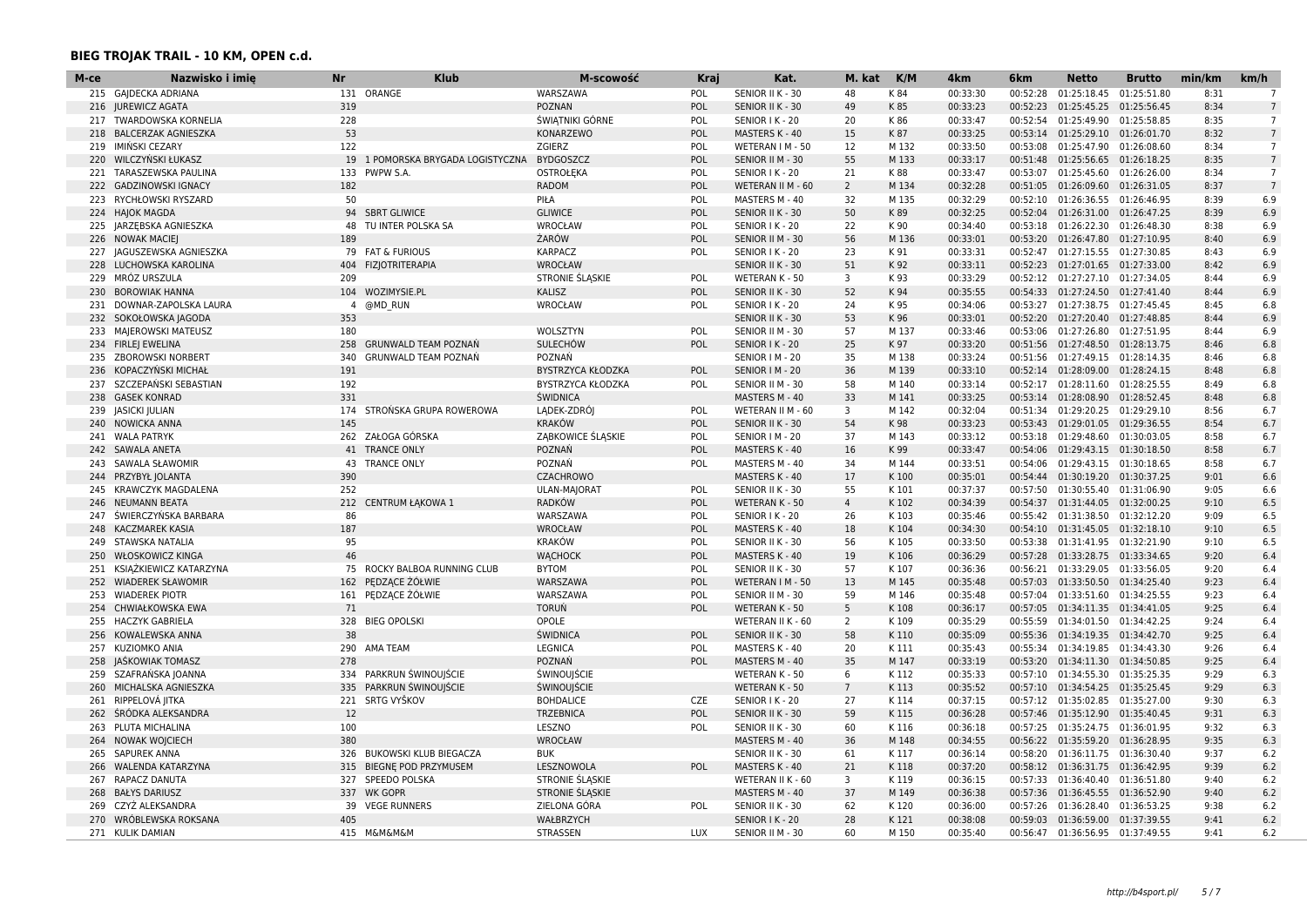| М-се | Nazwisko i imię             | <b>Nr</b>  | <b>Klub</b>                | M-scowość                  | Kraj       | Kat.                  | M. kat             | K/M          | 4km      | 6 <sub>km</sub> | <b>Netto</b>                       | <b>Brutto</b> | min/km | km/h |
|------|-----------------------------|------------|----------------------------|----------------------------|------------|-----------------------|--------------------|--------------|----------|-----------------|------------------------------------|---------------|--------|------|
|      | 272 MUSZELAK MAGDALENA      |            | 416 M&M&M&M                | POZNAŃ                     |            | SENIOR II K - 30      | 63                 | K122         | 00:36:03 | 00:56:49        | 01:36:58.70                        | 01:37:49.55   | 9:41   | 6.2  |
| 273  | <b>MUSIELAK MAREK</b>       | 417        | <b>M&amp;M&amp;M&amp;M</b> | POZNAŃ                     |            | SENIOR II M - 30      | 61                 | M 151        | 00:35:49 | 00:56:46        | 01:36:57.15 01:37:49.60            |               | 9:41   | 6.2  |
| 274  | KONIKOWSKI PAWEŁ            | 197        |                            | POZNAŃ                     | POL        | WETERAN II M - 60     | $\overline{4}$     | M 152        | 00:35:34 | 00:57:12        | 01:37:42.85                        | 01:38:04.25   | 9:46   | 6.1  |
| 275  | KOŁODZIEJ ALICJA            | 205        |                            | <b>LEGNICA</b>             | POL        | SENIOR II K - 30      | 64                 | K123         | 00:38:17 |                 | 00:59:50 01:38:16.35 01:38:34.55   |               | 9:49   | 6.1  |
| 276  | KOZERA KAMIL                | 28         | <b>HARPAGAN SOSNOWIEC</b>  | DABROWA GÓRNICZA           | POL        | SENIOR II M - 30      | 62                 | M 153        | 00:39:41 |                 | 00:59:42 01:38:41.60               | 01:38:54.50   | 9:52   | 6.1  |
| 277  | SZYMAŃSKA-ANTOSIAK MONIKA   | 227        | <b>TMTEAM</b>              | <b>WROCŁAW</b>             | <b>POL</b> | SENIOR II K - 30      | 65                 | K124         | 00:38:04 |                 | 00:59:04 01:38:48.80               | 01:39:07.45   | 9:52   | 6.1  |
| 278  | <b>KUTY MONIKA</b>          | 397        | DRUŻYNA MARZEŃ             | KOŁO                       |            | MASTERS K - 40        | 22                 | K125         | 00:39:03 | 01:00:55        | 01:38:56.95                        | 01:39:18.80   | 9:53   | 6.1  |
| 279  | KOŃ ALEKSANDRA              | 208        | <b>LZS LIPA</b>            | <b>BOLKÓW</b>              | POL        | SENIOR II K - 30      | 66                 | K126         | 00:39:48 |                 | 01:01:01 01:38:50.20               | 01:39:26.05   | 9:53   | 6.1  |
| 280  | PAKUŁA ARKADIUSZ            | 355        |                            | <b>KROSNO</b>              |            | MASTERS M - 40        | 38                 | M 154        | 00:38:21 |                 | 00:59:38  01:39:20.30  01:39:31.40 |               | 9:56   | 6    |
| 281  | DOWLASZEWICZ MAŁGORZATA     | 312        |                            | <b>WROCŁAW</b>             | POL        | MASTERS K - 40        | 23                 | K127         | 00:38:08 |                 | 01:01:41 01:39:31.90               | 01:39:54.85   | 9:57   | 6    |
| 282  | <b>WITCZAK ANNA</b>         | 313        |                            | MŁYNOWIEC                  | POL        | MASTERS K - 40        | 24                 | K128         | 00:38:07 |                 | 01:01:40 01:39:32.10 01:39:55.35   |               | 9:57   | -6   |
| 283  | HRABAŃSKA-RACZAK BEATA      | 213        |                            | <b>KATOWICE</b>            | POL        | SENIOR II K - 30      | 67                 | K129         | 00:39:44 |                 | 01:01:13 01:39:29.45 01:40:03.80   |               | 9:56   | 6    |
| 284  | ŁYSKAWA MICHAŁ              | 55         |                            | <b>KROTOSZYN</b>           | POL        | MASTERS M - 40        | 39                 | M 155        | 00:34:21 |                 | 00:56:14 01:39:46.85 01:40:22.85   |               | 9:58   | 6    |
| 285  | <b>KLIN ANETA</b>           | 273        |                            | <b>BRZEG</b>               | POL        | MASTERS K - 40        | 25                 | K130         | 00:36:42 |                 | 00:58:22 01:39:55.65 01:40:24.25   |               | 9:59   | 6    |
| 286  | PARZONKA NATALIA            | 287        | <b>KS LENIWIEC</b>         | <b>KEPNO</b>               | POL        | SENIOR I K - 20       | 29                 | K131         | 00:41:23 |                 | 01:02:39 01:40:33.30               | 01:41:09.60   | 10:03  | -6   |
| 287  | <b>MAŁEK PIOTR</b>          | 376        | <b>MORSY TUREK</b>         | <b>TUREK</b>               |            | MASTERS M - 40        | 40                 | M 156        | 00:38:51 |                 | 01:01:23 01:40:32.25 01:41:10.05   |               | 10:03  | 6    |
| 288  | <b>WYSOCKI GRZEGORZ</b>     | 378        | <b>MORSY TUREK</b>         | WŁADYSŁAWÓW                |            | MASTERS M - 40        | 41                 | M 157        | 00:38:49 |                 | 01:01:21  01:40:32.95  01:41:10.60 |               | 10:03  | -6   |
| 289  | OLEK-WYSOCKA MONIKA         | 377        | <b>MORSY TUREK</b>         | <b>RYSSOCICE</b>           |            | SENIOR II K - 30      | 68                 | K132         | 00:38:57 |                 | 01:01:23 01:40:32.65 01:41:10.90   |               | 10:03  | 6    |
| 290  | ZAGROBELNA MAGDALENA        | 210        | DRUŻYNA SZPIKU             | WROCŁAW                    | POL        | MASTERS K - 40        | 26                 | K133         | 00:40:16 | 01:02:00        | 01:40:49.10 01:41:15.40            |               | 10:04  | 6    |
| 291  | CZAJKOWSKA MAŁGORZATA       | 113        | <b>KOŁO BIEGA</b>          | <b>KOLONIA POWIERCIE</b>   | POL        | MASTERS K - 40        | 27                 | K134         | 00:39:03 |                 | 01:00:56 01:41:03.20 01:41:24.15   |               | 10:06  | 5.9  |
| 292  | CZAJKOWSKI KRZYSZTOF        | 115        | KOŁO BIEGA                 | POWIERCIE KOLONIA          | <b>POL</b> | MASTERS M - 40        | 42                 | M 158        | 00:39:02 |                 | 01:00:56 01:41:01.65 01:41:24.30   |               | 10:06  | 5.9  |
| 293  | MATUSZEWSKA PAULINA         | 106        | <b>HUSE TEAM</b>           | <b>BIELSKO-BIAŁA</b>       | POL        | <b>MASTERS K - 40</b> | 28                 | K135         | 00:41:02 |                 | 01:03:23 01:41:18.00               | 01:41:40.55   | 10:07  | 5.9  |
| 294  | ADAMCZEWSKA MARIA           | 235        | FOREVER YOUNG ŁÓDŹ         | ŁÓDŹ                       | POL        | MASTERS K - 40        | 29                 | K136         | 00:37:50 |                 | 01:00:40 01:42:12.90 01:42:29.80   |               | 10:13  | 5.9  |
| 295  | PACZUSKA MAŁGORZATA         | 247        | FOREVER YOUNG ŁÓDŹ         | ŁÓDŹ                       | POL        | WETERAN II K - 60     | $\overline{4}$     | K137         | 00:37:48 |                 | 01:00:40  01:42:17.35  01:42:34.60 |               | 10:13  | 5.9  |
| 296  | PLAWIAK-MOWNA ANNA          | 223        |                            | ZIELONA GÓRA               | POL        | MASTERS K - 40        | 30                 | K138         | 00:37:09 |                 | 01:00:14 01:42:31.85 01:42:49.65   |               | 10:15  | 5.9  |
| 297  | DABROWSKA KAROLINA          | 248        |                            | <b>SZCZECIN</b>            | POL        | SENIOR II K - 30      | 69                 | K139         | 00:40:20 |                 | 01:03:32 01:42:30.85 01:42:50.55   |               | 10:15  | 5.9  |
| 298  | ZAJĄC AGNIESZKA             | 117        |                            | JÓZEFOSŁAW                 | POL        | MASTERS K - 40        | 31                 | K140         | 00:40:15 |                 | 01:02:38 01:42:33.25 01:43:18.65   |               | 10:15  | 5.9  |
| 299  | <b>WYSTRYCHOWSKI MARCIN</b> | 5          | <b>BFAGENCIA.PL</b>        | WARSZAWA                   | POL        | SENIOR II M - 30      | 63                 | M 159        | 00:40:12 | 01:02:37        | 01:42:33.20                        | 01:43:19.85   | 10:15  | 5.9  |
| 300  | KARWOWSKI SŁAWOMIR          | 253        |                            | <b>CZEMIERNIKI</b>         | POL        | MASTERS M - 40        | 43                 | M 160        | 00:40:00 |                 | 01:04:21 01:43:20.35 01:43:32.80   |               | 10:20  | 5.8  |
| 301  | PAPIERZ-RYKAŁA ALEKSANDRA   | 309        |                            | MYŚLENICE                  | POL        | SENIOR II K - 30      | 70                 | K141         | 00:41:07 |                 | 01:03:16 01:43:33.85 01:44:14.55   |               | 10:21  | 5.8  |
| 302  | KOŁODZIEK ANNA              | 13         | <b>NIGHT RUNNERS</b>       | <b>KRAKÓW</b>              | POL        | SENIOR I K - 20       | 30                 | K 142        | 00:39:45 |                 | 01:03:07 01:44:06.85 01:44:25.70   |               | 10:24  | 5.8  |
| 303  | <b>WAWRZYNIAK MARIUSZ</b>   | 385        |                            | <b>GORZÓW WIELKOPOLSKI</b> |            | SENIOR II M - 30      | 64                 | M 161        | 00:42:33 |                 | 01:08:24 01:43:49.65               | 01:44:37.50   | 10:23  | 5.8  |
| 304  | PIGŁOWSKI DAWID             |            | 386 S-ULTRA                | SANOCKO                    |            | SENIOR II M - 30      | 65                 | M 162        | 00:36:32 |                 | 01:02:24 01:37:54.25               | 01:44:44.35   | 9:47   | 6.1  |
| 305  | KIELASZEWSKA WERONIKA       | 99         |                            | WŁOSZAKOWICE               | POL        | SENIOR II K - 30      | 71                 | K143         | 00:39:27 |                 | 01:02:40 01:45:08.45 01:45:45.65   |               | 10:30  | 5.7  |
| 306  | KIELASZEWSK KAROL           | 102        | LESZ NO LIMITS RUNNERS     | LESZNO                     | POL        | SENIOR II M - 30      | 66                 | M 163        | 00:39:29 | 01:02:42        | 01:45:11.65                        | 01:45:48.35   | 10:31  | 5.7  |
| 307  | <b>DEC ANETA</b>            | 89         | <b>ERNI RULEZ</b>          | <b>DEBNO</b>               | POL        | MASTERS K - 40        | 32                 | K144         | 00:41:30 |                 | 01:05:01 01:45:27.85 01:46:10.80   |               | 10:32  | 5.7  |
| 308  | KUROWSKA BIANKA             | 311        |                            | <b>ŚWIDNICA</b>            | POL        | SENIOR I K - 20       | 31                 | K145         | 00:39:53 |                 | 01:05:19 01:45:52.95 01:46:25.45   |               | 10:35  | 5.7  |
| 309  | <b>DEC ARTUR</b>            | 88         | <b>ERNI RULEZ</b>          | <b>DEBNO</b>               | <b>POL</b> | <b>MASTERS M - 40</b> | 44                 | M 164        | 00:41:30 |                 | 01:05:02 01:45:51.55 01:46:34.05   |               | 10:35  | 5.7  |
| 310  | SUDNICKA URSZULA            | 44         | MESONDŻI LAJF STAJL        | POZNAŃ                     | POL        | SENIOR II K - 30      | 72                 | K146         | 00:41:10 | 01:05:19        | 01:46:29.30                        | 01:46:39.60   | 10:38  | 5.6  |
|      | 311 LULA RADOSŁAW           | 155        |                            | WARSZAWA                   | POL        | MASTERS M - 40        | 45                 | M 165        | 00:34:09 |                 | 00:56:52 01:46:05.00 01:46:45.80   |               | 10:36  | 5.7  |
| 312  | WODZIEŃ DOROTA              | 348        |                            | KOŁACZYCE                  |            | MASTERS K - 40        | 33                 | K147         | 00:38:53 |                 | 01:02:59 01:46:37.20 01:47:15.85   |               | 10:39  | 5.6  |
| 313  | WODZIEŃ ANDRZEJ             | 419        |                            | <b>RZESZÓW</b>             |            | MASTERS M - 40        | 46                 | M 166        | 00:38:55 | 01:02:58        | 01:46:36.50 01:47:15.95            |               | 10:39  | 5.6  |
| 314  | ZAPORA AGNIESZKA            | 332        | POGONI ZA DUCHEM           | SARNÓW                     |            | SENIOR II K - 30      | 73                 | K 148        | 00:40:24 |                 | 01:04:53 01:47:17.65 01:47:33.85   |               | 10:43  | 5.6  |
|      | RAJCZAKOWSKA ANETA          | 171        |                            | <b>WROCLAW</b>             | <b>GER</b> | SENIOR II K - 30      | 74                 | K149         | 00:40:14 |                 | 01:03:14 01:48:42.70 01:49:10.25   |               | 10:52  | 5.5  |
| 315  |                             |            |                            | POZNAŃ                     |            |                       | 75                 |              |          |                 |                                    |               |        | 5.5  |
| 316  | LATANOWICZ KAROLINA         | 172        | 257 LAO                    |                            | POL<br>POL | SENIOR II K - 30      | 8                  | K150<br>K151 | 00:42:13 |                 | 01:07:31 01:48:33.35 01:49:12.00   |               | 10:51  | 5.5  |
| 317  | RAJCZAKOWSKA ANNA           |            |                            | LĄDEK-ZDRÓJ                |            | WETERAN K - 50        | 34                 |              | 00:40:12 |                 | 01:03:14 01:48:48.70               | 01:49:15.65   | 10:52  |      |
| 318  | RABSCH-SURMACZ EWA          | 67         | ZAŁOGA GÓRSKA              | POZNAŃ                     | POL        | MASTERS K - 40        |                    | K152         | 00:41:33 |                 | 01:05:50 01:48:59.30               | 01:49:21.70   | 10:53  | 5.5  |
| 319  | NIEZGÓDKA SYLWIA            | 268<br>339 |                            | <b>WROCŁAW</b>             | POL        | MASTERS K - 40        | 35                 | K153         | 00:42:53 |                 | 01:05:55 01:49:09.65 01:49:23.10   |               | 10:55  | 5.5  |
| 320  | <b>BURCHARDT JULIA</b>      |            |                            | <b>BYDGOSZCZ</b>           |            | SENIOR I K - 20       | 32                 | K 154        | 00:39:54 |                 | 01:05:16 01:49:29.65 01:50:04.60   |               | 10:57  | 5.5  |
|      | 321 BURCHARDT MIRKA         |            | 167 PUDZIAN                | <b>BYDGOSZCZ</b>           | POL        | WETERAN II K - 60     | 5                  | K155         | 00:39:56 |                 | 01:05:16 01:49:30.30 01:50:04.65   |               | 10:57  | 5.5  |
| 322  | TABOROWICZ MAGDALENA        | 387<br>323 |                            | WROCŁAW                    |            | SENIOR II K - 30      | 76                 | K156         | 00:38:33 |                 | 01:03:24 01:49:59.90               | 01:50:14.10   | 11:00  | 5.5  |
| 323  | WIŚNIEWSKA MAGDALENA        |            |                            | WILCZYN                    |            | SENIOR II K - 30      | 77                 | K 157        | 00:38:30 |                 | 01:02:41 01:50:23.45 01:50:44.00   |               | 11:02  | 5.4  |
| 324  | KISIAŁA EDYTA               | 201        |                            | <b>KRAKÓW</b>              | <b>POL</b> | SENIOR I K - 20       | 33                 | K158         | 00:39:24 |                 | 01:05:22 01:51:32.85 01:52:15.80   |               | 11:09  | 5.4  |
|      | 325 KISIAŁA FILIP           | 96         | <b>LACHO TEAM</b>          | <b>KRAKÓW</b>              | <b>POL</b> | SENIOR II M - 30      | 67                 | M 167        | 00:39:23 | 01:05:20        | 01:51:32.95 01:52:16.25            |               | 11:09  | 5.4  |
|      | 326 OLCZYK ANNA             | 194        | PRZEDBÓRZ                  | <b>PRZEDBÓRZ</b>           | POL        | MASTERS K - 40        | 36<br>$\mathsf{Q}$ | K159         | 00:40:59 |                 | 01:06:19 01:52:55.70 01:53:09.75   |               | 11:17  | 5.3  |
| 327  | PASTUSZKA JOANNA            | 200        | <b>RUNLDZ</b>              | ŁÓDŹ                       | POL        | <b>WETERAN K - 50</b> |                    | K160         | 00:41:00 |                 | 01:06:22 01:52:57.45 01:53:10.30   |               | 11:17  | 5.3  |
|      | 328 SMOGORZEWSKA MARTA      |            | 26 WKURW TEAM              | WARSZAWA                   | POL        | SENIOR II K - 30      | 78                 | K161         | 00:42:22 |                 | 01:07:49 01:53:38.05 01:54:16.05   |               | 11:21  | 5.3  |